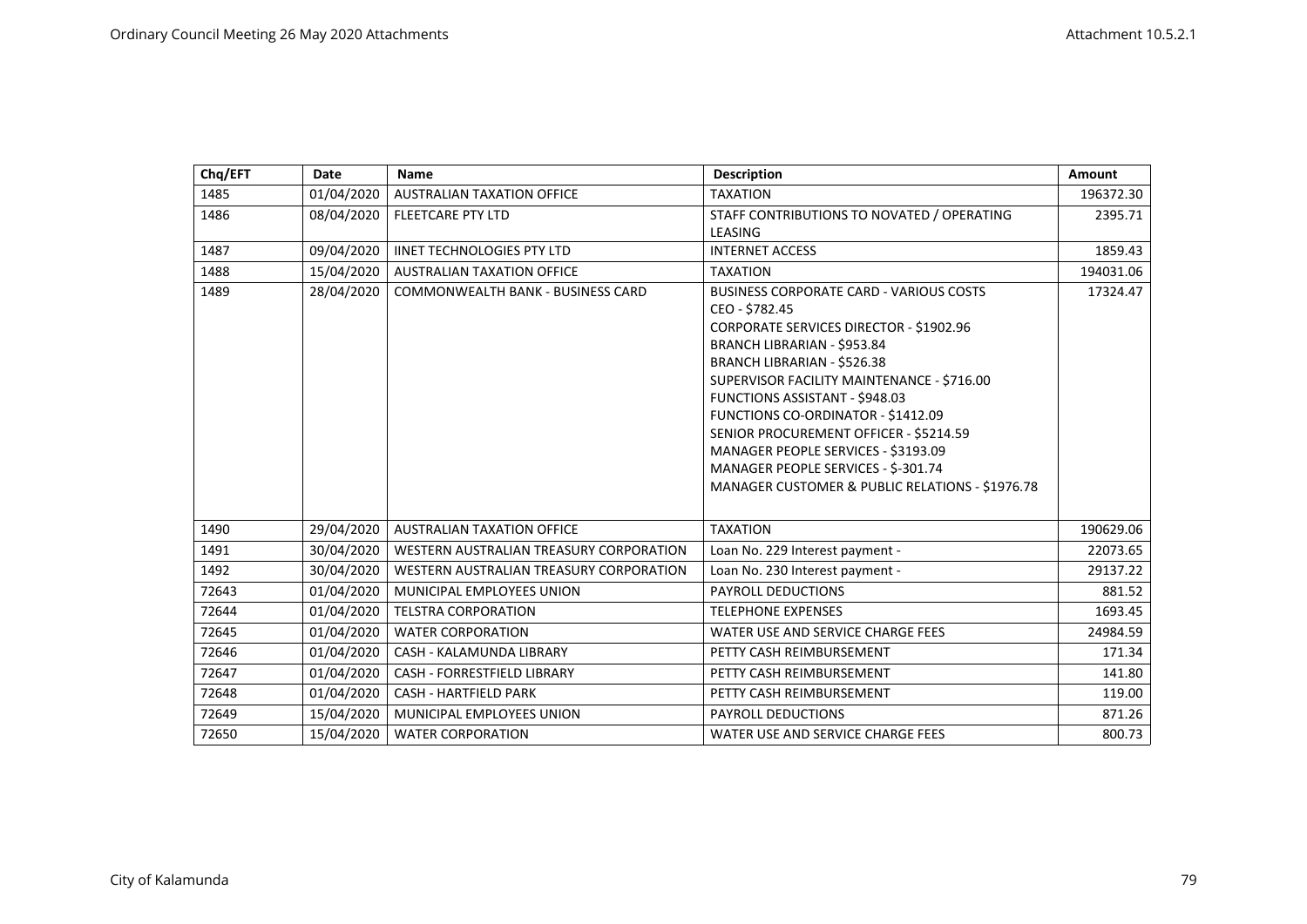| Chq/EFT  | Date       | <b>Name</b>                                                               | <b>Description</b>                                                                                                                                   | <b>Amount</b> |
|----------|------------|---------------------------------------------------------------------------|------------------------------------------------------------------------------------------------------------------------------------------------------|---------------|
| 72651    | 15/04/2020 | CASH - ADMIN                                                              | PETTY CASH REIMBURSEMENT                                                                                                                             | 789.42        |
| 72652    | 15/04/2020 | <b>CASH - LESMURDIE LIBRARY</b>                                           | PETTY CASH REIMBURSEMENT                                                                                                                             | 83.87         |
| 72653    | 15/04/2020 | <b>CASH - HIGH WYCOMBE LIBRARY</b>                                        | PETTY CASH REIMBURSEMENT                                                                                                                             | 126.22        |
| 72654    | 29/04/2020 | MUNICIPAL EMPLOYEES UNION                                                 | PAYROLL DEDUCTIONS                                                                                                                                   | 871.26        |
| 72655    | 29/04/2020 | <b>WATER CORPORATION</b>                                                  | WATER USE AND SERVICE CHARGE FEES                                                                                                                    | 17668.81      |
| 72656    | 29/04/2020 | <b>CASH - HARTFIELD PARK</b>                                              | PETTY CASH REIMBURSEMENT                                                                                                                             | 67.03         |
| EFT75166 | 02/04/2020 | <b>CHRISTINE J OXBERRY</b>                                                | CONSIGNMENT SUPPLIER - ZIG ZAG CULTURAL CENTRE -<br>01/03/20 - 25/03/20                                                                              | 7.00          |
| EFT75167 | 02/04/2020 | WEX AUSTRALIA PTY LTD - WRIGHT EXPRESS FUEL<br><b>CARDS AUSTRALIA LTD</b> | FUEL - PERIOD ENDING 30/03/20                                                                                                                        | 1020.71       |
| EFT75168 | 02/04/2020 | CARDNO (WA) PTY LTD                                                       | PROJECT PROGRESS - STAGE 2 - SERVICES FOR THE<br>KALAMUNDA ROAD FUNCTIONAL REVIEW AND<br>FUNCTIONAL TRAFFIC UPGRADE PLAN - PERIOD ENDING<br>21/02/20 | 22275.00      |
| EFT75169 | 02/04/2020 | <b>CABCHARGE AUSTRALIA LIMITED</b>                                        | <b>ACCOUNT KEEPING FEES</b>                                                                                                                          | 6.00          |
| EFT75170 | 02/04/2020 | <b>COLLECTOR OF PUBLIC MONIES (CENTRELINK)</b>                            | <b>CENTREPAY TRANSACTION FEES</b>                                                                                                                    | 82.50         |
| EFT75171 | 02/04/2020 | NEVERFAIL SPRINGWATERLTD (FORRESTFIELD LIB)                               | BOTTLED WATER SUPPLIES / MAINTENANCE FOR<br><b>FORRESTFIELD LIBRARY</b>                                                                              | 39.00         |
| EFT75172 | 02/04/2020 | VIP CARPET AND UPHOLSTERY CLEANING SERVICE                                | CARPET CLEANING AT VARIOUS LOCATIONS                                                                                                                 | 3691.00       |
| EFT75173 | 02/04/2020 | THE JAFFA ROOM/ ARTISTRALIA                                               | SCREENING APPROVAL FOR 2019 SUMMER SERIES MOVIE<br>NIGHTS AT VARIOUS LOCATIONS                                                                       | 5236.00       |
| EFT75174 | 02/04/2020 | PUBLIC LIBRARIES WESTERN AUSTRALIA                                        | ANNUAL SUBSCRIPTION RENEWAL FEES FOR<br><b>FORRESTFIELD LIBRARY</b>                                                                                  | 385.00        |
| EFT75175 | 02/04/2020 | <b>WENDY ANNE PEARCE</b>                                                  | CONSIGNMENT SUPPLIER - ZIG ZAG CULTURAL CENTRE -<br>01/03/20 - 25/03/20                                                                              | 35.00         |
| EFT75176 | 02/04/2020 | ROBYN BEARDSELL                                                           | CONSIGNMENT SUPPLIER - ZIG ZAG CULTURAL CENTRE -<br>01/03/20 - 25/03/20                                                                              | 63.00         |
| EFT75177 | 02/04/2020 | <b>ELIZABETH JUNE GROSSER</b>                                             | HALL BOND REFUND - DUE TO COVID-19                                                                                                                   | 787.25        |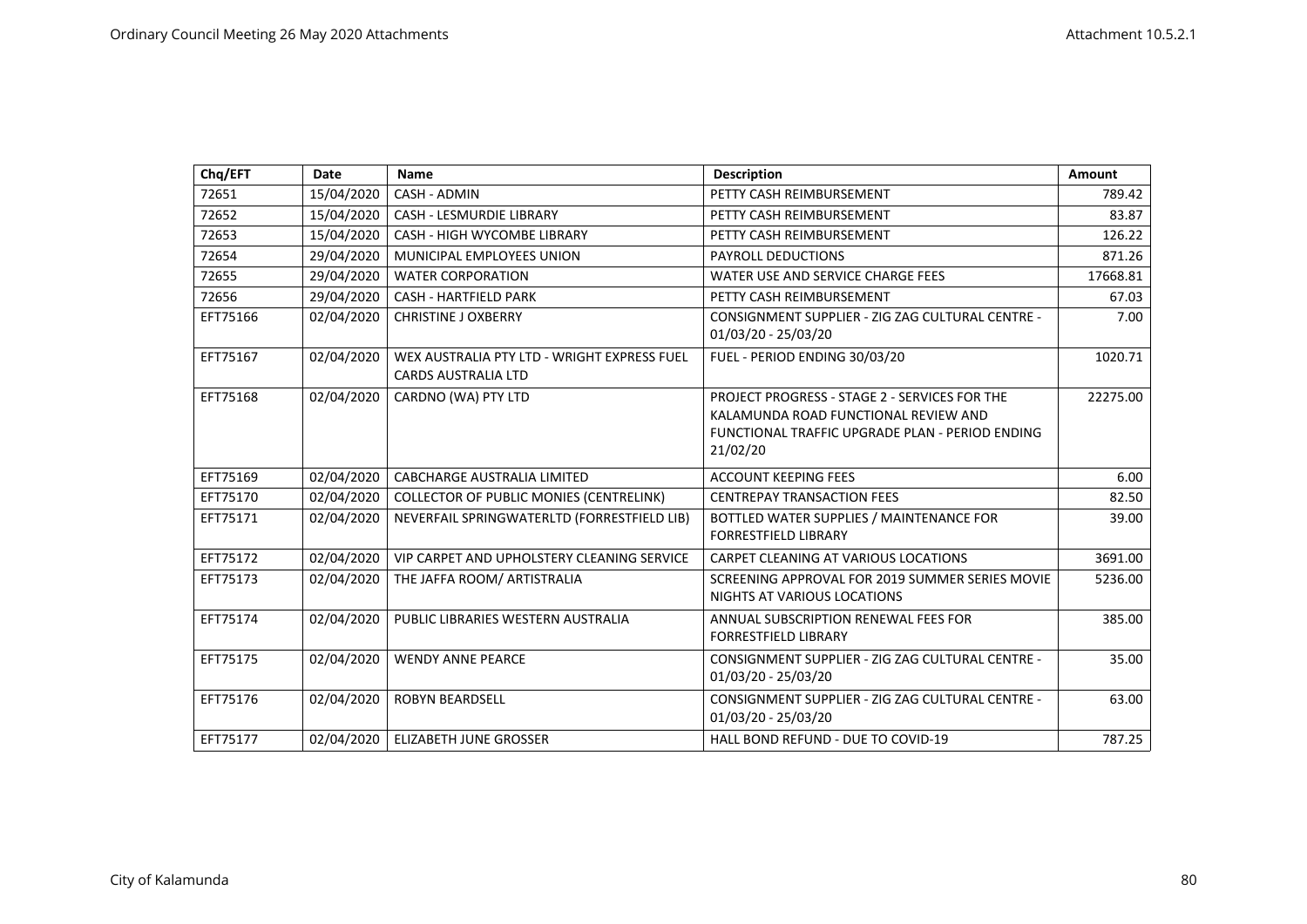| Chq/EFT  | <b>Date</b> | <b>Name</b>                                   | <b>Description</b>                                                      | Amount    |
|----------|-------------|-----------------------------------------------|-------------------------------------------------------------------------|-----------|
| EFT75178 | 02/04/2020  | MELANIE JOANNE GORDON                         | PART DOG STERILISATION REFUND                                           | 150.00    |
| EFT75179 | 02/04/2020  | <b>GILL BAXTER</b>                            | CONSIGNMENT SUPPLIER - ZIG ZAG CULTURAL CENTRE -<br>01/03/20 - 25/03/20 | 65.10     |
| EFT75180 | 02/04/2020  | <b>AUSTRALIAN SERVICES UNION</b>              | <b>PAYROLL DEDUCTIONS</b>                                               | 71.70     |
| EFT75181 | 02/04/2020  | CITY OF KALAMUNDA STAFF SOCIAL CLUB           | <b>PAYROLL DEDUCTIONS</b>                                               | 120.00    |
| EFT75182 | 02/04/2020  | <b>CHILD SUPPORT AGENCY</b>                   | <b>PAYROLL DEDUCTIONS</b>                                               | 833.38    |
| EFT75183 | 02/04/2020  | <b>AUSTRALIA POST</b>                         | <b>COUNTER BILLPAY TRANSACTION FEES</b>                                 | 1853.54   |
| EFT75184 | 02/04/2020  | <b>BUNNINGS BUILDING SUPPLIES</b>             | HARDWARE SUPPLIES FOR VARIOUS LOCATIONS                                 | 728.47    |
| EFT75185 | 02/04/2020  | NAPA - A DIVISION OF GPC ASIA PACIFIC PTY LTD | PLANT / VEHICLE PARTS                                                   | 541.37    |
| EFT75186 | 02/04/2020  | KALAMUNDA TOYOTA                              | PLANT / VEHICLE PARTS                                                   | 413.83    |
| EFT75187 | 02/04/2020  | <b>MAXWELL ROBINSON &amp; PHELPS PEST</b>     | PEST CONTROL SERVICES                                                   | 1617.00   |
|          |             | MANAGEMENT                                    |                                                                         |           |
| EFT75188 | 02/04/2020  | <b>MCLEODS BARRISTERS &amp; SOLICITORS</b>    | <b>LEGAL EXPENSES</b>                                                   | 480.22    |
| EFT75189 | 02/04/2020  | CLEANAWAY                                     | WASTE / RECYCLING & BULK BIN DISPOSAL SERVICES<br><b>FEES</b>           | 251339.38 |
| EFT75190 | 02/04/2020  | LANDGATE - VALUATIONS                         | <b>GROSS RENTAL VALUATION FEES FOR VARIOUS</b><br><b>LOCATIONS</b>      | 1703.32   |
| EFT75191 | 02/04/2020  | WALKERS HARDWARE (MITRE 10)                   | <b>HARDWARE SUPPLIES</b>                                                | 342.81    |
| EFT75192 | 02/04/2020  | <b>ECHO NEWSPAPER</b>                         | ADVERTISING FOR VARIOUS JOBS / EVENTS                                   | 825.00    |
| EFT75193 | 02/04/2020  | MCKAY EARTHMOVING PTY LTD                     | PLANT EQUIPMENT AND OPERATOR HIRE FOR VARIOUS<br><b>LOCATIONS</b>       | 12574.38  |
| EFT75194 | 02/04/2020  | <b>BORAL CONSTRUCTION MATERIALS GROUP</b>     | ROAD MATERIALS FOR VARIOUS LOCATIONS                                    | 980.87    |
| EFT75195 | 02/04/2020  | KEEP AUSTRALIA BEAUTIFUL COUNCIL              | SUPPLY OF ROADSIDE LITTER BAGS                                          | 400.00    |
| EFT75196 | 02/04/2020  | <b>MAJOR MOTORS PTY LTD</b>                   | PLANT / VEHICLE PARTS                                                   | 64.96     |
| EFT75197 | 02/04/2020  | <b>BRADOCK PODIATRY SERVICES PTY LTD</b>      | PODIATRY SERVICES AT JACK HEALEY CENTRE                                 | 869.09    |
| EFT75198 | 02/04/2020  | KALA BOB KATS PTY LTD                         | PLANT EQUIPMENT AND OPERATOR HIRE FOR VARIOUS<br><b>LOCATIONS</b>       | 9740.50   |
| EFT75199 | 02/04/2020  | SYNERGY                                       | <b>POWER CHARGES</b>                                                    | 6155.02   |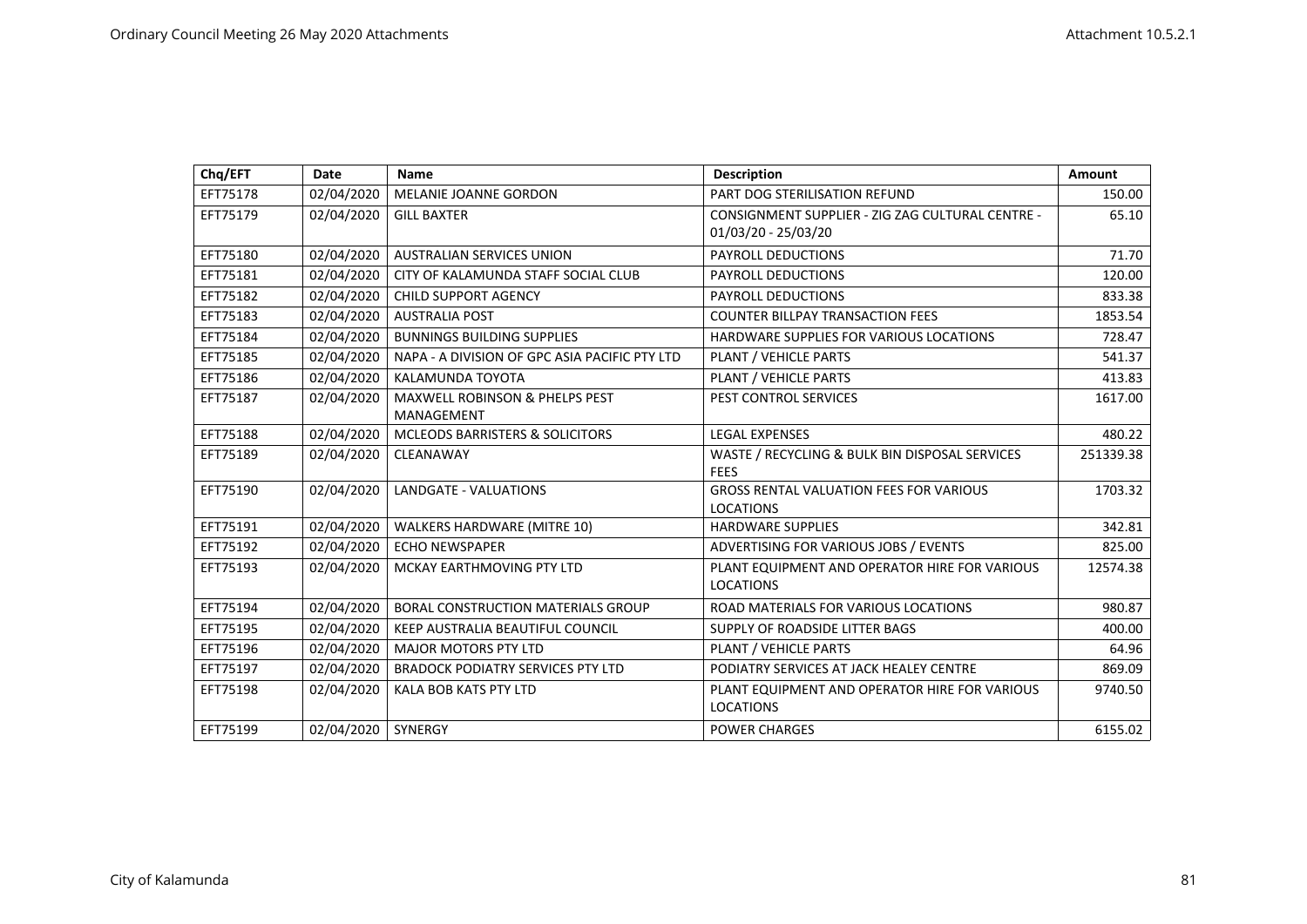| Chq/EFT  | Date       | <b>Name</b>                                               | <b>Description</b>                                                                                                                     | Amount   |
|----------|------------|-----------------------------------------------------------|----------------------------------------------------------------------------------------------------------------------------------------|----------|
| EFT75200 | 02/04/2020 | <b>ALINTA ENERGY</b>                                      | <b>GAS CHARGES</b>                                                                                                                     | 15.50    |
| EFT75201 | 02/04/2020 | <b>GRIMES CONTRACTING PTY LTD</b>                         | CONTRACTOR BUILDING MAINTENANCE FOR VARIOUS<br><b>BUILDINGS</b>                                                                        | 10208.35 |
| EFT75202 | 02/04/2020 | <b>BGC ASPHALT</b>                                        | ROAD MATERIALS FOR VARIOUS LOCATIONS                                                                                                   | 2268.71  |
| EFT75203 | 02/04/2020 | <b>KENNEDYS TREE SERVICES</b>                             | TREE REMOVAL / UNDER POWERLINE PRUNING FOR<br><b>VARIOUS LOCATIONS</b>                                                                 | 18629.60 |
| EFT75204 | 02/04/2020 | <b>WESTSIDE FIRE SERVICES</b>                             | TESTING AND INSPECTION OF FIRE EQUIPMENT /<br><b>SUPPLIES</b>                                                                          | 442.01   |
| EFT75205 | 02/04/2020 | MILPRO WA (INCORPORATING HILL TOP<br><b>TROPHIES)</b>     | SUPPLY OF NAME BADGES FOR VARIOUS STAFF                                                                                                | 74.25    |
| EFT75206 | 02/04/2020 | <b>GREEN SKILLS (ECOJOBS)</b>                             | <b>LABOUR ASSISTANCE FOR TREE PLANTING</b>                                                                                             | 2110.35  |
| EFT75207 | 02/04/2020 | <b>EASTERN HILLS SAWS AND MOWERS</b>                      | PLANT / VEHICLE PARTS                                                                                                                  | 2454.00  |
| EFT75208 | 02/04/2020 | <b>LOVEGROVE TURF SERVICES</b>                            | TURF MAINTENANCE / SERVICES AT VARIOUS LOCATIONS                                                                                       | 9240.00  |
| EFT75209 | 02/04/2020 | KALAMUNDA & DISTRICTS HISTORICAL SOCIETY                  | CONSIGNMENT SUPPLIER - ZIG ZAG CULTURAL CENTRE -<br>01/03/20 - 25/03/20                                                                | 56.35    |
| EFT75210 | 02/04/2020 | <b>BOLLIG DESIGN GROUP</b>                                | ARCHITECTURAL SERVICES FOR THE PREPARATION OF<br>CONCEPT DESIGNS AND COST ESTIMATES FOR THE<br>EXPANSION OF THE RAY OWEN SPORTS CENTRE | 2915.00  |
| EFT75211 | 02/04/2020 | KALAMUNDA DISTRICTS HOCKEY CLUB (INC)                     | VENUE HIRE OF KALAMUNDA HOCKEY CLUBROOMS FOR<br>KALAMUNDA WAYFAIRERS LAUNCH HELD ON 13<br>NOVEMBER 2019                                | 60.00    |
| EFT75212 | 02/04/2020 | OCE CORPORATE PTY LTD - OFFICE CLEANING<br><b>EXPERTS</b> | CLEANING SERVICES / CONSUMABLES FOR VARIOUS<br><b>LOCATIONS</b>                                                                        | 4180.66  |
| EFT75213 | 02/04/2020 | <b>WATTLE GROVE VETERINARY HOSPITAL</b>                   | <b>VETERINARY FEES</b>                                                                                                                 | 106.80   |
| EFT75214 | 02/04/2020 | <b>MAIDA VALE TENNIS CLUB</b>                             | <b>CONTRIBUTION TOWARDS A MEMORIAL BENCH</b>                                                                                           | 500.00   |
| EFT75215 | 02/04/2020 | HIGH WYCOMBE CRICKET CLUB                                 | TURF WICKET MAINTENANCE AT SCOTT RESERVE<br>JANUARY - MARCH 2020                                                                       | 7191.00  |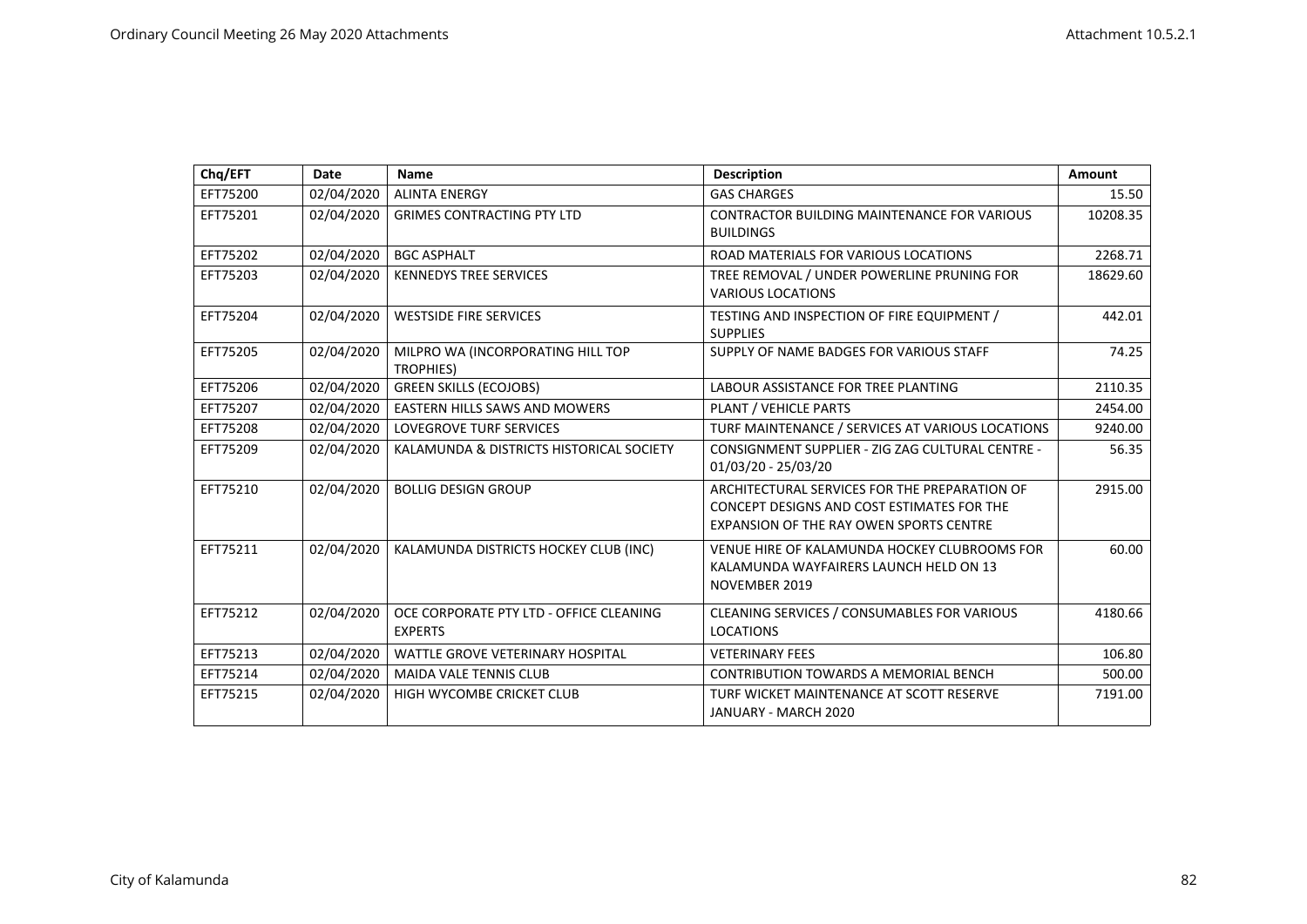| Chq/EFT  | Date       | Name                                                          | <b>Description</b>                                                             | Amount   |
|----------|------------|---------------------------------------------------------------|--------------------------------------------------------------------------------|----------|
| EFT75216 | 02/04/2020 | ST JOHN AMBULANCE AUSTRALIA (WA) INC                          | EVENT MEDIC SERVICES FOR CORYMBIA MUTICULTURAL<br>FESTIVAL 2020                | 1125.59  |
| EFT75217 | 02/04/2020 | KALAMUNDA CRICKET CLUB                                        | <b>GRASS TURF WICKETS MAINTENANCE AT KOSTERA OVAL</b><br>MARCH - JUNE 2020     | 8908.00  |
| EFT75218 | 02/04/2020 | HELEN ARMSTRONG & ASSOCIATES (T/AS WAXING<br>LYRICAL CANDLES) | CONSIGNMENT SUPPLIER - ZIG ZAG CULTURAL CENTRE -<br>01/03/20 - 25/03/20        | 33.60    |
| EFT75219 | 02/04/2020 | <b>COMMISSIONER OF POLICE</b>                                 | <b>VOLUNTEER POLICE CHECKS FOR FEBRUARY 2020</b>                               | 98.40    |
| EFT75220 | 02/04/2020 | <b>TOTAL EDEN PTY LTD</b>                                     | SUPPLY OF RETICULATION PARTS FOR VARIOUS<br><b>RESERVES</b>                    | 835.57   |
| EFT75221 | 02/04/2020 | <b>HAWLEY'S BOBCAT SERVICE</b>                                | PLANT EQUIPMENT AND OPERATOR HIRE FOR VARIOUS<br><b>LOCATIONS</b>              | 6736.02  |
| EFT75222 | 02/04/2020 | AMEREX FIRE (WA) (E FIRE AND SAFETY)                          | FIRE EQUIPMENT MAINTENANCE FOR VARIOUS<br><b>LOCATIONS</b>                     | 323.40   |
| EFT75223 | 02/04/2020 | <b>HILL TOP GROUP PTY</b>                                     | CONTRACTOR BUILDING MAINTENANCE FOR VARIOUS<br><b>BUILDINGS</b>                | 10983.72 |
| EFT75224 | 02/04/2020 | TALONS HSF PTY LTD T/A TALONS HIGH SECURITY<br><b>FENCING</b> | SERVICE AS REQUIRED AND SUPPLY OF PARTS TO REPAIR<br>THE DEPOT GATES AND FENCE | 5451.60  |
| EFT75225 | 02/04/2020 | WESTERN AUSTRALIAN CRICKET ASSOCIATION                        | SUPPLY AND DELIVER 4 x 1 TONNE BULK BAGS CRICKET<br><b>WICKET SOIL</b>         | 1776.00  |
| EFT75226 | 02/04/2020 | <b>ROBYN RUDEFORTH</b>                                        | CONSIGNMENT SUPPLIER - ZIG ZAG CULTURAL CENTRE -<br>01/03/20 - 25/03/20        | 6.30     |
| EFT75227 | 02/04/2020 | HAYS SPECIALIST RECRUITMENT (AUSTRALIA) PTY<br><b>ITD</b>     | HIRE OF TEMPORARY STAFF FOR ADMIN / DEPOT                                      | 13696.64 |
| EFT75228 | 02/04/2020 | ENGIE MECHANICAL SERVICES AUSTRALIA PTY LTD                   | AIRCONDITIONING MAINTENANCE / REPAIRS FOR<br><b>VARIOUS LOCATIONS</b>          | 2062.77  |
| EFT75229 | 02/04/2020 | WEST AUSTRALIAN NEWSPAPERS HOLDINGS LTD                       | SUPPLY OF THE WEST AUSTRALIAN NEWSPAPER FOR THE<br>DEPOT-16/03/20 - 08/06/20   | 106.80   |
| EFT75230 | 02/04/2020 | KANYANA WILDLIFE REHABILITION CENTRE INC                      | CONSIGNMENT SUPPLIER - ZIG ZAG CULTURAL CENTRE -<br>01/03/20 - 25/03/20        | 102.40   |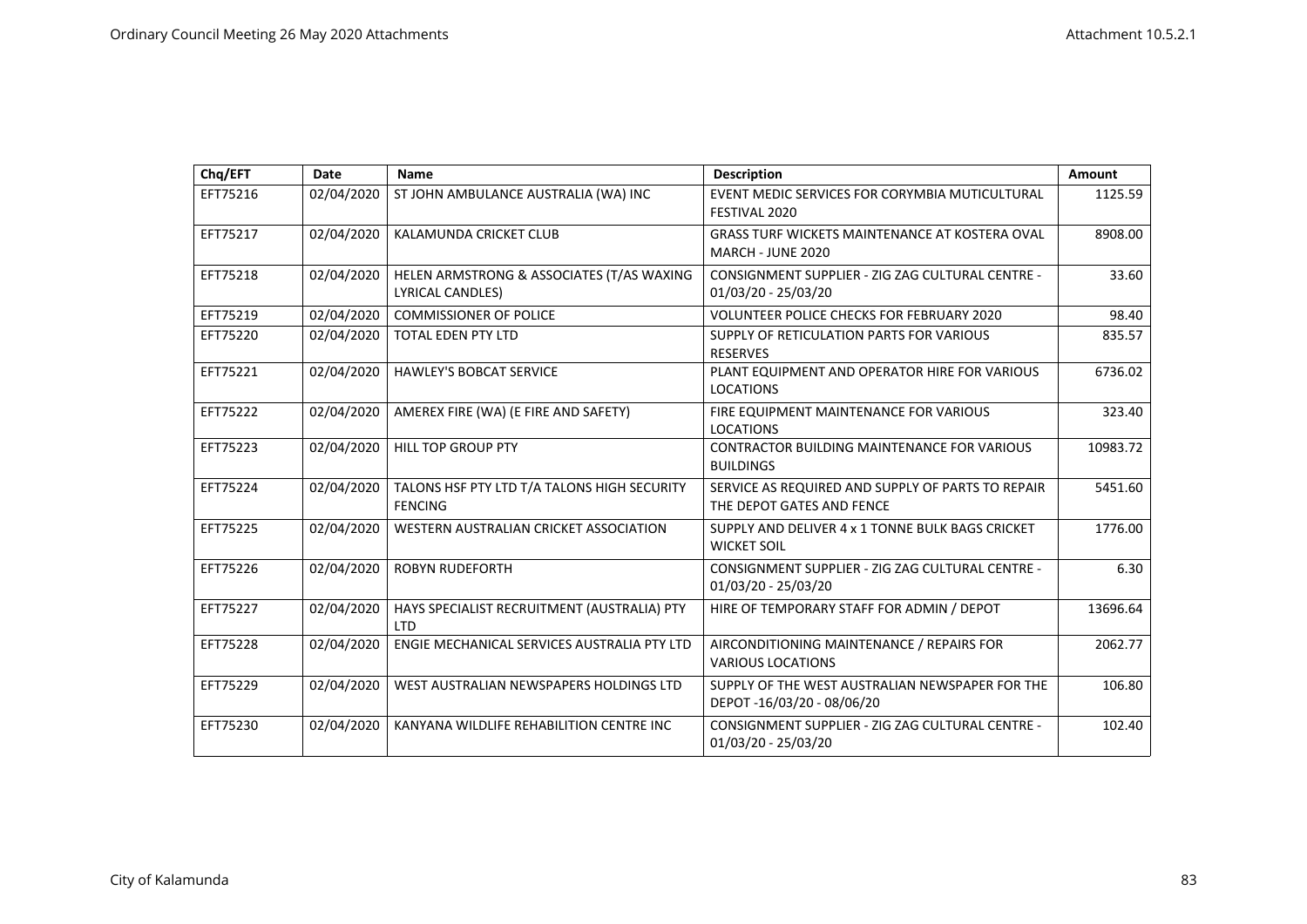| Chq/EFT  | <b>Date</b> | Name                                   | <b>Description</b>                                                                              | Amount    |
|----------|-------------|----------------------------------------|-------------------------------------------------------------------------------------------------|-----------|
| EFT75231 | 02/04/2020  | BIG W (AR W1.C3.U.07)                  | SUPPLIES FOR THE ANIMAL POUND                                                                   | 157.00    |
| EFT75232 | 02/04/2020  | <b>CASTLEDEX</b>                       | DEPOSIT PAYMENT FOR SUPPLY OF OFFICE CHAIRS FOR<br><b>OPERATION CENTRE</b>                      | 4677.75   |
| EFT75233 | 02/04/2020  | PICKERING BROOK HERITAGE GROUP         | CONSIGNMENT SUPPLIER - ZIG ZAG CULTURAL CENTRE -<br>01/03/20 - 25/03/20                         | 24.50     |
| EFT75234 | 02/04/2020  | DOWNER EDI WORKS PTY LTD               | PAYMENT CERTIFICATE 1 - ROAD REHABILITATION OF<br>WELSHPOOL ROAD EAST & STIRLING CRESCENT ROADS | 364036.20 |
| EFT75235 | 02/04/2020  | <b>WOOLWORTHS GROUP LIMITED</b>        | <b>GROCERY SUPPLIES</b>                                                                         | 181.03    |
| EFT75236 | 02/04/2020  | <b>HILLS GAS SUPPLY</b>                | SUPPLY OF BOTTLED GAS FOR VARIOUS LOCATIONS                                                     | 70.00     |
| EFT75237 | 02/04/2020  | <b>GLENDA DAWN CHARLTON (PODIATRY)</b> | PODIATRY SERVICES AT JACK HEALEY CENTRE                                                         | 1166.87   |
| EFT75238 | 02/04/2020  | ST IVES VILLAGES PTY LTD               | 19/20 RATES & ESL PENSIONER CLAIM CLAIMED FROM<br>OSR FOR GROUPED HOUSING                       | 5216.45   |
| EFT75239 | 02/04/2020  | <b>TAHNEE N KEALLEY</b>                | PART REFUND FOR MUMS & BUBS CLASSES CANCELLED<br>FEE DUE TO THE CORONA VIRUS                    | 40.70     |
| EFT75240 | 02/04/2020  | <b>BARRY J BEBB</b>                    | SQUASH BOOKING CANCELLATION FEE REFUND DUE TO<br>COVID-19                                       | 18.50     |
| EFT75241 | 02/04/2020  | <b>TOM CAIRNS</b>                      | CONSIGNMENT SUPPLIER - ZIG ZAG CULTURAL CENTRE -<br>01/03/20 - 25/03/20                         | 5.60      |
| EFT75242 | 02/04/2020  | <b>PATRICK SMITH</b>                   | REFUND FOR 3 VARIOUS HOLIDAY PROGRAM CLASSES<br><b>CANCELLED DUE TO COVID-19</b>                | 34.00     |
| EFT75243 | 02/04/2020  | <b>KIARA A BARNES</b>                  | PART REFUND FOR MUMS & BUBS CLASSES CANCELLED<br>FEE DUE TO CORONA VIRUS                        | 40.70     |
| EFT75244 | 02/04/2020  | SHIRLEY SPENCER                        | CONSIGNMENT SUPPLIER - ZIG ZAG CULTURAL CENTRE -<br>01/03/20 - 25/03/20                         | 221.20    |
| EFT75245 | 02/04/2020  | <b>ROSE SMART</b>                      | <b>MAINTAIN ROSE BEDS AT VARIOUS LOCATIONS</b>                                                  | 1100.00   |
| EFT75246 | 02/04/2020  | YOGA CENTRED - DEBRA WINNING           | <b>HALL BOND REFUND</b>                                                                         | 400.00    |
| EFT75247 | 02/04/2020  | <b>CLAUDIA C GADOMSKY</b>              | KEY & HALL BOND & HALL HIRE REFUND - DUE TO COVID-<br>19                                        | 546.00    |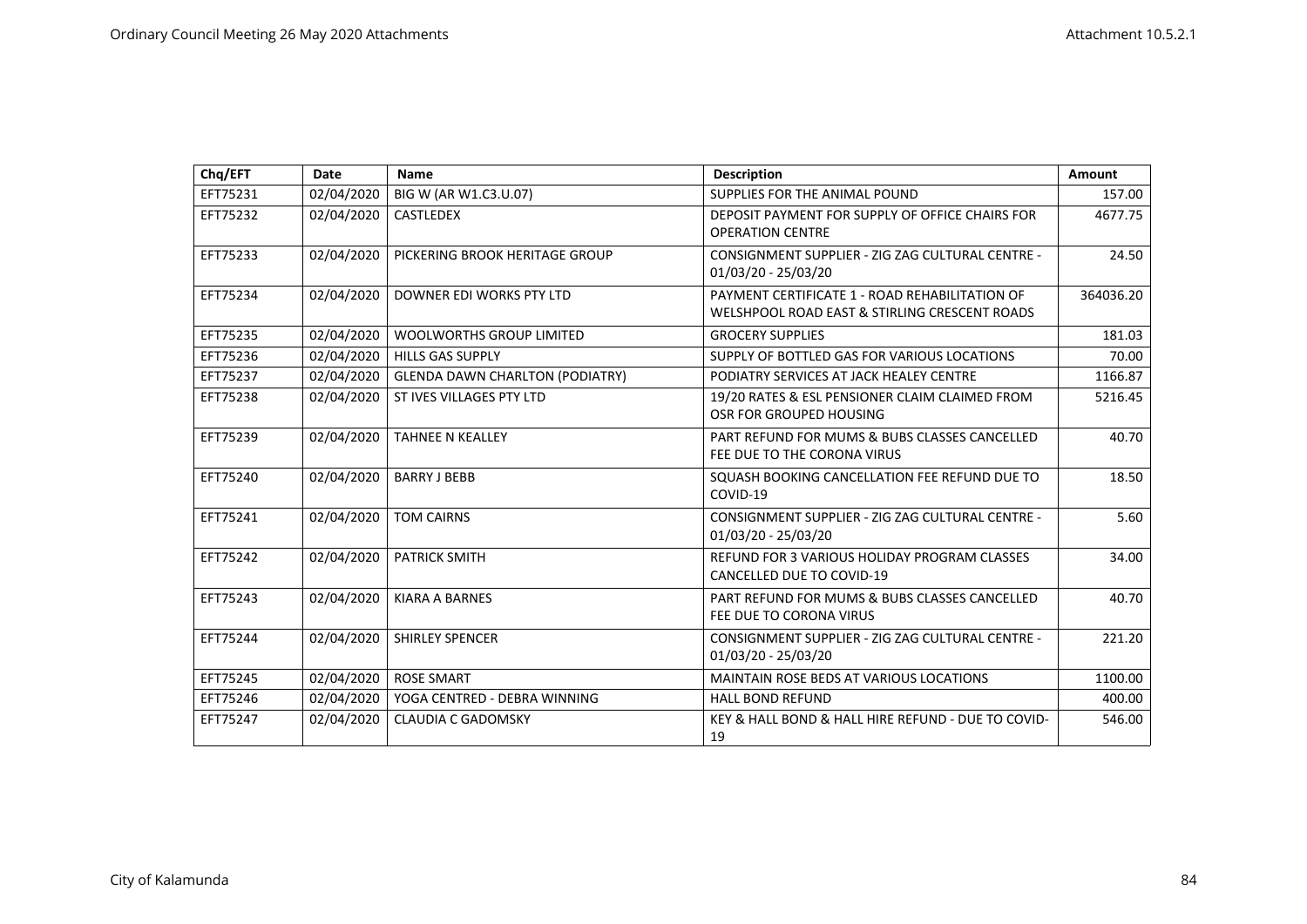| Chq/EFT  | Date       | <b>Name</b>                          | <b>Description</b>                                                                 | Amount   |
|----------|------------|--------------------------------------|------------------------------------------------------------------------------------|----------|
| EFT75248 | 02/04/2020 | DRAINFLOW SERVICES PTY LTD           | CLEANING / MAINTAINING STORM WATER DRAINS                                          | 13958.45 |
| EFT75249 | 02/04/2020 | <b>ANNE O'LEARY</b>                  | CONSIGNMENT SUPPLIER - ZIG ZAG CULTURAL CENTRE -<br>01/03/20 - 25/03/20            | 15.40    |
| EFT75250 | 02/04/2020 | <b>GUMNUTS &amp; LAVENDER</b>        | CONSIGNMENT SUPPLIER - ZIG ZAG CULTURAL CENTRE -<br>01/03/20 - 25/03/20            | 15.40    |
| EFT75251 | 02/04/2020 | STATE WIDE TURF SERVICES             | TURF SUPPLIES / MAINTENANCE FOR VARIOUS<br><b>LOCATIONS</b>                        | 4730.00  |
| EFT75252 | 02/04/2020 | <b>FLUTISSIMO</b>                    | HALL & GRAND PIANO BOND REFUND                                                     | 610.00   |
| EFT75253 | 02/04/2020 | <b>NANCY GILLESPIE</b>               | CONSIGNMENT SUPPLIER - ZIG ZAG CULTURAL CENTRE -<br>01/03/20 - 25/03/20            | 1.40     |
| EFT75254 | 02/04/2020 | SEWING AND CRAFT WITH MEMA           | DRY CLEANING / WASHING SERVICES FOR HARTFIELD<br><b>PARK RECREATION CENTRE</b>     | 39.50    |
| EFT75255 | 02/04/2020 | NERVANA CHIROPRACTIC KALAMUNDA       | BOND REFUND DUE TO THE CANCELLATION OF THE<br><b>EVENT DUE TO THE CORONA VIRUS</b> | 529.30   |
| EFT75256 | 02/04/2020 | <b>KARIN HOTCHKIN</b>                | CONSIGNMENT SUPPLIER - ZIG ZAG CULTURAL CENTRE -<br>01/03/20 - 25/03/20            | 4.55     |
| EFT75257 | 02/04/2020 | <b>ALISON MULCAHY</b>                | CONSIGNMENT SUPPLIER - ZIG ZAG CULTURAL CENTRE -<br>01/03/20 - 25/03/20            | 21.00    |
| EFT75258 | 02/04/2020 | LANDMARK PRODUCTS PTY LTD            | SUPPLIES / MAINTENANCE WORKS AT WOODLUPINE<br><b>BROOK RESERVE</b>                 | 2684.00  |
| EFT75259 | 02/04/2020 | THE GOOD GUYS                        | VARIOUS ELECTRICAL SUPPLIES FOR OPERATIONS<br><b>CENTRE</b>                        | 2395.00  |
| EFT75260 | 02/04/2020 | MEAD STREET PHYSIOTHERAPY            | FITNESS FOR WORK FOR 1 STAFF MEMBER                                                | 110.00   |
| EFT75261 | 02/04/2020 | THE PETAL PRESS                      | CONSIGNMENT SUPPLIER - ZIG ZAG CULTURAL CENTRE -<br>01/03/20 - 25/03/20            | 31.78    |
| EFT75262 | 02/04/2020 | <b>STEPHEN R BLAKE</b>               | REFUND TO THE CANCELLATION OF GENERAL WASTE BIN                                    | 108.50   |
| EFT75263 | 02/04/2020 | CLAIRE O'NEILL - CLAIRE'S EMBROIDERY | CONSIGNMENT SUPPLIER - ZIG ZAG CULTURAL CENTRE -<br>01/03/20 - 25/03/20            | 21.00    |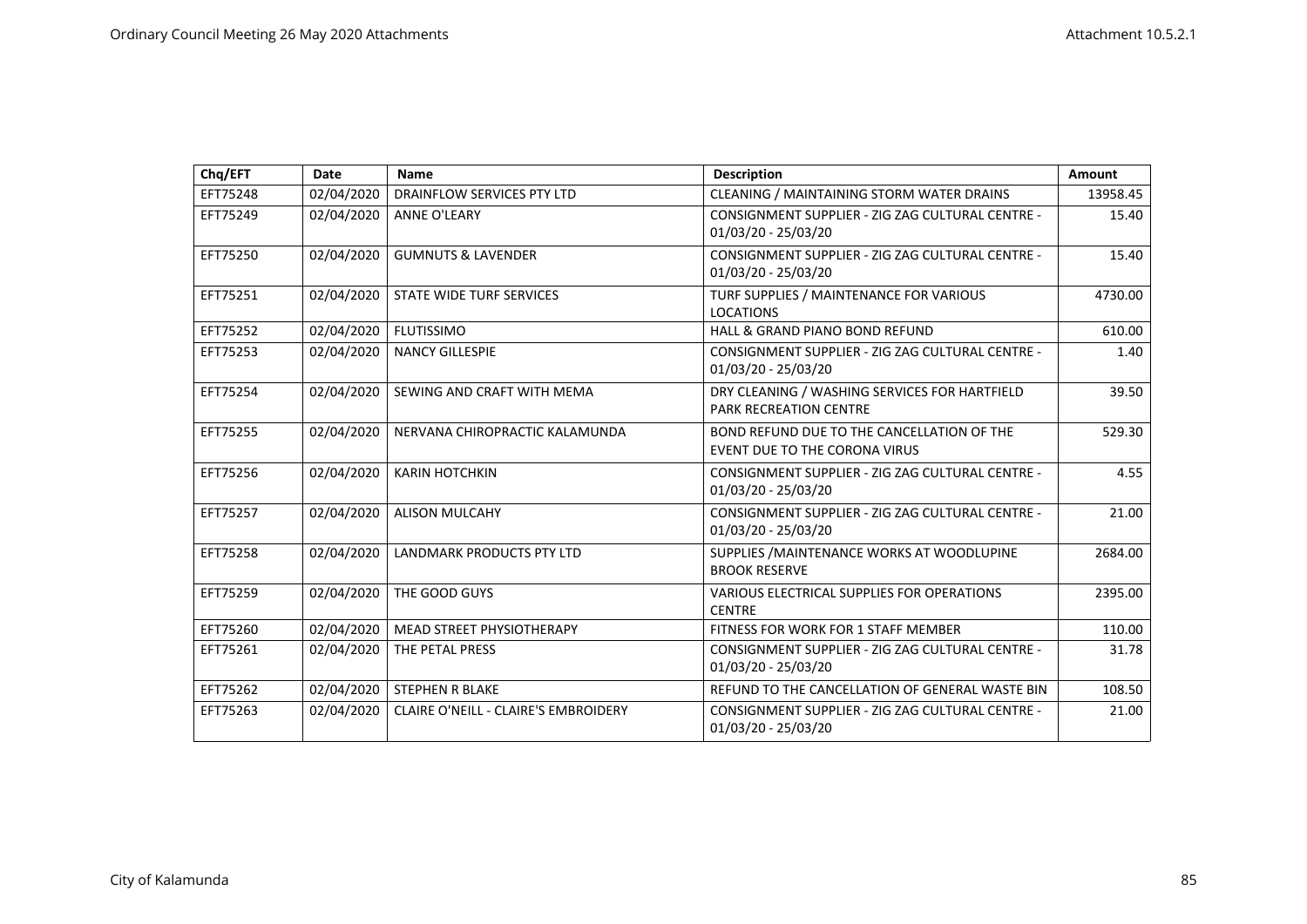| Chq/EFT  | Date       | Name                                                                                                           | <b>Description</b>                                                                                                                                                                                                                                 | Amount   |
|----------|------------|----------------------------------------------------------------------------------------------------------------|----------------------------------------------------------------------------------------------------------------------------------------------------------------------------------------------------------------------------------------------------|----------|
| EFT75264 | 02/04/2020 | <b>LINDA STONES</b>                                                                                            | CONSIGNMENT SUPPLIER - ZIG ZAG CULTURAL CENTRE -<br>01/03/20 - 25/03/20                                                                                                                                                                            | 164.15   |
| EFT75265 | 02/04/2020 | <b>PETER FALCONER</b>                                                                                          | CONSIGNMENT SUPPLIER - ZIG ZAG CULTURAL CENTRE -<br>01/03/20 - 25/03/20                                                                                                                                                                            | 6.30     |
| EFT75266 | 02/04/2020 | <b>JANICE PITTMAN</b>                                                                                          | CONSIGNMENT SUPPLIER - ZIG ZAG CULTURAL CENTRE -<br>01/03/20 - 25/03/20                                                                                                                                                                            | 23.10    |
| EFT75267 | 02/04/2020 | <b>MARY FORWARD</b>                                                                                            | CONSIGNMENT SUPPLIER - ZIG ZAG CULTURAL CENTRE -<br>01/03/20 - 25/03/20                                                                                                                                                                            | 17.85    |
| EFT75268 | 02/04/2020 | KALAMUNDA ELECTRICS                                                                                            | 1. ELECTRICAL REPAIRS / MAINTENANCE FOR VARIOUS<br><b>LOCATIONS</b><br>2. INSTALLATION OF NEW SOLAR PANELS AT EXISTING<br>CCTV ON KALAMUNDA ROAD HIGH WYCOMBE<br>3. PROGRESS PAYMENT 2 FOR THE INSTALLATION OF<br>SPORTS LIGHTING AT SCOTT RESERVE | 47954.00 |
| EFT75269 | 02/04/2020 | THE ARTFUL FLOWE - FELICIA LOWE                                                                                | CONSIGNMENT SUPPLIER - ZIG ZAG CULTURAL CENTRE -<br>01/03/20 - 25/03/20                                                                                                                                                                            | 17.50    |
| EFT75270 | 02/04/2020 | AAAC TOWING PTY LTD                                                                                            | <b>TOWING SERVICES FEES</b>                                                                                                                                                                                                                        | 330.00   |
| EFT75271 | 02/04/2020 | <b>DAVID GREEN</b>                                                                                             | CONSIGNMENT SUPPLIER - ZIG ZAG CULTURAL CENTRE -<br>01/03/20 - 25/03/20                                                                                                                                                                            | 13.93    |
| EFT75272 | 02/04/2020 | <b>JB HI-FI COMMERCIAL</b>                                                                                     | VARIOUS ELECTRICAL / COMPUTER / ACCESSORY<br><b>SUPPLIES</b>                                                                                                                                                                                       | 598.00   |
| EFT75273 | 02/04/2020 | <b>KP FINANCIAL PLANNING</b>                                                                                   | BOND REFUND FOR THE USE OF THE SEMINAR ROOM AT<br>THE ZIG ZAG CULTURAL CENTRE                                                                                                                                                                      | 300.00   |
| EFT75274 | 02/04/2020 | <b>TTM HOME SERVICES</b>                                                                                       | COLLECTION AND INSTALLATION OF BANNERS FOR<br>CORYMBIA MULTICULTURAL FESTIVAL 2020                                                                                                                                                                 | 1700.00  |
| EFT75275 | 02/04/2020 | <b>GLENN STUART MORGAN AS TRUSTEE FOR THE</b><br>MORGAN FAMILY TRUST T/A REFLECTIONS<br><b>WINDOW CLEANING</b> | <b>CLEANING WINDOW SERVICES AT ZZCC</b>                                                                                                                                                                                                            | 1459.00  |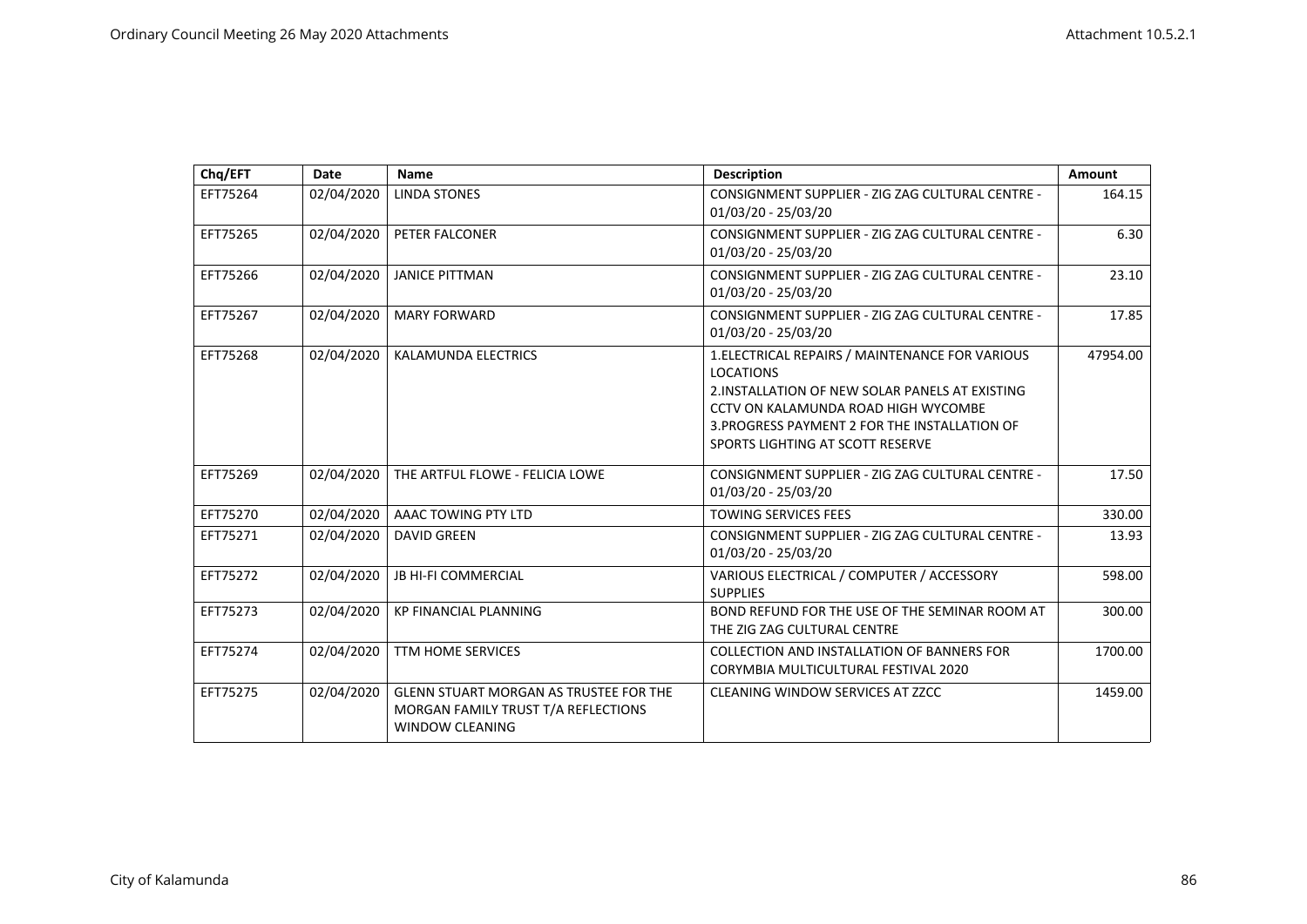| Chq/EFT  | Date       | Name                                         | <b>Description</b>                                                                       | Amount   |
|----------|------------|----------------------------------------------|------------------------------------------------------------------------------------------|----------|
| EFT75276 | 02/04/2020 | <b>DMC CLEANING</b>                          | CLEANING SERVICES / CONSUMABLES FOR VARIOUS<br><b>LOCATIONS</b>                          | 435.60   |
| EFT75277 | 02/04/2020 | ASHJAD PTY LTD T/A CUROST MILK SUPPLY        | MILK SUPPLY FOR OPERATIONS CENTRE                                                        | 203.90   |
| EFT75278 | 02/04/2020 | <b>MAVIS PASKULICH</b>                       | CONSIGNMENT SUPPLIER - ZIG ZAG CULTURAL CENTRE -<br>01/03/20 - 25/03/20                  | 95.20    |
| EFT75279 | 02/04/2020 | A1 TROJAN PEST CONTROL                       | PEST CONTROL SERVICES FOR VARIOUS LOCATIONS                                              | 149.00   |
| EFT75280 | 02/04/2020 | OFF PEN PUBLISHING - BETH BAKER              | CONSIGNMENT SUPPLIER - ZIG ZAG CULTURAL CENTRE -<br>01/03/20 - 25/03/20                  | 1.54     |
| EFT75281 | 02/04/2020 | STAN THE TYRE MAN ( STAN'S TYRE SERVICE WA ) | PLANT / VEHICLE PARTS                                                                    | 286.00   |
| EFT75282 | 02/04/2020 | <b>CHRIS KERSHAW PHOTOGRAPHY</b>             | PHOTOGRAPHY OF SUMMER SERIES 2020 - 2 SESSIONS                                           | 660.00   |
| EFT75283 | 02/04/2020 | <b>BALLIGART - HELEN LOCK</b>                | CONSIGNMENT SUPPLIER - ZIG ZAG CULTURAL CENTRE -<br>01/03/20 - 25/03/20                  | 18.20    |
| EFT75284 | 02/04/2020 | <b>ADORA PERFUMERY</b>                       | MERCHANDISE SUPPLIES FOR RESALE AT THE ZIG ZAG<br><b>CULTURAL CENTRE</b>                 | 1584.88  |
| EFT75285 | 02/04/2020 | <b>BURGESS RAWSON (WA) PTY LTD</b>           | RENTAL VALUATION - TELSTRA EQUIPMENT SHED LEASE -<br><b>35 WESTON RD PICKERING BROOK</b> | 1650.00  |
| EFT75286 | 02/04/2020 | PETER WEBB                                   | CONSIGNMENT SUPPLIER - ZIG ZAG CULTURAL CENTRE -<br>01/03/20 - 25/03/20                  | 9.03     |
| EFT75287 | 02/04/2020 | LINDAS BOOKS / ROLEYSTONE COURIER            | CONSIGNMENT SUPPLIER - ZIG ZAG CULTURAL CENTRE -<br>01/03/20 - 25/03/20                  | 18.90    |
| EFT75288 | 02/04/2020 | <b>IRENE YOUNG</b>                           | CONSIGNMENT SUPPLIER - ZIG ZAG CULTURAL CENTRE -<br>01/03/20 - 25/03/20                  | 5.60     |
| EFT75289 | 02/04/2020 | <b>LINDA RAPHAEL</b>                         | CONSIGNMENT SUPPLIER - ZIG ZAG CULTURAL CENTRE -<br>01/03/20 - 25/03/20                  | 8.75     |
| EFT75290 | 02/04/2020 | NICKY WINTER - KASZAZZ IN KALAMUNDA          | CONSIGNMENT SUPPLIER - ZIG ZAG CULTURAL CENTRE -<br>01/03/20 - 25/03/20                  | 27.65    |
| EFT75291 | 02/04/2020 | <b>GLENTHORNE TRAILERS</b>                   | SUPPLY OF 3 NEWS TRAILERS FOR THE OPERATIONS<br><b>CENTRE</b>                            | 35500.00 |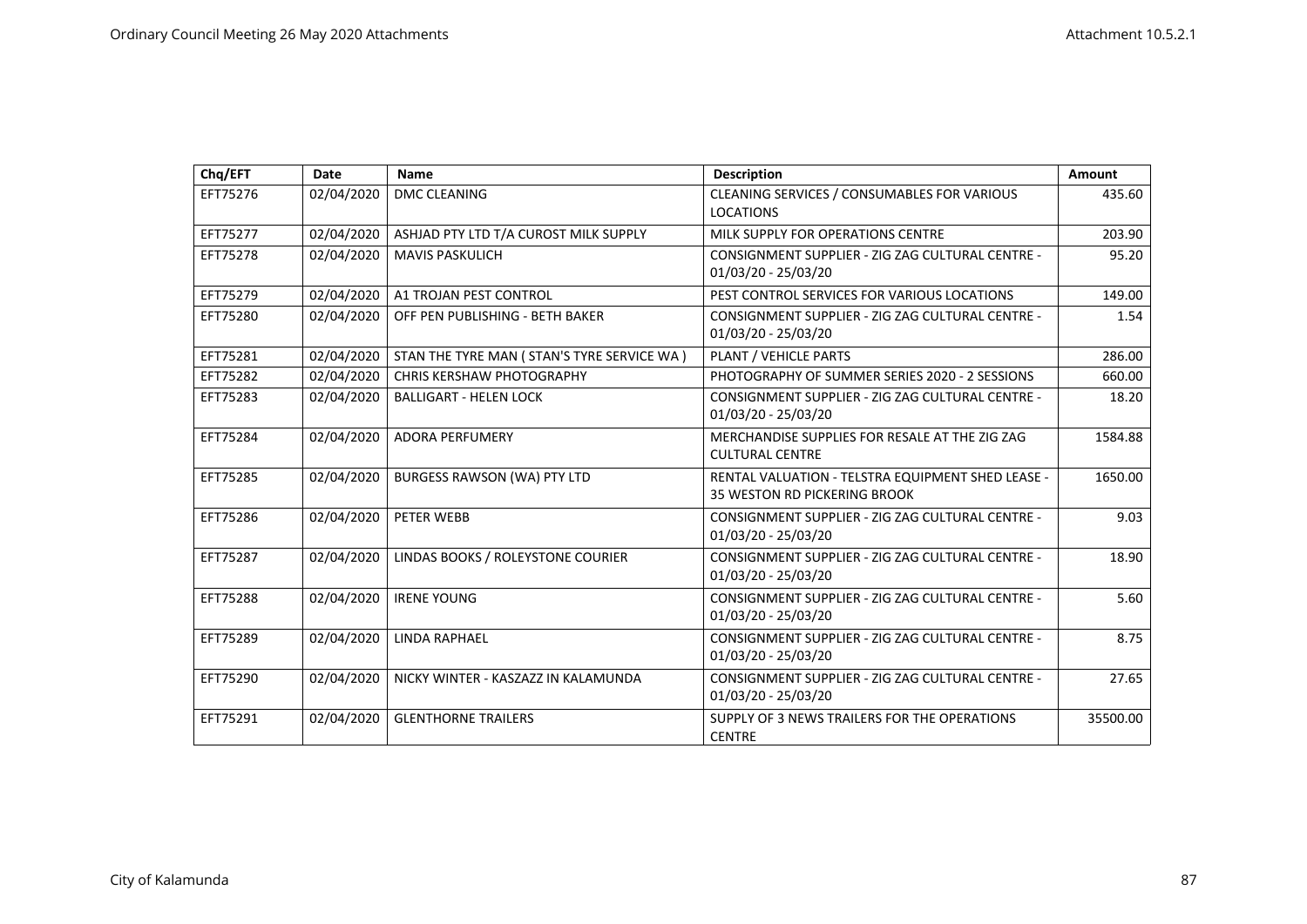| Chq/EFT  | Date       | Name                                                      | <b>Description</b>                                                                                                             | Amount   |
|----------|------------|-----------------------------------------------------------|--------------------------------------------------------------------------------------------------------------------------------|----------|
| EFT75292 | 02/04/2020 | KOSMIC ELECTRONICS INDUSTRIES PTY LTD (IN<br>LIQUIDATION) | SUPPLY OF REPLACEMENT MUSICAL<br>INSTRUMENT/ACCESSORIES FOR PA SYSTEM AT KPAC                                                  | 1854.00  |
| EFT75293 | 02/04/2020 | <b>HERB &amp; ESSENCE</b>                                 | CONSIGNMENT SUPPLIER - ZIG ZAG CULTURAL CENTRE -<br>01/03/20 - 25/03/20                                                        | 46.90    |
| EFT75294 | 02/04/2020 | <b>SEATADVISOR PTY LTD</b>                                | <b>MONTHLY TICKET SALES FEES</b>                                                                                               | 300.14   |
| EFT75295 | 02/04/2020 | CHRISTIAN HOME SCHOOL SUPPORT GROUP                       | HIRE FEES REFUND - DUE TO COVID-19 AT LESMURDIE<br><b>HALL</b>                                                                 | 140.00   |
| EFT75296 | 02/04/2020 | <b>SCORPIO CONSTRUCTION PTY LTD</b>                       | PRIVATE WORKS BOND REFUND - 103 EDNEY ROAD HIGH<br><b>WYCOMBE</b>                                                              | 1125.00  |
| EFT75297 | 02/04/2020 | <b>LINDA STANLEY</b>                                      | CONSIGNMENT SUPPLIER - ZIG ZAG CULTURAL CENTRE -<br>01/03/20 - 25/03/20                                                        | 12.25    |
| EFT75298 | 02/04/2020 | <b>SANDRA PERRY</b>                                       | SALE OF ARTWORK - SPEAKING FOR OURSELVES<br><b>EXHIBITION</b>                                                                  | 885.50   |
| EFT75299 | 02/04/2020 | <b>ERIN L MCCONAGHY</b>                                   | REFUND FOR MUMS & BUBS CLASSED CAMCELLED DUE<br>TO COVID-19                                                                    | 40.70    |
| EFT75300 | 02/04/2020 | NATURE CALLS 1 PTY LTD                                    | TOILET HIRE FOR 2020 SUMMER SERIES: LEDGER ROAD<br>RESERVE GOOSEBERRY HILL & OLLIE WORRELL RESERVE<br><b>HIGH WYCOMBE</b>      | 395.25   |
| EFT75301 | 02/04/2020 | <b>MARK ONE VISUAL</b>                                    | SUPPLY AND STORAGE OF DECORATIVE CHRISTMAS<br><b>LIGHTING - CHRISTMAS LIGHTS 2019</b>                                          | 51590.00 |
| EFT75302 | 02/04/2020 | <b>FREEDOM FAIRIES PTY LTD</b>                            | <b>ENTERTAINERS FOR THE SUMMER SERIES 2020 - LEDGER</b><br>ROAD RESERVE GOOSEBERRY HILL INCLUDING A<br><b>CANCELLATION FEE</b> | 706.20   |
| EFT75303 | 02/04/2020 | <b>ALLCREDIT PTY LTD</b>                                  | STAFF CONTRIBUTIONS TO NOVATED / OPERATING<br><b>LEASES</b>                                                                    | 490.00   |
| EFT75304 | 02/04/2020 | MENZIES CIVIL AUSTRALIA PTY LTD                           | PROGRESS CLAIM 1 - HALE ROAD AND DAWSON AVE -<br><b>INTERSECTION UPGRADE</b>                                                   | 47828.00 |
| EFT75305 | 02/04/2020 | WA HARDWOOD FLOORS PTY LTD                                | CORE SAMPLE & REPAIR AT RAY OWEN CENTRE                                                                                        | 110.00   |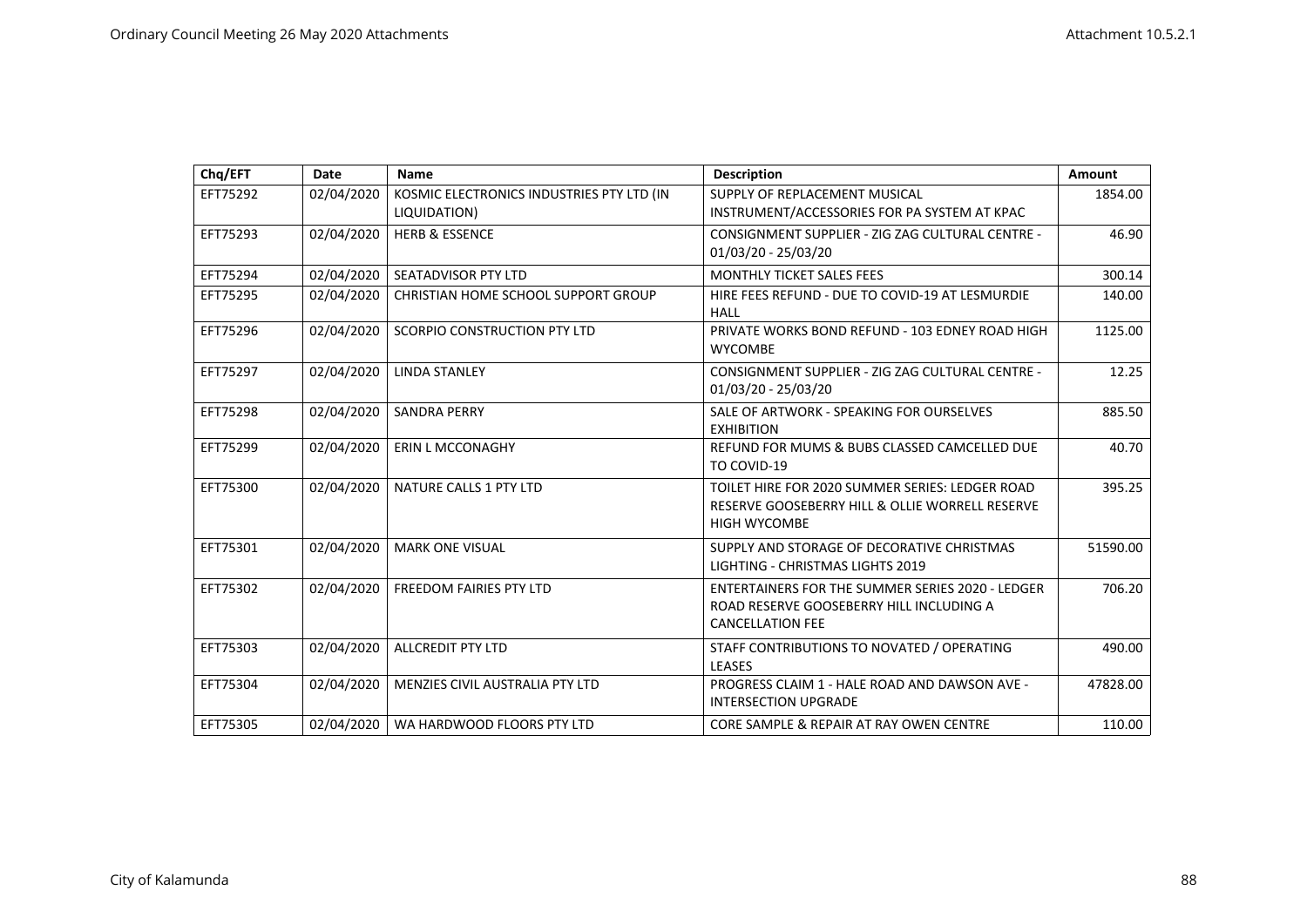| Chq/EFT  | Date       | Name                                                           | <b>Description</b>                                                                                                  | Amount   |
|----------|------------|----------------------------------------------------------------|---------------------------------------------------------------------------------------------------------------------|----------|
| EFT75306 | 02/04/2020 | <b>ENTIRE FIRE MANAGEMENT</b>                                  | ASSET PROTECTION ZONE CLEARING & MULCHING AT<br><b>VARIOUS LOCATIONS</b>                                            | 16995.00 |
| EFT75307 | 02/04/2020 | THUROONA SERVICES PTY LTD                                      | REMEDIATION & RESTORATION OF THE STEAM<br>LOCOMOTIVE, PLATFORM & LAND AT THE KALAMUNDA<br><b>HISTORY VILLAGE</b>    | 7875.56  |
| EFT75308 | 02/04/2020 | <b>SALLY EDMONDS ART</b>                                       | CONSIGNMENT SUPPLIER - ZIG ZAG CULTURAL CENTRE -<br>01/03/20 - 25/03/20                                             | 28.00    |
| EFT75309 | 02/04/2020 | <b>ELIZABETH L WHARTON</b>                                     | REFUND FOR MUMS AND BUBS CLASSES CANCELLED -<br>DUE TO COVID-19                                                     | 40.70    |
| EFT75310 | 02/04/2020 | NATURES ART FINE CRAFTS                                        | CONSIGNMENT SUPPLIER - ZIG ZAG CULTURAL CENTRE -<br>01/03/20 - 25/03/20                                             | 27.30    |
| EFT75311 | 02/04/2020 | <b>DOWSING GROUP PTY LTD</b>                                   | SUPPLY AND LAY CONCRETE PATHWAYS, MAINTENANCE<br>AND MISC. WORKS AT VARIOUS LOCATIONS                               | 28968.38 |
| EFT75312 | 02/04/2020 | <b>GEM GENERATION ELECTRICAL MAINTENANCE PTY</b><br><b>LTD</b> | HIRE OF GENERATORS AND LIGHTING TOWERS, INC FUEL,<br>DELIVERY AND INSURANCE CORYMBIA MULTICULTURAL<br>FESTIVAL 2020 | 4479.93  |
| EFT75313 | 02/04/2020 | CAPITAL FINANCE AUSTRALIA LTD                                  | EXTENSION OF PHOTOCOPIER LEASE FOR ONE MONTH<br>TO END OF APRIL 2020                                                | 4511.28  |
| EFT75314 | 02/04/2020 | <b>2TONE AUTO DETAILING</b>                                    | <b>DETAILING OF CITY VEHICLES</b>                                                                                   | 280.00   |
| EFT75315 | 02/04/2020 | <b>ENVIRONMENT ESSENTIALS PTY LTD</b>                          | SAFETY LAW WA DIRECTORY SUBSCRIPTION RENEWAL<br>19.05.2020 TO 19.05.2021                                            | 2090.00  |
| EFT75316 | 02/04/2020 | <b>ALASTAIR TAYLOR</b>                                         | CONSIGNMENT SUPPLIER - ZIG ZAG CULTURAL CENTRE -<br>01/03/20 - 25/03/20                                             | 4.06     |
| EFT75317 | 02/04/2020 | SYLVANA DOUGLAS                                                | CONSIGNMENT SUPPLIER - ZIG ZAG CULTURAL CENTRE -<br>01/03/20 - 25/03/20                                             | 5.60     |
| EFT75318 | 02/04/2020 | <b>DAVID BARR</b>                                              | DAC CONSULTANT SERVICE DAVID BARR FEE CLAIM -<br>WORK COMPLETED 27/02/20                                            | 600.00   |
| EFT75319 | 02/04/2020 | DONALD JAMES RISEBOROUGH                                       | <b>BUILDING APPLICATION FEE REFUND</b>                                                                              | 61.65    |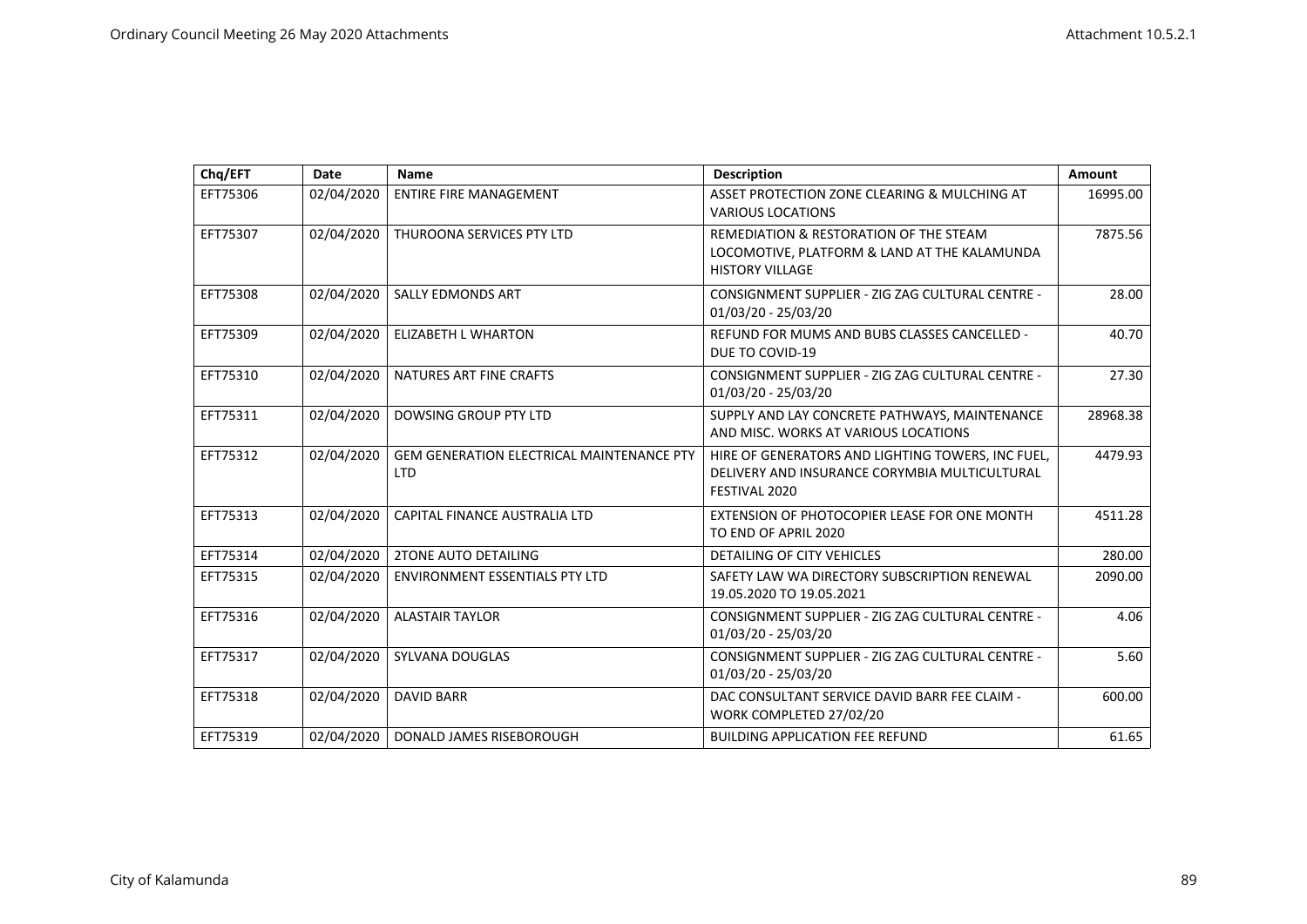| Chq/EFT  | Date       | Name                                                            | <b>Description</b>                                                                                                                                                                                                                                                                                  | Amount   |
|----------|------------|-----------------------------------------------------------------|-----------------------------------------------------------------------------------------------------------------------------------------------------------------------------------------------------------------------------------------------------------------------------------------------------|----------|
| EFT75320 | 02/04/2020 | JACOB & KIMBERLEY J VAN DE WATER                                | REFUND FOR MUMS &NBUBS CLASSES CANCELLED DUE<br>TO COVID-19                                                                                                                                                                                                                                         | 40.70    |
| EFT75321 | 02/04/2020 | BELGRAVIA HEALTH & LEISURE GROUP PTY LTD                        | KALAMUNDA WATER PARK MANAGEMENT: QUARTER 2<br>(OCTOBER - DECEMBER)                                                                                                                                                                                                                                  | 67937.39 |
| EFT75322 | 02/04/2020 | A PROUD LANDMARK PTY LTD                                        | 1. SUPPLY AND INSTALL STONE PITCHING, MINOR<br>EARTHWORKS & TEMPORARY SITE FENCING AT<br><b>FORRESTFIELD SKATE PARK</b><br>2. SCOTT RESERVE CARPARK TREE PLANTING &<br>WELSHPOOL ROAD EAST/BRUCE ROAD<br>3. RAY OWEN RESERVE CLEAN UP & RELOCATION OF<br><b>CONCRETE LINER TO RANGEVIEW RESERVE</b> | 54311.18 |
| EFT75323 | 02/04/2020 | <b>CHRIS THOMPSON</b>                                           | REFUND OF EMPLOYMENT CONTRACT ALLOWANCE                                                                                                                                                                                                                                                             | 160.00   |
| EFT75324 | 02/04/2020 | <b>ENERGETIC KIDS</b>                                           | <b>HALL BOND REFUND</b>                                                                                                                                                                                                                                                                             | 400.00   |
| EFT75325 | 02/04/2020 | ORACLE CUSTOMER MANAGEMENT SOLUTIONS<br>PTY LTD T/AS ORACLE CMS | AFTER HOURS SERVICE FEES                                                                                                                                                                                                                                                                            | 1933.55  |
| EFT75326 | 02/04/2020 | <b>RICHARD BARKMAN</b>                                          | CONSIGNMENT SUPPLIER - ZIG ZAG CULTURAL CENTRE -<br>01/03/20 - 25/03/20                                                                                                                                                                                                                             | 33.39    |
| EFT75327 | 02/04/2020 | ASPIRE PERFORMANCE TRAINING                                     | <b>VARIOUS TRAINING SESSIONS FOR STAFF</b>                                                                                                                                                                                                                                                          | 4235.00  |
| EFT75328 | 02/04/2020 | <b>MAHARI</b>                                                   | CONSIGNMENT SUPPLIER - ZIG ZAG CULTURAL CENTRE -<br>01/03/20 - 25/03/20                                                                                                                                                                                                                             | 59.50    |
| EFT75329 | 02/04/2020 | SOULWAYS                                                        | CONSIGNMENT SUPPLIER - ZIG ZAG CULTURAL CENTRE -<br>01/03/20 - 25/03/20                                                                                                                                                                                                                             | 14.00    |
| EFT75330 | 02/04/2020 | <b>MEAD MEDICAL GROUP</b>                                       | <b>FITNESS FOR WORK APPOINTMENTS</b>                                                                                                                                                                                                                                                                | 143.00   |
| EFT75331 | 02/04/2020 | TYRE STORAGE AND RECOVERY WA (TSR WA)                           | COLLECTION AND RECYCLING OF TYRES FROM THE<br><b>WALLISTON TRANSFER STATION</b>                                                                                                                                                                                                                     | 247.03   |
| EFT75332 | 02/04/2020 | INDUSTRIAL RECRUITMENT PARTNERS (IRP) PTY<br><b>LTD</b>         | HIRE OF TEMPORARY STAFF FOR DEPOT / ADMIN                                                                                                                                                                                                                                                           | 17921.50 |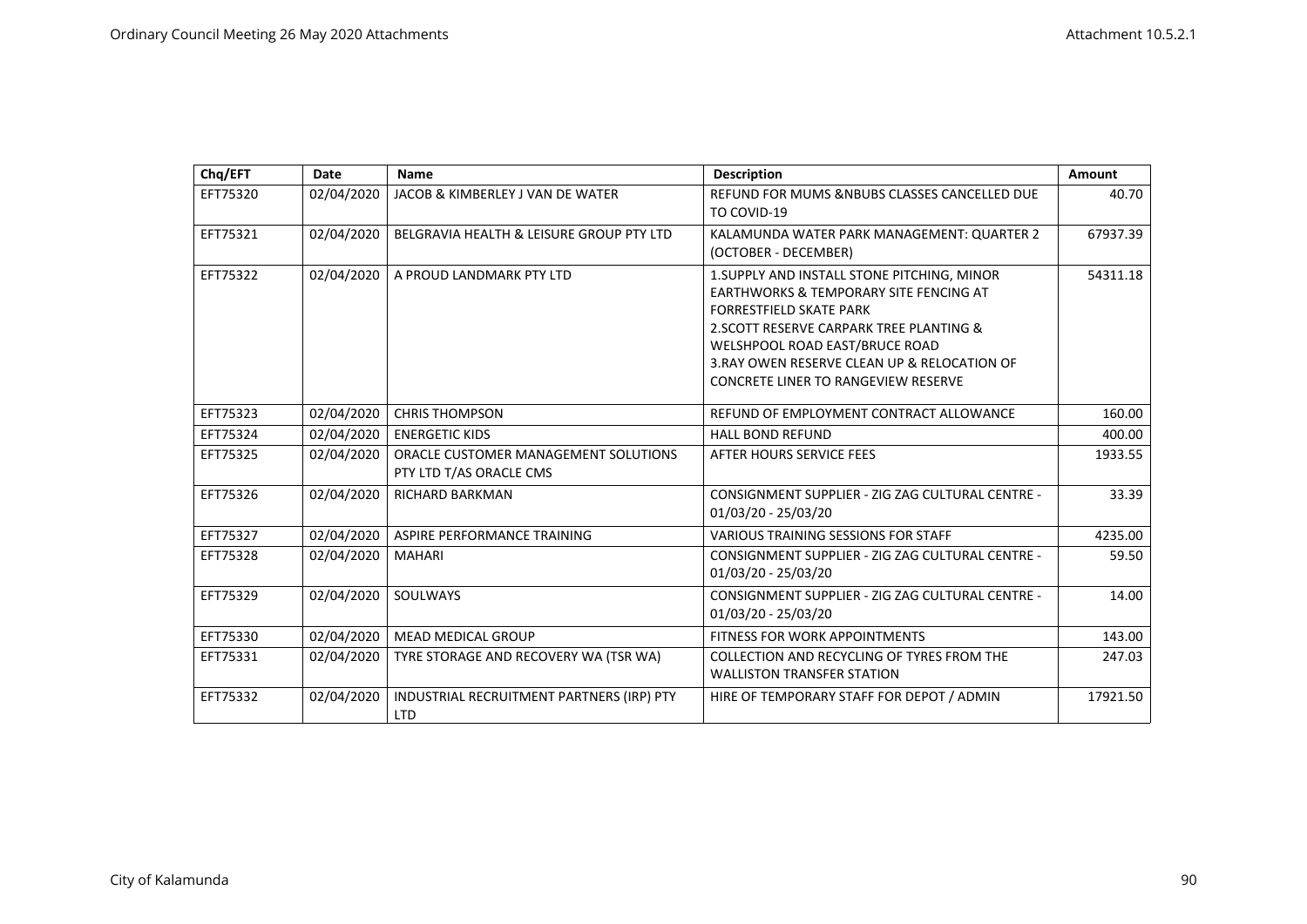| Chq/EFT  | Date       | <b>Name</b>                                                | <b>Description</b>                                                                                                      | <b>Amount</b> |
|----------|------------|------------------------------------------------------------|-------------------------------------------------------------------------------------------------------------------------|---------------|
| EFT75333 | 02/04/2020 | SPECIALIST TESTING & TECHNICAL SERVICES<br>(STATS) PTY LTD | <b>FWD TESTING TO ROADS AT VARIOUS LOCATIONS</b>                                                                        | 4920.08       |
| EFT75334 | 02/04/2020 | <b>BATSHEVA BERNSTEIN</b>                                  | CONSIGNMENT SUPPLIER - ZIG ZAG CULTURAL CENTRE -<br>01/03/20 - 25/03/20                                                 | 29.75         |
| EFT75335 | 02/04/2020 | GLEN FLOOD GROUP PTY LTD T/A GFG TEMP<br><b>ASSIST</b>     | LABOUR HIRE - TEMPORARY FLEET CO-ORDINATOR<br>09/03/20 - 20/03/20 & LANDSCAPE ARCHITECT SUPPORT<br>AT VARIOUS LOCATIONS | 16876.54      |
| EFT75336 | 02/04/2020 | PAULINE NICE PHOTOGRAPHY                                   | CONSIGNMENT SUPPLIER - ZIG ZAG CULTURAL CENTRE -<br>01/03/20 - 25/03/20                                                 | 24.50         |
| EFT75337 | 02/04/2020 | <b>SARAH CARLTON ART</b>                                   | CONSIGNMENT SUPPLIER - ZIG ZAG CULTURAL CENTRE -<br>01/03/20 - 25/03/20                                                 | 14.00         |
| EFT75338 | 02/04/2020 | REED INTERNATIONAL BOOKS T/A LEXISNEXIS                    | RENEWAL OF LEXISNEXIS SOFTWARE - PERIOD 17/02/20 -<br>15/02/21                                                          | 7239.40       |
| EFT75339 | 02/04/2020 | NATURE PHOTOGRAPHY BY NATHAN                               | CONSIGNMENT SUPPLIER - ZIG ZAG CULTURAL CENTRE -<br>01/03/20 - 25/03/20                                                 | 48.58         |
| EFT75340 | 02/04/2020 | PUMA ENERGY (AUSTRALIA) FUELS PTY LTD                      | SUPPLY OF DIESEL FUEL FOR OPERATIONS CENTRE                                                                             | 19557.56      |
| EFT75341 | 02/04/2020 | AUSSIE BROADBAND ENTERPRISE PTY LTD                        | NBN FTTN CHARGES HIGH WYCOMBE LIBRARY - 15<br>MARKHAM ROAD, HIGH WYCOMBE WA 6057 MONTHLY<br>CHARGES 21/03/20 - 20/04/20 | 109.00        |
| EFT75342 | 02/04/2020 | <b>MADE BY MABEL</b>                                       | CONSIGNMENT SUPPLIER - ZIG ZAG CULTURAL CENTRE -<br>01/03/20 - 25/03/20                                                 | 56.00         |
| EFT75343 | 02/04/2020 | <b>BORN TO SPARKLE</b>                                     | 2 X SPARKLE TECHNICIANS AT THE CORYMBIA<br>MULTICULTURAL FESTIVAL 2020                                                  | 726.00        |
| EFT75344 | 02/04/2020 | <b>CLARE JOHNSTON</b>                                      | CONSIGNMENT SUPPLIER - ZIG ZAG CULTURAL CENTRE -<br>01/03/20 - 25/03/20                                                 | 151.20        |
| EFT75345 | 02/04/2020 | M LAND PTY LTD                                             | KEY & HALL BOND & HALL HIRE FEES REFUND DUE TO<br>COVID-19                                                              | 615.00        |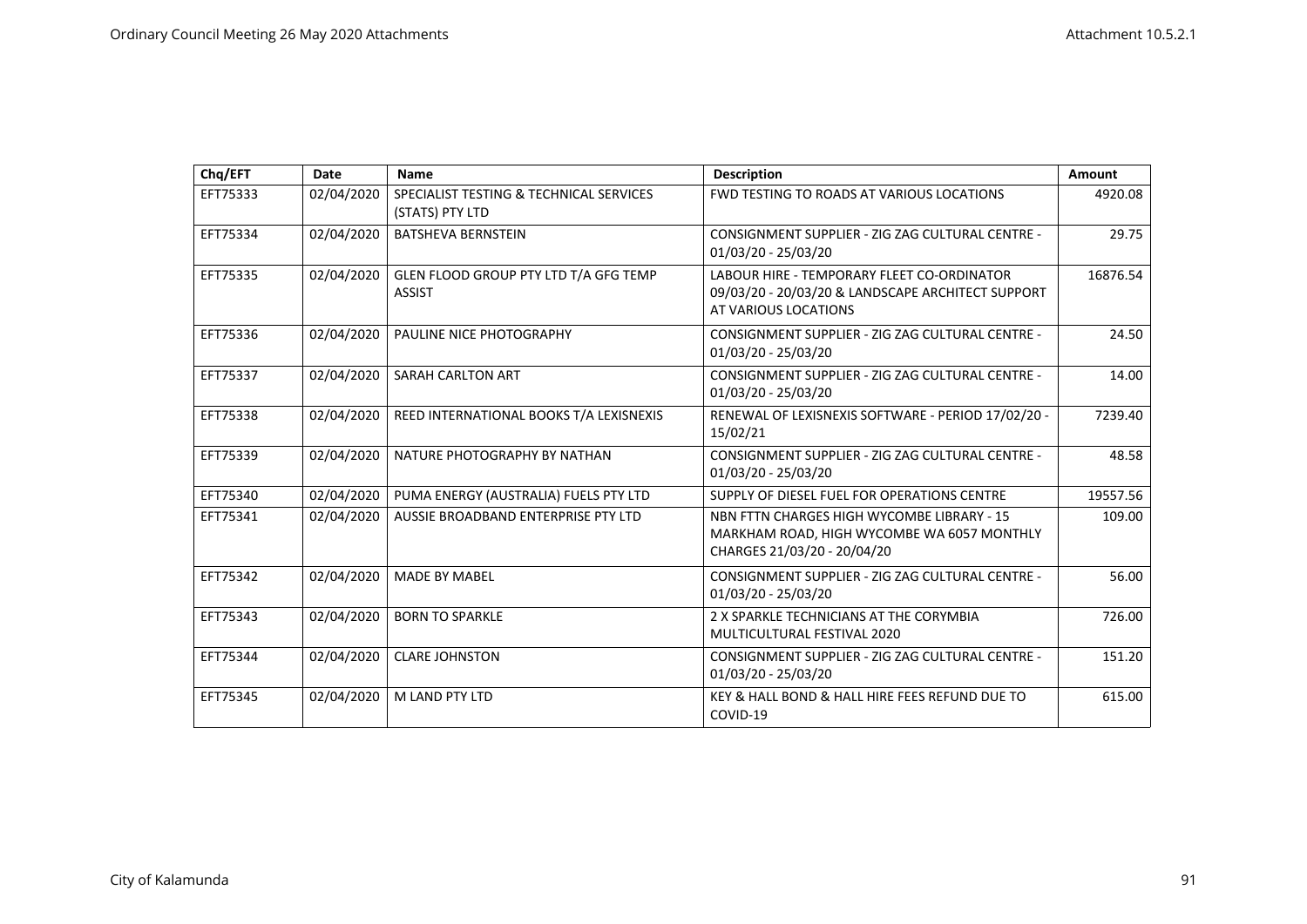| Chq/EFT  | Date       | Name                                                 | <b>Description</b>                                                                                                     | Amount   |
|----------|------------|------------------------------------------------------|------------------------------------------------------------------------------------------------------------------------|----------|
| EFT75346 | 02/04/2020 | <b>JOHN DELIU</b>                                    | KEY & HALL BOND & HALL HIRE FEES REFUND DUE TO<br>COVID-19                                                             | 1485.00  |
| EFT75347 | 02/04/2020 | <b>CHAMPION LAKES CHRISTIAN CHURCH</b>               | KEY & HALL BOND & HALL HIRE FEES REFUND DUE TO<br>COVID-19                                                             | 571.50   |
| EFT75348 | 02/04/2020 | <b>DAVID THOMASSON</b>                               | REFUND FOR CASUAL BADMINTON CANCELLED DUE TO<br>COVID-19                                                               | 12.00    |
| EFT75349 | 02/04/2020 | SPRINKLES OF LIFE - RHONDA HICKEY                    | BOND REFUND FOR THE USE OF THE GALLERY AT THE ZIG<br>ZAG CULTURAL CENTRE                                               | 500.00   |
| EFT75350 | 02/04/2020 | <b>GLOBAL GUMNUTS &amp; NURSERY</b>                  | CONSIGNMENT SUPPLIER - ZIG ZAG CULTURAL CENTRE -<br>01/03/20 - 25/03/20                                                | 72.52    |
| EFT75351 | 02/04/2020 | SPEAKING FOR OURSELVES - KAREN FRANKEL               | SALE OF ARTWORK - SPEAKING FOR OURSELVES<br><b>EXHIBITION</b>                                                          | 1637.50  |
| EFT75352 | 02/04/2020 | <b>DOROTHY CAMDEN</b>                                | SALE OF ARTWORK - SPEAKING FOR OURSELVES<br><b>EXHIBITION</b>                                                          | 2674.00  |
| EFT75353 | 02/04/2020 | RYDA GROUP PTY LTD T/A CARNIVAL<br><b>PROMOTIONS</b> | REIMBURSEMENT FEE OF TEMPORARY FOOD STALL<br>APPLICATION FEE DUE TO EVENT CANCELLED DURING<br><b>COVID-19 PANDEMIC</b> | 79.00    |
| EFT75354 | 02/04/2020 | <b>BLACK LAVA COFFEE - GYPSY WILLIAMS</b>            | REIMBURSEMENT OF TEMPORARY FOOD STALL<br>APPLICATION FEE DUE TO EVENT CANCELLATION DURING<br>COVID-19 PANDEMIC         | 79.00    |
| EFT75355 | 02/04/2020 | <b>JANE ALLITT</b>                                   | PART REFUND FOR MUMS & BUBS CLASSES FEE<br>CANCELLED DUE TO CORONA VIRUS                                               | 40.70    |
| EFT75356 | 02/04/2020 | <b>JOEY ROSE BERNAS</b>                              | PART REFUND FOR MUMS & BUBS CLASSES CANCELLED<br>FEE DUE TO CORONA VIRUS                                               | 40.70    |
| EFT75357 | 02/04/2020 | <b>DELTA COOK</b>                                    | PART REFUND FOR MUMS & BUBS CLASSES CANCELLED<br>FEE DUE TO CORONA VIRUS                                               | 40.70    |
| EFT75358 | 03/04/2020 | KALAMUNDA TOYOTA                                     | <b>SUPPLY OF 3 NEW VEHICLES</b>                                                                                        | 70644.76 |
| EFT75359 | 16/04/2020 | <b>BARNETTS (WA) PTY LTD</b>                         | ARCHITECTURAL HARDWARE SUPPLIES                                                                                        | 594.46   |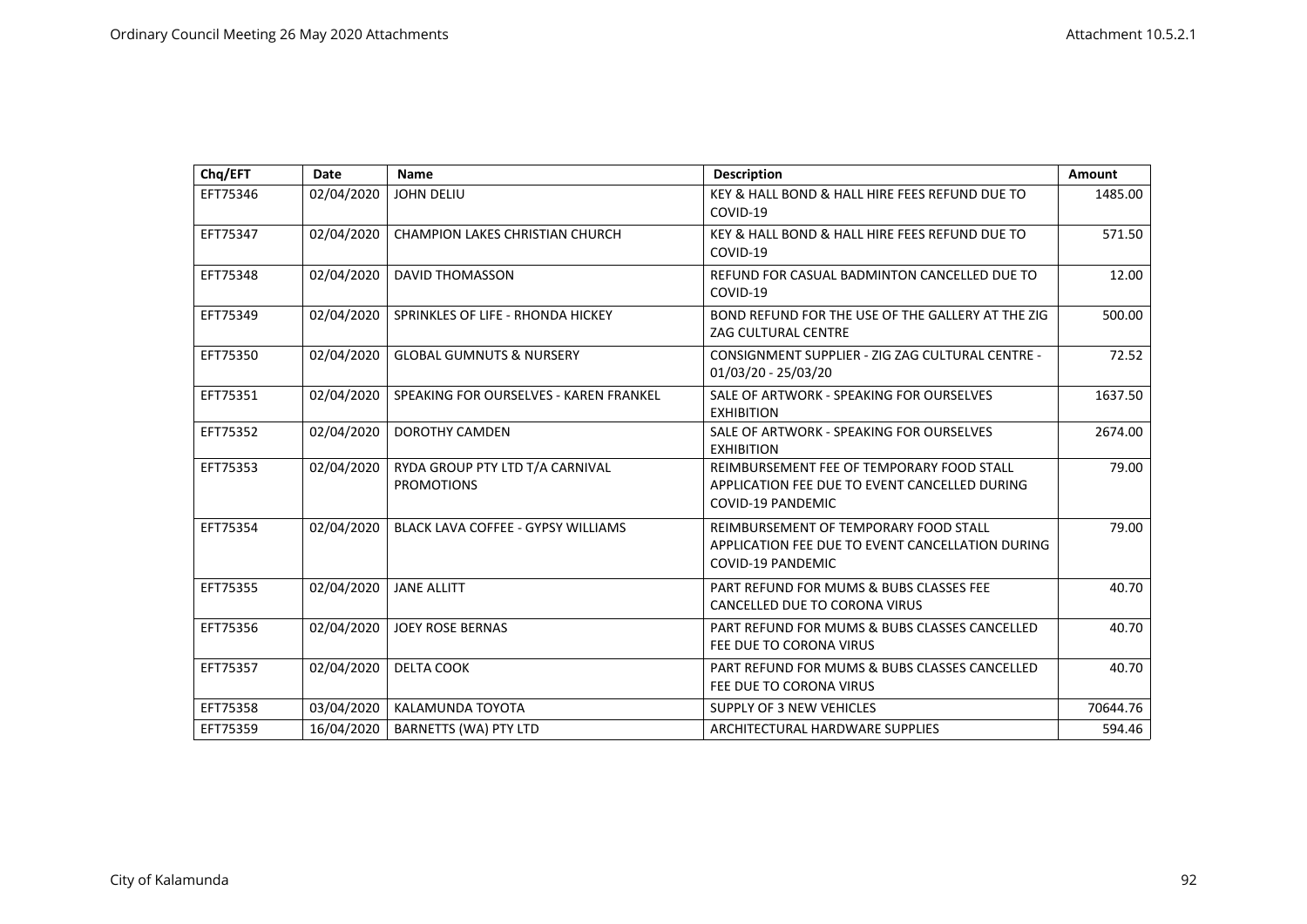| Chq/EFT  | Date       | <b>Name</b>                                                               | <b>Description</b>                                                                                                                   | Amount   |
|----------|------------|---------------------------------------------------------------------------|--------------------------------------------------------------------------------------------------------------------------------------|----------|
| EFT75360 | 16/04/2020 | THE WORKWEAR GROUP PTY LTD                                                | SUPPLY OF UNIFORM FOR VARIOUS STAFF MEMBERS                                                                                          | 2107.11  |
| EFT75361 | 16/04/2020 | WEX AUSTRALIA PTY LTD - WRIGHT EXPRESS FUEL<br><b>CARDS AUSTRALIA LTD</b> | FUEL - PERIOD ENDING 13/04/20                                                                                                        | 743.41   |
| EFT75362 | 16/04/2020 | <b>VISION IDZ</b>                                                         | OFFICE EQUIPMENT / SUPPLIES FOR HARTFIELD PARK<br><b>RECREATION CENTRE</b>                                                           | 287.65   |
| EFT75363 | 16/04/2020 | <b>JB HI-FI MIDLAND</b>                                                   | ELECTRICAL SUPPLIES FOR LESMURDIE LIBRARY                                                                                            | 499.00   |
| EFT75364 | 16/04/2020 | RICOH AUSTRALIA PTY LTD                                                   | PHOTOCOPYING CHARGES FOR VARIOUS LOCATIONS                                                                                           | 4995.70  |
| EFT75365 | 16/04/2020 | EXTERIA (LANDMARK ENGINEERING AND DESIGN<br>PTY LTD)                      | 1. SUPPLY OF BIN SURROUNDS FOR ZIG ZAG BINS<br>2. SUPPLIES OF BIN POST FOR WASTE<br>3. SUPPLIES FOR KADINA RESERVE GOOSEBERRY HILL   | 16596.80 |
| EFT75366 | 16/04/2020 | TAMAN DIAMOND TOOLS AND MACHINERY                                         | PLANT / VEHICLE PARTS                                                                                                                | 1468.50  |
| EFT75367 | 16/04/2020 | ELEMENT ADVISORY PTY LTD                                                  | PROFESSIONAL PLANNING SERVICES FOR FORRESTFIELD<br>NORTH STRUCTURE PLAN & FORRESTFIELD NORTH<br>REVIEW RESIDENTIAL PRECINCT LSP SCMP | 25040.19 |
| EFT75368 | 16/04/2020 | <b>AUSTRALIAN TRAINING MANAGEMENT</b>                                     | REGISTRATION FOR A STAFF MEMBER TO ATTEND<br>COMBINED SKID STEER, FRONT END LOADER &<br><b>EXCAVATOR COURSE</b>                      | 1755.00  |
| EFT75369 | 16/04/2020 | <b>TOTALLY WORKWEAR</b>                                                   | SUPPLY OF PROTECTIVE CLOTHING FOR VARIOUS STAFF                                                                                      | 1848.74  |
| EFT75370 | 16/04/2020 | <b>KRYSTAL'S KIDS PARTIES</b>                                             | BLING HAT MARBLING FOR CORYMBIA MULTICULTURAL<br>FESTIVAL 2020                                                                       | 1800.00  |
| EFT75371 | 16/04/2020 | FOCUS CONSULTING WA PTY LTD                                               | SUPPLY LIGHTING DESIGN DOCUMENTATION FOR KPAC<br>THEATRE HOUSE LIGHTING RENEWAL                                                      | 5280.00  |
| EFT75372 | 16/04/2020 | DONALD A & PAMELA G MCKECHNIE                                             | TICKETS REFUND DUE TO COVID-19 - BATTLE OF THE<br><b>VOICES</b>                                                                      | 50.00    |
| EFT75373 | 16/04/2020 | <b>LESLEY BOYD</b>                                                        | COUNCILLOR ALLOWANCE - 01/04/20 - 30/04/20                                                                                           | 2290.00  |
| EFT75374 | 16/04/2020 | <b>JEANETTE P JOHNSTON</b>                                                | TICKET REFUND DIE TO COVID-19 - BATTLE OF THE<br><b>VOICES</b>                                                                       | 50.00    |
| EFT75375 | 16/04/2020 | <b>DENNIS THORBURN</b>                                                    | <b>RATES REFUND</b>                                                                                                                  | 380.41   |
| EFT75376 | 16/04/2020 | KATHLEEN (KATHY) RITCHIE                                                  | COUNCILLOR ALLOWANCE - 01/04/20 - 30/04/20                                                                                           | 2290.00  |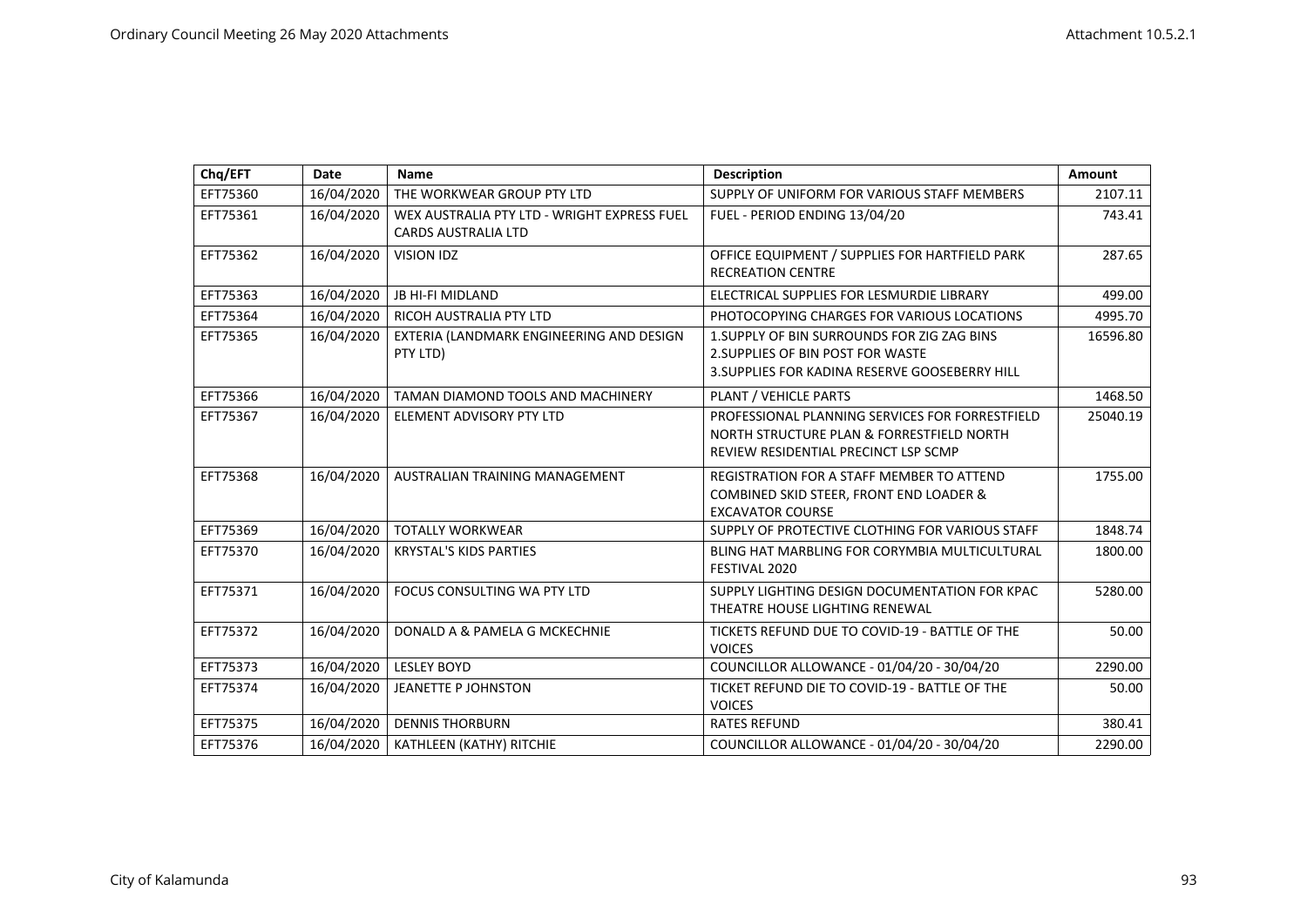| Chq/EFT  | Date       | Name                                                            | <b>Description</b>                                                                                                                | Amount   |
|----------|------------|-----------------------------------------------------------------|-----------------------------------------------------------------------------------------------------------------------------------|----------|
| EFT75377 | 16/04/2020 | <b>CAROLINE ANNE WISE</b>                                       | <b>RATES REFUND</b>                                                                                                               | 1134.49  |
| EFT75378 | 16/04/2020 | <b>LISA COOPER</b>                                              | COUNCILLOR ALLOWANCE - 01/04/20 - 30/04/20                                                                                        | 2290.00  |
| EFT75379 | 16/04/2020 | AUSTRALIAN SERVICES UNION                                       | PAYROLL DEDUCTIONS                                                                                                                | 71.70    |
| EFT75380 | 16/04/2020 | CITY OF KALAMUNDA STAFF SOCIAL CLUB                             | PAYROLL DEDUCTIONS                                                                                                                | 120.00   |
| EFT75381 | 16/04/2020 | CHILD SUPPORT AGENCY                                            | PAYROLL DEDUCTIONS                                                                                                                | 755.72   |
| EFT75382 | 16/04/2020 | <b>AUSTRALIA POST</b>                                           | POSTAL EXPENSES / COUNTER BILLPAY TRANSACTION<br><b>FEES</b>                                                                      | 2816.22  |
| EFT75383 | 16/04/2020 | <b>BUNNINGS BUILDING SUPPLIES</b>                               | HARDWARE SUPPLIES FOR VARIOUS LOCATIONS                                                                                           | 3450.89  |
| EFT75384 | 16/04/2020 | <b>COATES HIRE OPERATIONS PTY LTD</b>                           | PLANT / EQUIPMENT HIRE                                                                                                            | 575.45   |
| EFT75385 | 16/04/2020 | <b>CROMMELINS MACHINERY</b>                                     | PLANT / VEHICLE PARTS                                                                                                             | 4554.55  |
| EFT75386 | 16/04/2020 | LANDGATE                                                        | LAND ENQUIRIES FOR VARIOUS LOCATIONS                                                                                              | 104.80   |
| EFT75387 | 16/04/2020 | <b>FORPARK PTY LTD</b>                                          | PLAY GROUND EQUIPMENT REPAIRS / MAINTENANCE<br><b>FOR VARIOUS LOCATIONS</b>                                                       | 1919.28  |
| EFT75388 | 16/04/2020 | KALAMUNDA AUTO ELECTRICS                                        | PLANT / VEHICLE PARTS                                                                                                             | 704.00   |
| EFT75389 | 16/04/2020 | KALAMUNDA TOYOTA                                                | PLANT / VEHICLE PARTS                                                                                                             | 453.13   |
| EFT75390 | 16/04/2020 | KOSTERAS KALAMUNDA PTY LTD T/A KOSTERA'S<br><b>TYRE SERVICE</b> | PLANT / VEHICLE PARTS                                                                                                             | 258.50   |
| EFT75391 | 16/04/2020 | WA LOCAL GOVERNMENT ASSOCIATION                                 | 1. CONFLICTS OF INTEREST (FACE TO FACE) ONSITE<br><b>TRAINING</b><br>2. METROPOLITAN AREA RECREATION ADVISORY GROUP<br><b>FEE</b> | 1947.20  |
| EFT75392 | 16/04/2020 | <b>MAXWELL ROBINSON &amp; PHELPS PEST</b><br>MANAGEMENT         | PEST CONTROL SERVICES                                                                                                             | 12146.91 |
| EFT75393 | 16/04/2020 | MCLEODS BARRISTERS & SOLICITORS                                 | <b>LEGAL EXPENSES</b>                                                                                                             | 3344.21  |
| EFT75394 | 16/04/2020 | CLEANAWAY                                                       | <b>BIN DISPOSAL SERVICES FEES</b>                                                                                                 | 235.10   |
| EFT75395 | 16/04/2020 | <b>TELSTRA CORPORATION</b>                                      | <b>TELEPHONE EXPENSES</b>                                                                                                         | 28695.36 |
| EFT75396 | 16/04/2020 | LANDGATE - VALUATIONS                                           | <b>GROSS RENTAL VALUATION FEES FOR VARIOUS</b><br><b>LOCATIONS</b>                                                                | 123.71   |
| EFT75397 | 16/04/2020 | <b>WALKERS HARDWARE (MITRE 10)</b>                              | <b>HARDWARE SUPPLIES</b>                                                                                                          | 126.51   |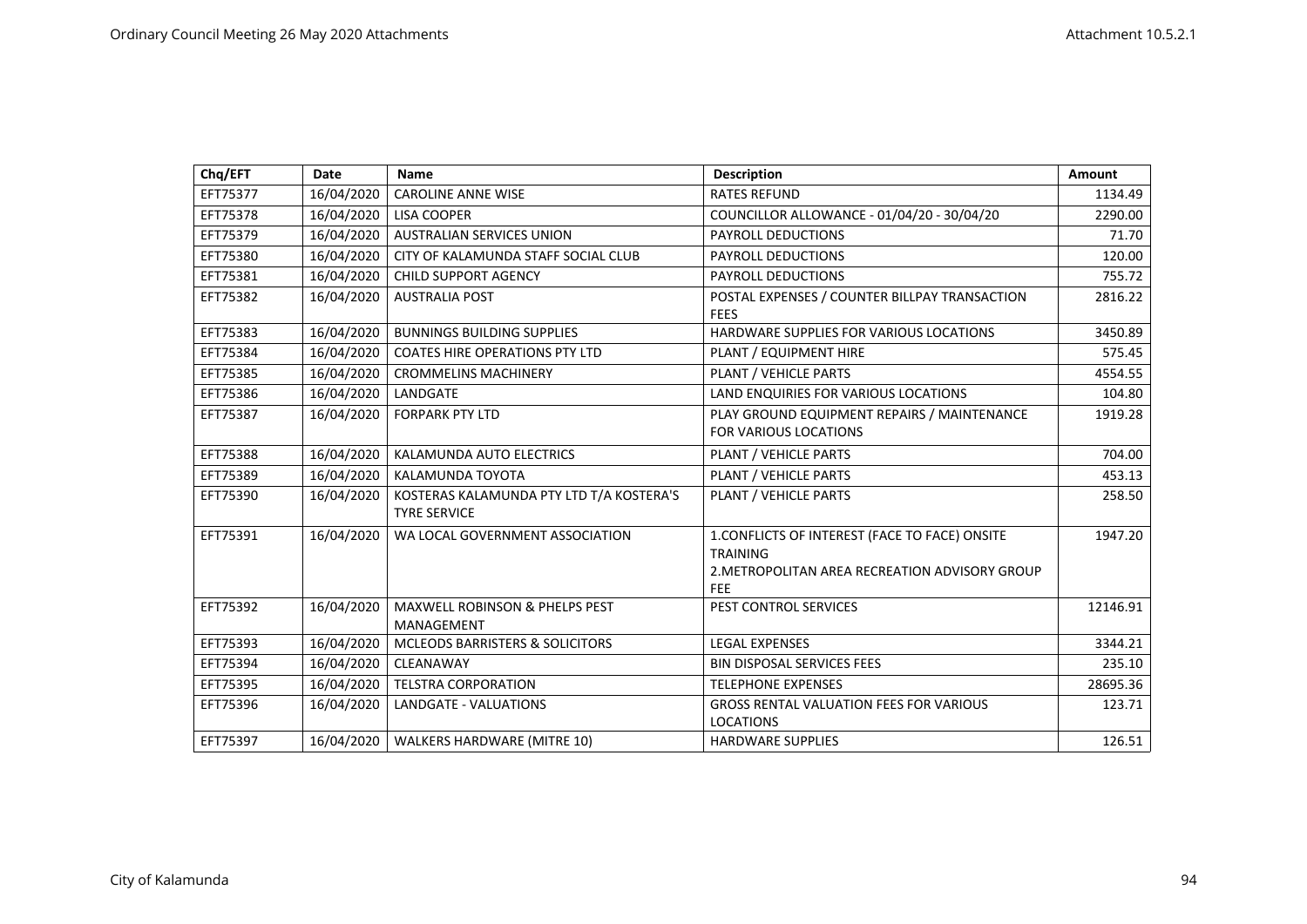| Chq/EFT  | <b>Date</b> | <b>Name</b>                                                 | <b>Description</b>                                                          | Amount    |
|----------|-------------|-------------------------------------------------------------|-----------------------------------------------------------------------------|-----------|
| EFT75398 | 16/04/2020  | <b>ECHO NEWSPAPER</b>                                       | ADVERTISING FOR VARIOUS JOBS / EVENTS                                       | 3850.00   |
| EFT75399 | 16/04/2020  | MCKAY EARTHMOVING PTY LTD                                   | PLANT EQUIPMENT AND OPERATOR HIRE FOR VARIOUS<br><b>LOCATIONS</b>           | 6357.62   |
| EFT75400 | 16/04/2020  | EASTERN METROPOLITAN REGIONAL COUNCIL<br>(EMRC)             | DOMESTIC / WASTE CHARGES - RED HILL TIP, MATTRESS<br>& TIMBER DISPOSAL FEES | 426002.45 |
| EFT75401 | 16/04/2020  | <b>STATEWIDE BEARINGS</b>                                   | PLANT / VEHICLE PARTS                                                       | 821.43    |
| EFT75402 | 16/04/2020  | <b>FASTA COURIERS</b>                                       | <b>COURIER FEES</b>                                                         | 369.71    |
| EFT75403 | 16/04/2020  | <b>MCINTOSH &amp; SON</b>                                   | PLANT / VEHICLE PARTS                                                       | 1037.34   |
| EFT75404 | 16/04/2020  | <b>SG ENVIRO</b>                                            | GREASE TANK CLEAN OUT SERVICES AT HIGH WYCOMBE<br><b>RECREATION CENTRE</b>  | 213.37    |
| EFT75405 | 16/04/2020  | <b>MAJOR MOTORS PTY LTD</b>                                 | PLANT / VEHICLE PARTS                                                       | 12632.52  |
| EFT75406 | 16/04/2020  | <b>ALSCO LINEN SERVICE</b>                                  | LINEN HIRE / LAUNDRY SERVICES / CLEANING SUPPLIES                           | 1347.29   |
| EFT75407 | 16/04/2020  | LINDLEY CONTRACTING                                         | PLUMBING REPAIRS / MAINTENANCE FOR VARIOUS<br><b>LOCATIONS</b>              | 2645.50   |
| EFT75408 | 16/04/2020  | KALA BOB KATS PTY LTD                                       | PLANT EQUIPMENT AND OPERATOR HIRE FOR VARIOUS<br><b>LOCATIONS</b>           | 7012.50   |
| EFT75409 | 16/04/2020  | SYNERGY                                                     | <b>POWER CHARGES</b>                                                        | 128009.19 |
| EFT75410 | 16/04/2020  | DEPARTMENT OF BIODIVERSITY, CONSERVATION<br>AND ATTRACTIONS | WA ANNUAL ALL PARKS PASS FOR VISITORS CENTRE                                | 917.97    |
| EFT75411 | 16/04/2020  | <b>ALINTA ENERGY</b>                                        | <b>GAS CHARGES</b>                                                          | 62.30     |
| EFT75412 | 16/04/2020  | HANSON CONSTRUCTION MATERIALS PTY LTD                       | <b>ROAD MATERIAL SUPPLIES</b>                                               | 3355.87   |
| EFT75413 | 16/04/2020  | <b>GRONBEK SECURITY</b>                                     | SECURITY KEY SERVICES TO VARIOUS LOCATIONS                                  | 438.72    |
| EFT75414 | 16/04/2020  | <b>GRIMES CONTRACTING PTY LTD</b>                           | <b>CONTRACTOR BUILDING MAINTENANCE FOR VARIOUS</b><br><b>BUILDINGS</b>      | 5412.00   |
| EFT75415 | 16/04/2020  | KENYON & COMPANY PTY LTD                                    | PLANT / VEHICLE PARTS                                                       | 484.00    |
| EFT75416 | 16/04/2020  | <b>BGC ASPHALT</b>                                          | ROAD MATERIALS FOR VARIOUS LOCATIONS                                        | 275.37    |
| EFT75417 | 16/04/2020  | <b>WESTBOOKS</b>                                            | LIBRARY SUPPLIES FOR KALAMUNDA LIBRARY                                      | 82.27     |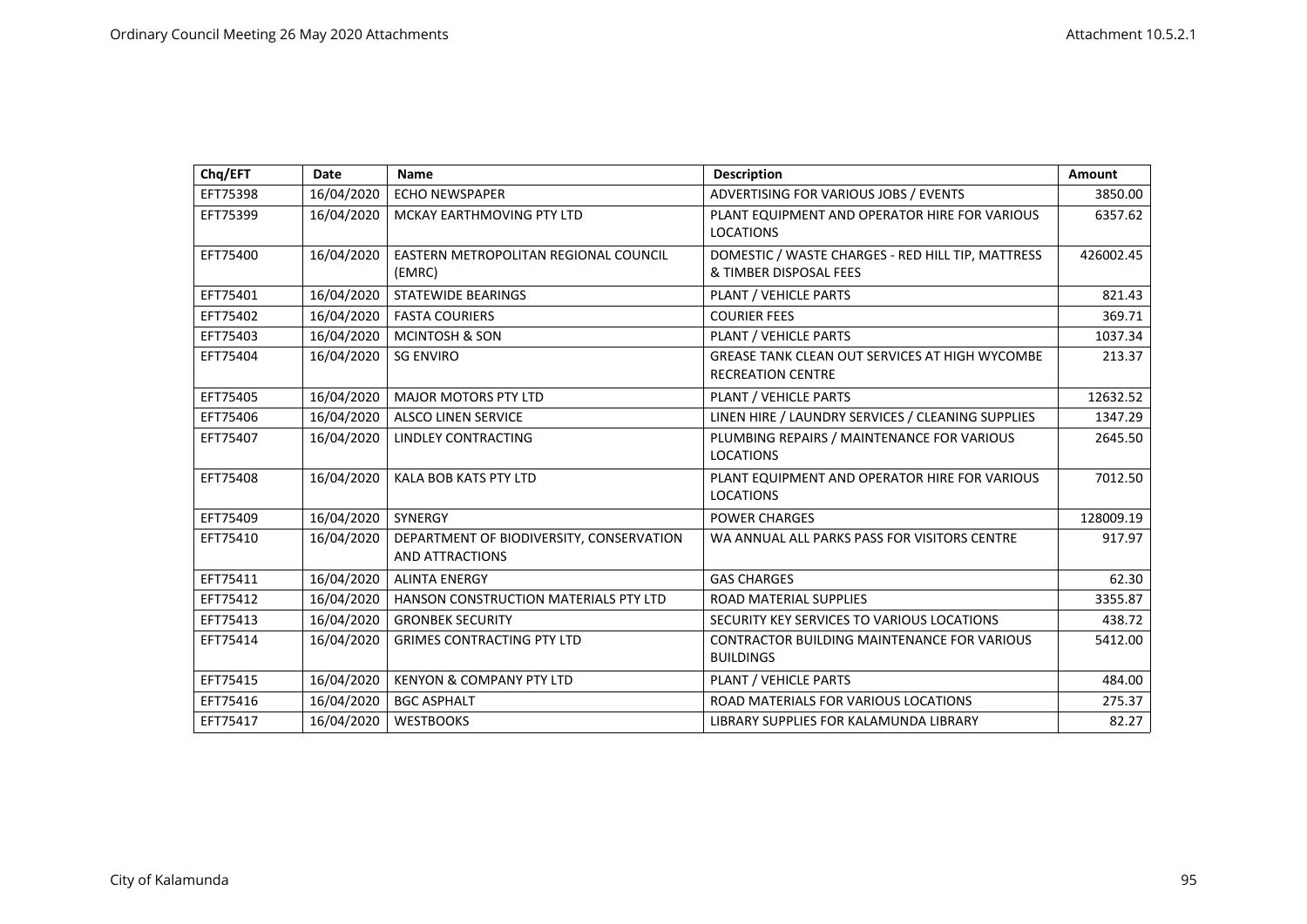| Chq/EFT  | Date       | <b>Name</b>                                               | <b>Description</b>                                                                                                       | Amount   |
|----------|------------|-----------------------------------------------------------|--------------------------------------------------------------------------------------------------------------------------|----------|
| EFT75418 | 16/04/2020 | <b>KENNEDYS TREE SERVICES</b>                             | TREE REMOVAL AT GLENISLA ROAD & EMERGENCY<br><b>WORKS ON GOOSEBERRY HILL ROAD</b>                                        | 6036.25  |
| EFT75419 | 16/04/2020 | <b>WESTSIDE FIRE SERVICES</b>                             | TESTING AND INSPECTION OF FIRE EQUIPMENT AT<br>KALAMUNDA PERFORMING ARTS CENTRE                                          | 423.50   |
| EFT75420 | 16/04/2020 | <b>WINC AUSTRALIA PTY LTD</b>                             | STATIONERY / OFFICE SUPPLIES                                                                                             | 700.78   |
| EFT75421 | 16/04/2020 | KALAMUNDA STATE EMERGENCY SERVICE (SES)                   | REIMBURSEMENT - GOODS AND SERVICES                                                                                       | 4436.55  |
| EFT75422 | 16/04/2020 | <b>BLADON WA PTY LTD</b>                                  | <b>MEMORABILIA SUPPLIES FOR HARTFIELD PARK</b><br>RECREATION CENTRE & DEPOSIT FEE FOR SUPPLY OF<br><b>HAND SANITISER</b> | 5144.81  |
| EFT75423 | 16/04/2020 | <b>JOHN GIARDINA</b>                                      | COUNCILLOR ALLOWANCE - 01/04/20 - 30/04/20                                                                               | 2290.00  |
| EFT75424 | 16/04/2020 | <b>GEOFF STALLARD</b>                                     | COUNCILLOR ALLOWANCE - 01/04/20 - 30/04/20                                                                               | 2290.00  |
| EFT75425 | 16/04/2020 | <b>MARKETFORCE PTY LTD</b>                                | ADVERTISING FOR VARIOUS JOBS / EVENTS                                                                                    | 3029.88  |
| EFT75426 | 16/04/2020 | IT VISION AUSTRALIA PTY LTD                               | <b>REGISTRATION FOR 2 STAFF MEMBERS TO ATTEND</b><br>VARIOUS COURSES & CONFLUENCE USER LICENCE FEE<br>FOR MARCH 2020     | 1193.50  |
| EFT75427 | 16/04/2020 | <b>BRIDGESTONE AUSTRALIA LTD</b>                          | PLANT / VEHICLE PARTS                                                                                                    | 968.00   |
| EFT75428 | 16/04/2020 | <b>HOSEMASTERS</b>                                        | PLANT / VEHICLE PARTS                                                                                                    | 837.65   |
| EFT75429 | 16/04/2020 | <b>ONESTEEL DISTRIBUTION (MIDALIA STEEL)</b>              | PLANT / VEHICLE PARTS                                                                                                    | 528.18   |
| EFT75430 | 16/04/2020 | <b>J BLACKWOOD &amp; SON LIMITED</b>                      | PROTECTIVE WEAR / SUPPLIES                                                                                               | 9987.61  |
| EFT75431 | 16/04/2020 | <b>EASTERN HILLS SAWS AND MOWERS</b>                      | PLANT / VEHICLE PARTS                                                                                                    | 64.80    |
| EFT75432 | 16/04/2020 | LOVEGROVE TURF SERVICES                                   | TURF MAINTENANCE / SERVICES AT VARIOUS LOCATIONS                                                                         | 19635.00 |
| EFT75433 | 16/04/2020 | <b>BOLLIG DESIGN GROUP</b>                                | VARIATION 06 - RFT 1817 - PROVISION OF<br>ARCHITECTURAL SERVICES FOR KALAMUNDA<br><b>COMMUNITY CENTRE</b>                | 2200.00  |
| EFT75434 | 16/04/2020 | OCE CORPORATE PTY LTD - OFFICE CLEANING<br><b>EXPERTS</b> | CLEANING SERVICES / CONSUMABLES FOR VARIOUS<br><b>LOCATIONS</b>                                                          | 31701.09 |
| EFT75435 | 16/04/2020 | CAT WELFARE SOCIETY INC                                   | CAT HAVEN REHOMING OF UNCLAIMED CATS FROM THE<br><b>CITYS POUND</b>                                                      | 88.00    |
| EFT75436 | 16/04/2020 | <b>TURFMASTER PTY LTD</b>                                 | <b>MOWING SERVICES OF VARIOUS VERGES</b>                                                                                 | 20900.00 |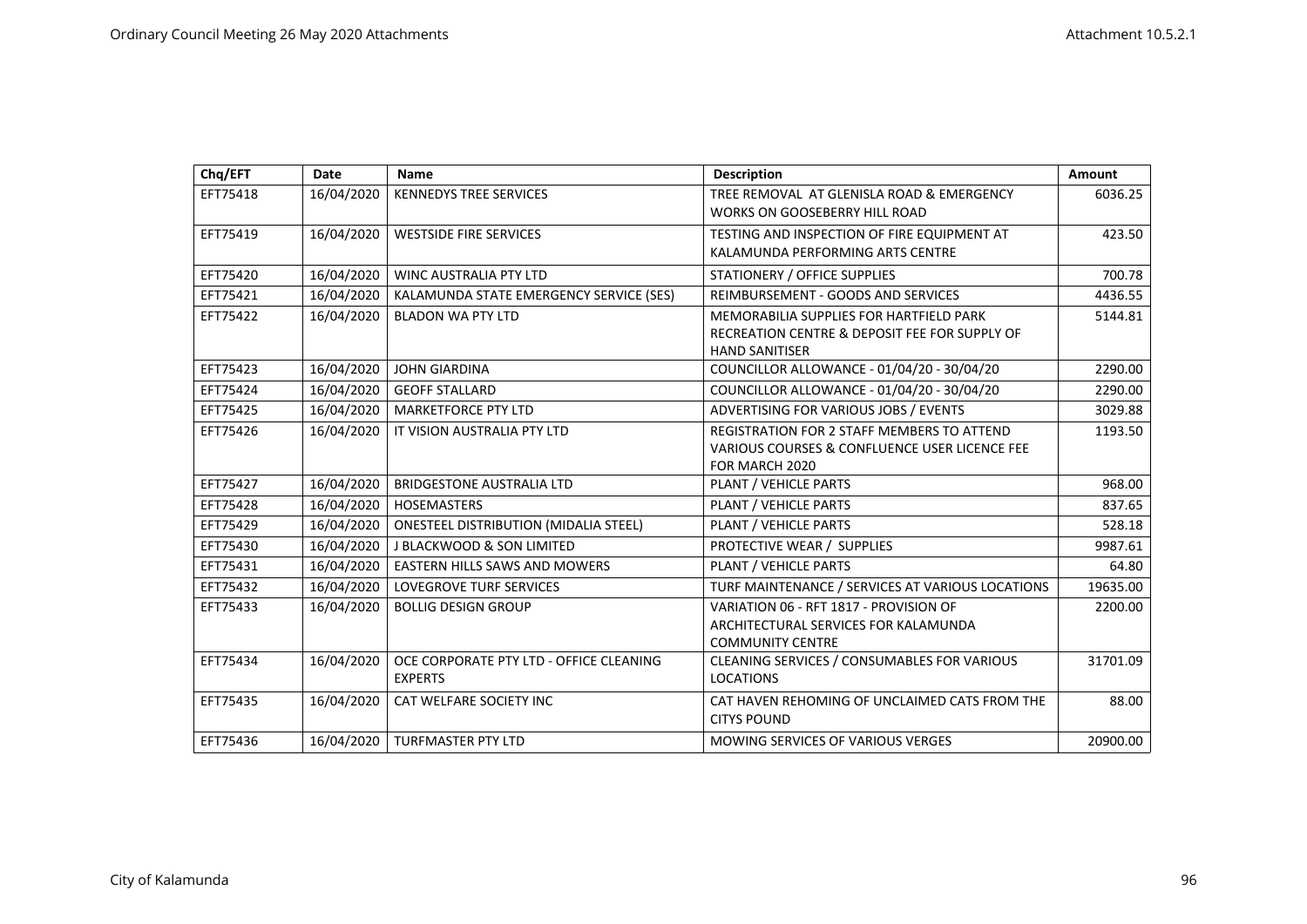| Chq/EFT  | Date       | <b>Name</b>                                                                       | <b>Description</b>                                                                                                                     | Amount   |
|----------|------------|-----------------------------------------------------------------------------------|----------------------------------------------------------------------------------------------------------------------------------------|----------|
| EFT75437 | 16/04/2020 | SPORTS TURF TECHNOLOGY                                                            | NEMATODE TESTS AND REPORTING AT VARIOUS<br><b>RESERVES</b>                                                                             | 1155.00  |
| EFT75438 | 16/04/2020 | AUSTRALIAN MANUFACTURERS CORP P/T T/A<br><b>PARK MOTOR BODY BUILDERS</b>          | PLANT / VEHICLE PARTS                                                                                                                  | 74.80    |
| EFT75439 | 16/04/2020 | D & E PARKER T/A LAWN DOCTOR                                                      | LAWN SERVICES FOR VARIOUS LOCATIONS                                                                                                    | 29683.50 |
| EFT75440 | 16/04/2020 | KALAMUNDA PLUMBING                                                                | PLUMBING REPAIRS / MAINTENANC FOR VARIOUS<br><b>LOCATIONS</b>                                                                          | 1233.10  |
| EFT75441 | 16/04/2020 | <b>BAILEYS FERTILISERS</b>                                                        | APPLY SURE GREEN MAXX AT VARIOUS LOCATIONS                                                                                             | 23257.20 |
| EFT75442 | 16/04/2020 | <b>CAI FENCES</b>                                                                 | FENCING SUPPLIES / REPAIRS AT PROGRESS PARK                                                                                            | 1760.00  |
| EFT75443 | 16/04/2020 | TOTAL PACKAGING (WA) PTY LTD                                                      | SUPPLY OF DOG LITTER BAGS                                                                                                              | 1716.00  |
| EFT75444 | 16/04/2020 | AABEL LINE MARKING                                                                | LINE MARKING AT BANKSIA/GODFREY ROAD                                                                                                   | 1878.25  |
| EFT75445 | 16/04/2020 | WA HINO SALES & SERVICE                                                           | PLANT / VEHICLE PARTS                                                                                                                  | 4233.20  |
| EFT75446 | 16/04/2020 | <b>GRASSTREES AUSTRALIA</b>                                                       | <b>GARDEN AND VERGE SUPPLIES</b>                                                                                                       | 21356.50 |
| EFT75447 | 16/04/2020 | ACCESS ICON PTY LTD T/A CASCADA                                                   | DRAINAGE SUPPLIES FOR VARIOUS LOCATIONS                                                                                                | 14028.41 |
| EFT75448 | 16/04/2020 | <b>CABCAR PTY LTD</b>                                                             | SUPPLY AND FITTING OF COMMUNICATION EQUIPMENT<br><b>IN 1 VEHICLE</b>                                                                   | 165.00   |
| EFT75449 | 16/04/2020 | ORBIT HEALTH & FITNESS SOLUTIONS                                                  | <b>GYM EQUIPMENT SUPPLIES</b>                                                                                                          | 789.47   |
| EFT75450 | 16/04/2020 | AMEREX FIRE (WA) (E FIRE AND SAFETY)                                              | FIRE EQUIPMENT MAINTENANCE & REPLACE FIRE<br><b>EXTINGUISHERS AT VARIOUS LOCATIONS</b>                                                 | 2282.50  |
| EFT75451 | 16/04/2020 | <b>B &amp; J CATALANO PTY LTD</b>                                                 | ROAD MATERIALS FOR VARIOUS LOCATIONS                                                                                                   | 10581.19 |
| EFT75452 | 16/04/2020 | <b>HILL TOP GROUP PTY</b>                                                         | CONTRACTOR BUILDING MAINTENANCE AT RANGEVIEW<br>PLAYGROUND & PROGRESS PAYMENT FOR DAMAGE<br>REPAIRS AT STIRK COTTAGE DUE TO WHITE ANTS | 5929.00  |
| EFT75453 | 16/04/2020 | <b>BUILDING COMMISSION - DEPARTMENT OF</b><br>MINES, INDUSTRY REGULATION & SAFETY | <b>BUILDING LEVY - MARCH 2020</b>                                                                                                      | 14075.11 |
| EFT75454 | 16/04/2020 | PARKS AND LEISURE AUSTRALIA                                                       | CORPORATE MEMBERSHIP (2-4) TO 30 JUNE 2020                                                                                             | 825.00   |
| EFT75455 | 16/04/2020 | <b>KWICKS</b>                                                                     | SERVICE AND REPAIRS TO HIGH PRESSURE CLEANER AT<br><b>OPERATIONS CENTRE</b>                                                            | 165.00   |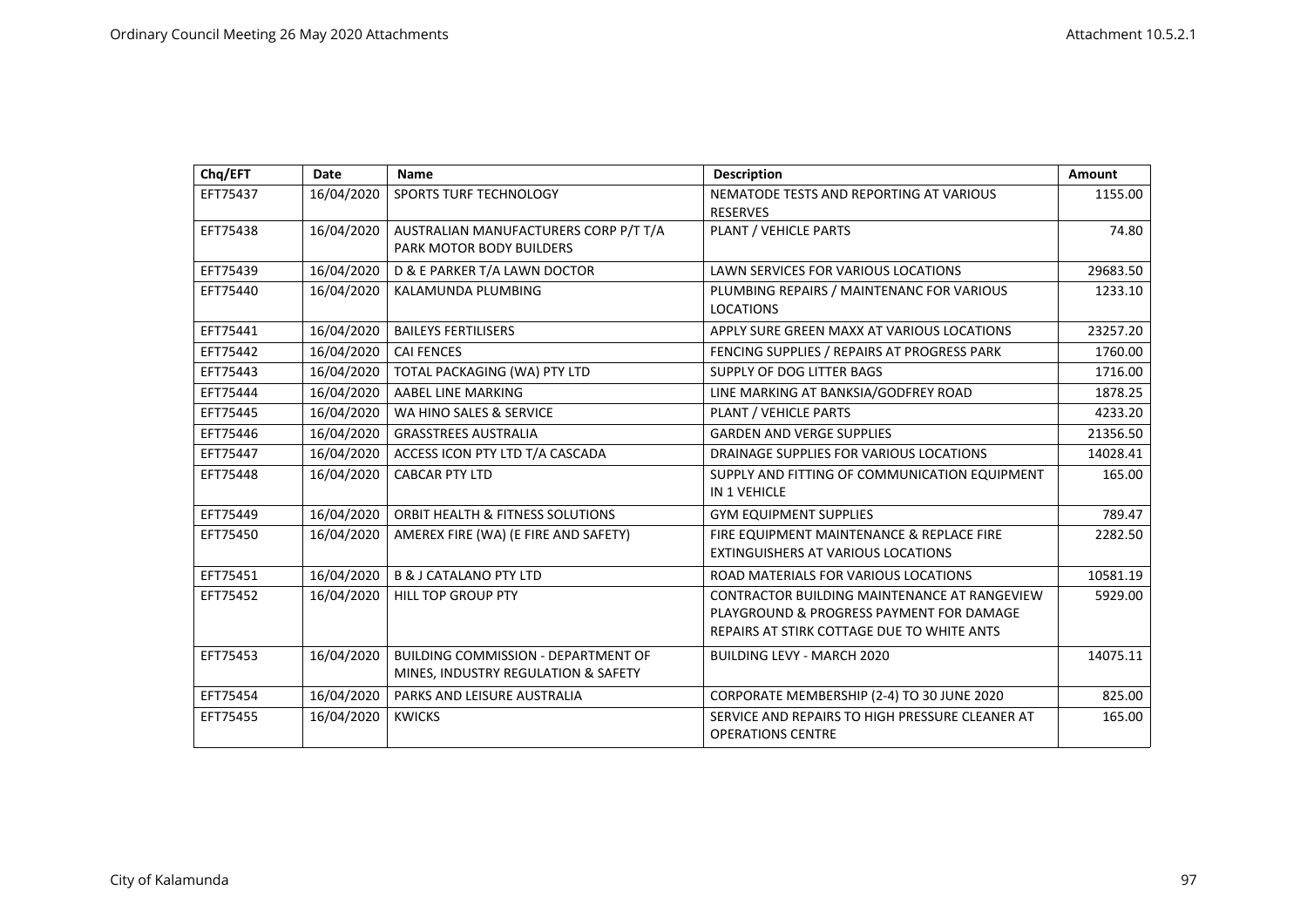| Chq/EFT  | <b>Date</b> | Name                                                                     | <b>Description</b>                                                                                                 | Amount   |
|----------|-------------|--------------------------------------------------------------------------|--------------------------------------------------------------------------------------------------------------------|----------|
| EFT75456 | 16/04/2020  | HAYS SPECIALIST RECRUITMENT (AUSTRALIA) PTY<br><b>LTD</b>                | HIRE OF TEMPORARY STAFF FOR ADMIN / DEPOT                                                                          | 4061.06  |
| EFT75457 | 16/04/2020  | <b>MUCHEA TREE FARM</b>                                                  | SUPPLY OF BANKSIAS FOR KALAMUNDA ROAD HIGH<br>WYCOMBE STREETSCAPE PROJECT                                          | 1685.00  |
| EFT75458 | 16/04/2020  | ENGIE MECHANICAL SERVICES AUSTRALIA PTY LTD                              | AIRCONDITIONING MAINTENANCE / REPAIRS FOR<br><b>VARIOUS LOCATIONS</b>                                              | 4126.82  |
| EFT75459 | 16/04/2020  | <b>ALTIFORM PTY LTD</b>                                                  | INSTALLATION OF TABLE SETTING TO EXISTING<br>CONCRETE PAD AT OLLIE WORRELL RESERVE                                 | 6209.50  |
| EFT75460 | 16/04/2020  | <b>QUICK CORPORATE AUST PTY LTD</b>                                      | <b>STATIONERY &amp; OFFICE SUPPLIES</b>                                                                            | 2585.76  |
| EFT75461 | 16/04/2020  | <b>RANGE FORD</b>                                                        | <b>VEHICLE REPAIRS</b>                                                                                             | 277.10   |
| EFT75462 | 16/04/2020  | WEST AUSTRALIAN NEWSPAPERS HOLDINGS LTD                                  | ZIG ZAG CULTURAL CENTRE EXHIBITION PROMOTION<br><b>ADVERTISING</b>                                                 | 218.00   |
| EFT75463 | 16/04/2020  | SUSAN (SUE) BILICH                                                       | COUNCILLOR ALLOWANCE - 01/04/20 - 30/04/20                                                                         | 2290.00  |
| EFT75464 | 16/04/2020  | PLAYMASTER PTY LTD                                                       | SUPPLY AND INSTALLATION OF PLAYGROUND<br>EQUIPMENT AT RANGEVIEW PARK HIGH WYCOMBE &<br>KADINA PARK GOOSEBERRY HILL | 12072.50 |
| EFT75465 | 16/04/2020  | <b>WREN OIL</b>                                                          | <b>WASTE OIL RECYCLING - DISPOSAL FEES</b>                                                                         | 16.50    |
| EFT75466 | 16/04/2020  | BIG W (AR W1.C3.U.07)                                                    | <b>VARIOUS SUPPLIES FOR RANGERS DEPARTMENT</b>                                                                     | 198.00   |
| EFT75467 | 16/04/2020  | DEPARTMENT OF TRANSPORT                                                  | DISCLOSURE OF INFORMATION FOR MARCH 2020                                                                           | 37.40    |
| EFT75468 | 16/04/2020  | JOSEPH A & JUNE R SHARP                                                  | <b>RATES REFUND</b>                                                                                                | 918.58   |
| EFT75469 | 16/04/2020  | <b>BROOKE O'DONNELL</b>                                                  | COUNCILLOR ALLOWANCE - 01/04/20 - 30/04/20                                                                         | 2290.00  |
| EFT75470 | 16/04/2020  | WEST COAST SPORTING SURFACES T/A WEST<br><b>COAST SYNTHETIC SURFACES</b> | REPAIR & RESURFACE 4 NETBALL COURTS AT MAIDA<br><b>VALE NETBALL</b>                                                | 38500.00 |
| EFT75471 | 16/04/2020  | <b>CASTLEDEX</b>                                                         | <b>OFFICE EQUIPMENT</b>                                                                                            | 368.50   |
| EFT75472 | 16/04/2020  | <b>G FORCE PRINTING</b>                                                  | SUPPLY OF PRINTED STATIONERY STOCK                                                                                 | 433.40   |
| EFT75473 | 16/04/2020  | <b>HOSECO</b>                                                            | PLANT / VEHICLE PARTS                                                                                              | 302.87   |
| EFT75474 | 16/04/2020  | <b>ANN CLANCY</b>                                                        | <b>RATES REFUND</b>                                                                                                | 38.57    |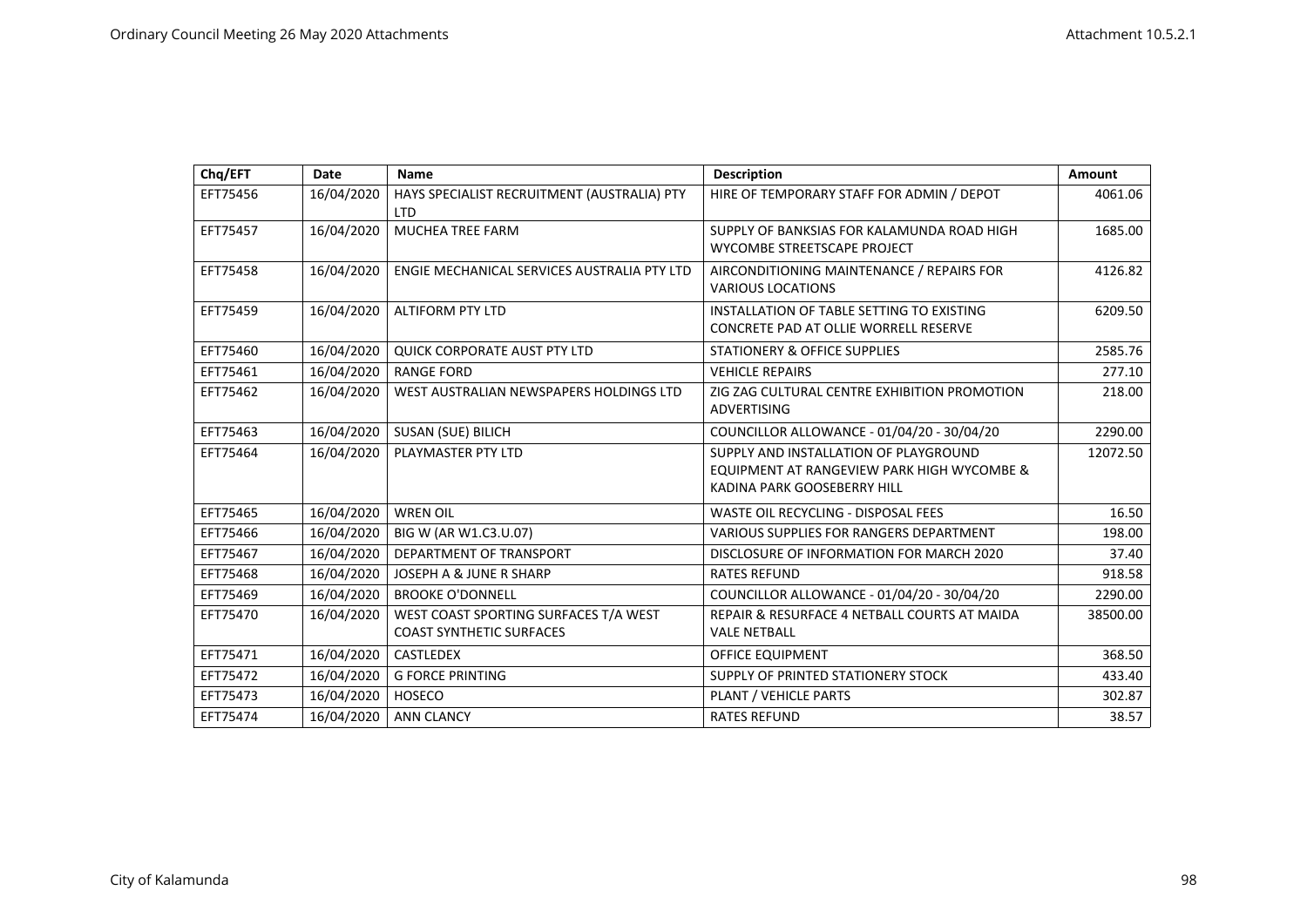| Chq/EFT  | Date       | Name                                   | <b>Description</b>                                                                                            | Amount   |
|----------|------------|----------------------------------------|---------------------------------------------------------------------------------------------------------------|----------|
| EFT75475 | 16/04/2020 | ABAXA (WH LOCATION SERVICES)           | SUPPLY UNDERGROUND SERVICE LOCATIONS AT 122<br>MILNER ROAD HIGH WYCOMBE                                       | 349.25   |
| EFT75476 | 16/04/2020 | DAVID WILLS & ASSOCIATES               | ENGINEERING CONSULTANCY AT RAY OWEN SPORTING<br>PRECINCT CARPARK & ROAD NETWORK DETAIL DESIGN<br><b>PLANS</b> | 16476.85 |
| EFT75477 | 16/04/2020 | DIRECT TRADES SUPPLY PTY LTD           | HARDWARE SUPPLIES FOR OPERATIONS CENTRE                                                                       | 2332.26  |
| EFT75478 | 16/04/2020 | <b>MARTINS ENVIRONMENTAL SERVICES</b>  | HERBICIDE SPRAYING FOR CONTROL OF WEEDS AT<br><b>VARIOUS RESERVES</b>                                         | 6358.00  |
| EFT75479 | 16/04/2020 | STRATAGREEN                            | <b>GARDEN / RESERVE SUPPLIES</b>                                                                              | 593.32   |
| EFT75480 | 16/04/2020 | <b>MARGARET THOMAS</b>                 | COUNCILLOR ALLOWANCE - 01/04/20 - 30/04/20                                                                    | 8229.42  |
| EFT75481 | 16/04/2020 | OFFICEWORKS SUPERSTORES PTY LTD        | <b>OFFICE SUPPLIES / STATIONERY</b>                                                                           | 944.39   |
| EFT75482 | 16/04/2020 | APC STORAGE SOLUTIONS PTY LTD          | SUPPLY OF LOCKERS FOR RAY OWEN SPORTS CENTRE                                                                  | 3620.45  |
| EFT75483 | 16/04/2020 | <b>CABLE LOCATES &amp; CONSULTING</b>  | LOCATION SERVICES AT WELSHPOOL ROAD EAST FROM<br>HALE ROAD TO FUEL STATION                                    | 2890.25  |
| EFT75484 | 16/04/2020 | <b>MAYDAY EARTHMOVING</b>              | PLANT AND EQUIPMENT HIRE                                                                                      | 3228.50  |
| EFT75485 | 16/04/2020 | <b>VINCENT P DALY</b>                  | <b>CROSSOVER REIMBURSEMENT</b>                                                                                | 428.00   |
| EFT75486 | 16/04/2020 | <b>WOOLWORTHS GROUP LIMITED</b>        | <b>GROCERY SUPPLIES</b>                                                                                       | 620.53   |
| EFT75487 | 16/04/2020 | FORRESTFIELD TENNIS CLUB (INC)         | FORRESTFIELD TENNIS CLUB HIRE FEES FROM HARTFIELD<br>PARK RECREATION CENTRE - 01/03/20 - 31/03/20             | 26.00    |
| EFT75488 | 16/04/2020 | <b>EASTERN REGION SECURITY</b>         | SECURITY SERVICES TO VARIOUS LOCATIONS                                                                        | 6170.25  |
| EFT75489 | 16/04/2020 | <b>GLENDA DAWN CHARLTON (PODIATRY)</b> | PODIATRY SERVICES AT JACK HEALEY CENTRE                                                                       | 1507.22  |
| EFT75490 | 16/04/2020 | JACKSON MCDONALD LAWYERS               | <b>LEGAL EXPENSES</b>                                                                                         | 8437.27  |
| EFT75491 | 16/04/2020 | <b>EASIFLEET MANAGEMENT</b>            | STAFF CONTRIBUTIONS TO NOVATED / OPERATING<br><b>LEASES</b>                                                   | 4800.39  |
| EFT75492 | 16/04/2020 | STRUCTERRE CONSULTING ENGINEERS        | CAMBRIDGE RESERVE GEOTECHNICAL REPORT JAN 2020                                                                | 4015.00  |
| EFT75493 | 16/04/2020 | <b>BOYA EQUIPMENT PTY LTD</b>          | PLANT / VEHICLE PARTS                                                                                         | 61.32    |
| EFT75494 | 16/04/2020 | <b>LYNETTE MARGARET TAITE</b>          | <b>RATES REFUND</b>                                                                                           | 2106.77  |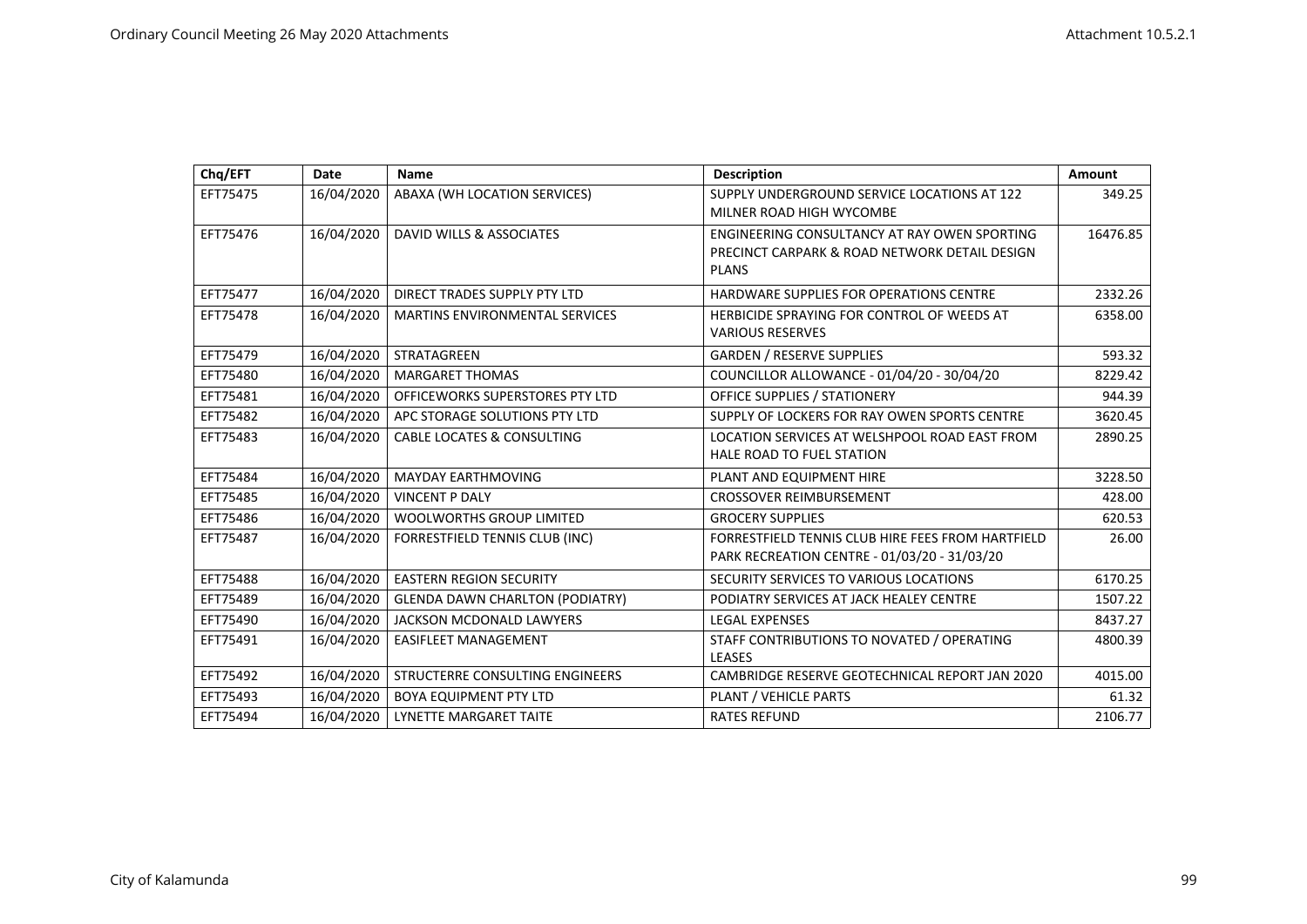| Chq/EFT  | <b>Date</b> | <b>Name</b>                                                       | <b>Description</b>                                                                                                                                                                                                                                                                                                             | Amount   |
|----------|-------------|-------------------------------------------------------------------|--------------------------------------------------------------------------------------------------------------------------------------------------------------------------------------------------------------------------------------------------------------------------------------------------------------------------------|----------|
| EFT75495 | 16/04/2020  | <b>U-MOVE AUSTRALIA</b>                                           | HIRE OF 2 X 20FT CONTAINERS PERIOD 06/03/20 -<br>04/03/21 AT WALLISTON TRANSFER STATION                                                                                                                                                                                                                                        | 3613.50  |
| EFT75496 | 16/04/2020  | 360 ENVIRONMENTAL PTY LTD                                         | 1.PROFESSIONAL SERVICES - PERIOD FEBRUARY 2020<br>VARIATION 2 - ADDITIONAL SCOPE OF WORKS<br>CONTAMINATED SITES AUDITOR REQUIREMENT<br>2. VARIATION 2 TO RFE-Q 2019-04 FOR ADDITIONAL<br>PROJECT MANAGEMENT, WASTE REMOVAL,<br>INSTALLATION OF 2 ADDITIONAL BORES AND FURTHER<br><b>REPORTING</b><br>3. BRAND ROAD STAGE 2 DSI | 25322.00 |
| EFT75497 | 16/04/2020  | <b>MULTILEC ENGINEERING</b>                                       | 6 MONTHLY SERVICING & TESTING OF LIFTS AT<br>FORRESTFIELD UNITED SOCCER CLUB & ADMIN                                                                                                                                                                                                                                           | 1573.00  |
| EFT75498 | 16/04/2020  | HARVEY NORMAN AV/IT SUPERSTORE MIDLAND                            | ELECTRICAL / COMPUTER SUPPLIES                                                                                                                                                                                                                                                                                                 | 2593.00  |
| EFT75499 | 16/04/2020  | SUPERSEALING PTY LTD                                              | CRACK SEALING WORKS ON GRAHAM RD, GOOSEBERRY<br><b>HILL</b>                                                                                                                                                                                                                                                                    | 4532.00  |
| EFT75500 | 16/04/2020  | DRAINFLOW SERVICES PTY LTD                                        | CLEANING / MAINTAINING STORM WATER DRAINS                                                                                                                                                                                                                                                                                      | 3512.30  |
| EFT75501 | 16/04/2020  | <b>APOLLO FABRICATIONS</b>                                        | SUPPLY OF ROLLER SETS FOR BINS & REPAIRS TO HOOK<br><b>BINS</b>                                                                                                                                                                                                                                                                | 5060.00  |
| EFT75502 | 16/04/2020  | LOCHNESS LANDSCAPE SERVICES                                       | MOWING SERVICES AT VARIOUS RESERVES                                                                                                                                                                                                                                                                                            | 25411.10 |
| EFT75503 | 16/04/2020  | WEST COAST SHADE PTY LTD ATF THE WEST COAST<br><b>SHADE TRUST</b> | SHADE SAILS REPAIRS/REPLACEMENT AT VARIOUS<br><b>RESERVES</b>                                                                                                                                                                                                                                                                  | 9394.00  |
| EFT75504 | 16/04/2020  | DYLAN O'CONNOR                                                    | COUNCILLOR ALLOWANCE - 01/04/20 - 30/04/20                                                                                                                                                                                                                                                                                     | 3596.83  |
| EFT75505 | 16/04/2020  | <b>BOWDEN TREE CONSULTANCY</b>                                    | ARBORICULTURAL CONSULTANCY & REPORT AT 7 WYEE<br>PLACE GOOSEBERRY HILL & 71 BRIDLE PLACE MAIDA<br>VALE                                                                                                                                                                                                                         | 1001.00  |
| EFT75506 | 16/04/2020  | KEVIN J FAIRBAIRN & ANDREA MATHIESON                              | <b>FOOTPATH DEPOSIT REFUND</b>                                                                                                                                                                                                                                                                                                 | 2500.00  |
| EFT75507 | 16/04/2020  | CONTRAFLOW                                                        | TRAFFIC MANAGEMENT FOR VARIOUS LOCATIONS                                                                                                                                                                                                                                                                                       | 30818.93 |
| EFT75508 | 16/04/2020  | PK TECHNOLOGY PTY LTD T/A PK TECHNOLOGY                           | COMMUNICATION ELECTRONICS SUPPLIES/SERVICES &<br><b>INSTALLATION</b>                                                                                                                                                                                                                                                           | 6903.90  |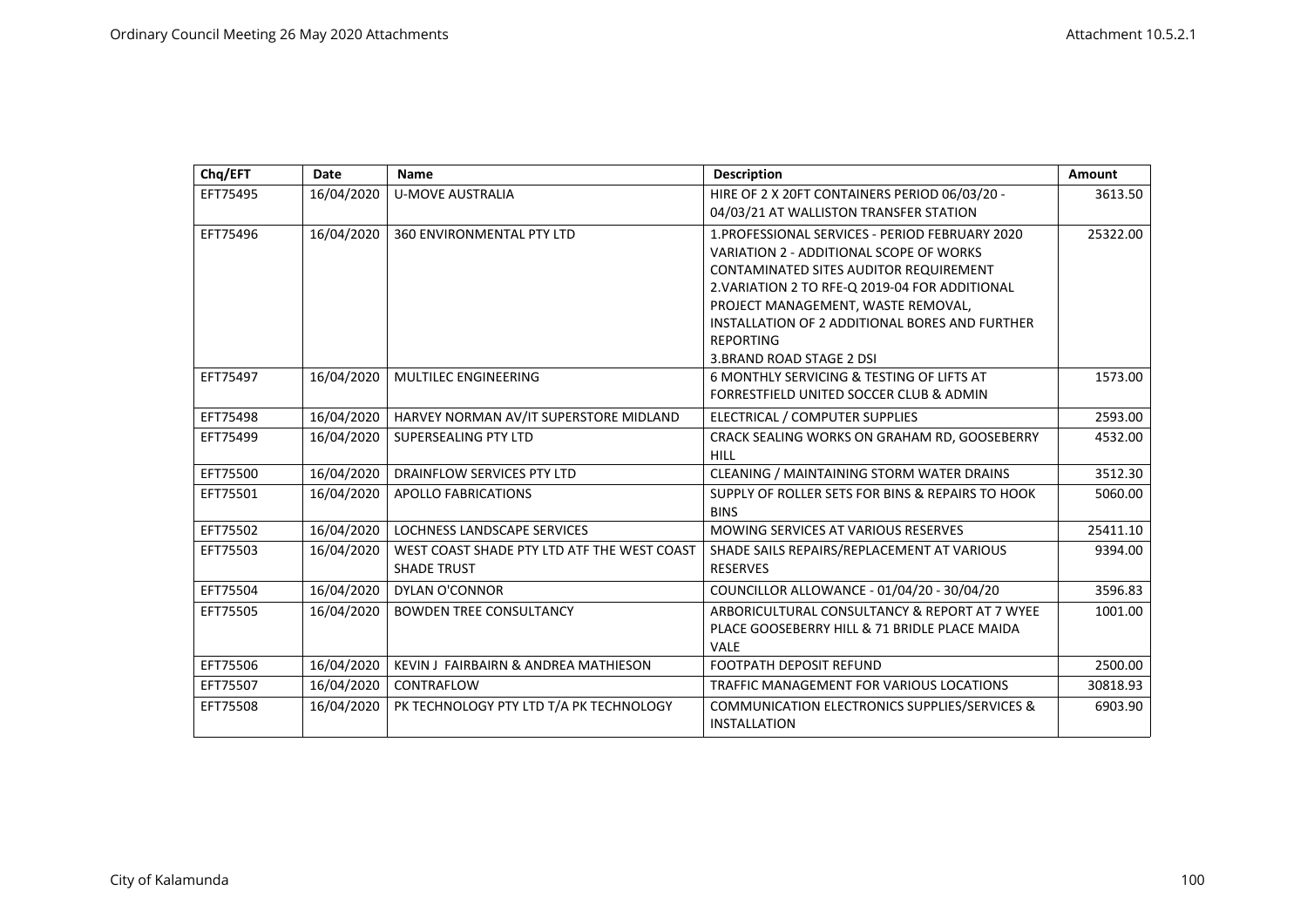| Chq/EFT  | Date       | <b>Name</b>                              | Description                                      | Amount    |
|----------|------------|------------------------------------------|--------------------------------------------------|-----------|
| EFT75509 | 16/04/2020 | STATE WIDE TURF SERVICES                 | TURF SUPPLIES / MAINTENANCE FOR VARIOUS          | 10873.50  |
|          |            |                                          | <b>LOCATIONS</b>                                 |           |
| EFT75510 | 16/04/2020 | HANS CLEMENS JOACHIM & BERYL COHN        | REFUND FOR TICKETS DUE TO COVID-19 - MORNING     | 90.00     |
|          |            |                                          | MUSIC FPR APRIL, MAY & JUNE                      |           |
| EFT75511 | 16/04/2020 | CORPORATE ENERGY AUSTRALIA PTY LTD       | PLANT / VEHICLE PARTS                            | 1388.57   |
| EFT75512 | 16/04/2020 | <b>BEAVER TREE SERVICES</b>              | <b>GENERAL TREE SERVICES / UNDER POWERLINES</b>  | 13200.00  |
|          |            |                                          | PRUNING FOR VARIOUS LOCATIONS                    |           |
| EFT75513 | 16/04/2020 | <b>WEST-SURE GROUP PTY LTD</b>           | CASH IN TRANSIT - MARCH 2020                     | 1427.86   |
| EFT75514 | 16/04/2020 | <b>CENTURION TEMPORARY FENCING</b>       | TEMPORARY FENCING HIRE FOR CROWD CONTROL         | 3064.60   |
|          |            |                                          | BARRIER FOR CORYMBIA MULTICULTURAL FESTIVAL 2020 |           |
| EFT75515 | 16/04/2020 | <b>3E CONSULTING ENGINEERS</b>           | ELECTRICAL ENGINEERING DESIGN & DOCUMENTATION    | 660.00    |
|          |            |                                          | SERVICES FOR MAIDA VALE ROAD & WELSHPOOL ROAD    |           |
|          |            |                                          | <b>EAST</b>                                      |           |
| EFT75516 | 16/04/2020 | DATA SIGNS PTY LTD                       | SUPPLY OF DATA SIGNS INCLUDING TRAILER,          | 46123.00  |
|          |            |                                          | PROGRAMMING, SUBSCRIPTION & FREIGHT              |           |
| EFT75517 | 16/04/2020 | SAFEWAY BUILDING AND RENOVATIONS PTY LTD | ROOF REPLACEMENT AT KALAMUNDA LIBRARY            | 139851.77 |
| EFT75518 | 16/04/2020 | THE GOOD GUYS                            | ELECTRICAL SUPPLIES                              | 279.00    |
| EFT75519 | 16/04/2020 | FUJI XEROX AUSTRALIA PTY LTD             | PHOTOCOPYING CHARGES                             | 938.61    |
| EFT75520 | 16/04/2020 | <b>BUSINESS BASE</b>                     | SUPPLY OF OFFICE FURNTIURE AND EQUIPMENT FOR     | 1935.00   |
|          |            |                                          | <b>VARIOUS LOCATIONS</b>                         |           |
| EFT75521 | 16/04/2020 | <b>ROBERT G WILLIS</b>                   | ENGAGEMENT AS ACTING MANAGER ASSET DELIVERY      | 11880.00  |
|          |            |                                          | $9/03/20 - 20/03/20$                             |           |
| EFT75522 | 16/04/2020 | <b>HARE &amp; FORBES PTY LTD</b>         | PLANT / VEHICLE PARTS                            | 176.00    |
| EFT75523 | 16/04/2020 | REMONDIS AUSTRALIA PTY LTD               | COLLECTION AND RECYCLING OF CARDBOARD AT         | 3286.54   |
|          |            |                                          | <b>WALLISTON TRANSFER STATION</b>                |           |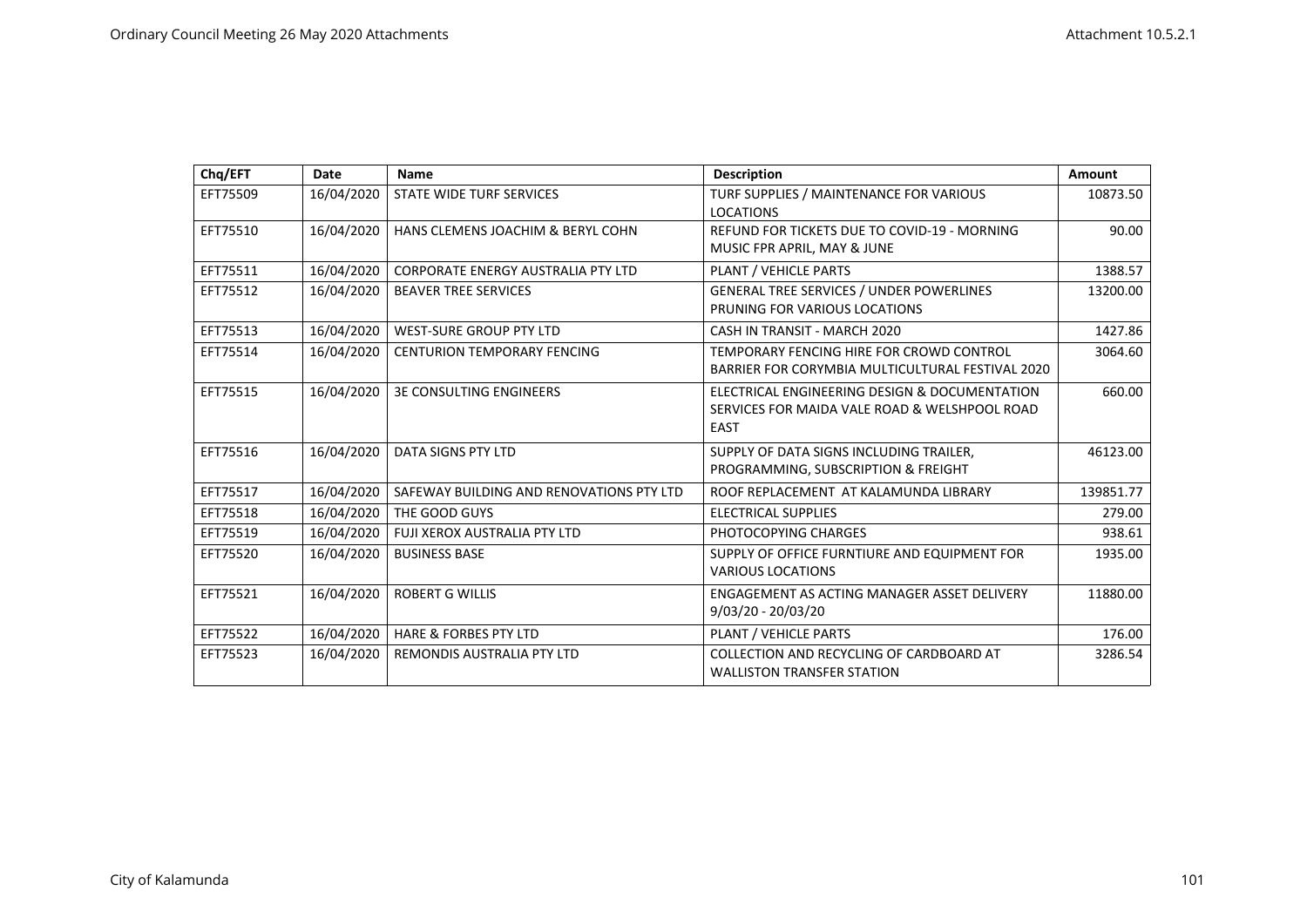| Chq/EFT  | Date       | <b>Name</b>                               | <b>Description</b>                               | Amount    |
|----------|------------|-------------------------------------------|--------------------------------------------------|-----------|
| EFT75524 | 16/04/2020 | <b>ASPHALTECH PTY LTD</b>                 | 1.ROAD MATERIALS, INCLUDING TRAFFIC MANAGEMENT   | 386157.91 |
|          |            |                                           | AT HALE ROAD & STRELITZIA AVE FORRESTFIELD       |           |
|          |            |                                           | 2. PAYMENT CERTIFICATE #5 AT KALAMUNDA ROAD      |           |
|          |            |                                           | <b>GOOSEBERRY HILL</b>                           |           |
|          |            |                                           | 3. REINSTATEMENT WORKS INCLUDING SUPPLY OF       |           |
|          |            |                                           | BRICKPAVERSAT HAWKEVALE ROAD HIGH WYCOMBE        |           |
| EFT75525 | 16/04/2020 | <b>JANELLE SEWELL</b>                     | COUNCILLOR ALLOWANCE - 01/04/20 - 30/04/20       | 2290.00   |
| EFT75526 | 16/04/2020 | DYMOCKS PERTH PTY LTD T/A DYMOCKS MIDLAND | LIBRARY SUPPLIES FOR FORRESTFIELD LIBRARY        | 578.47    |
| EFT75527 | 16/04/2020 | SAFE T CARD AUSTRALIA PTY LTD             | MONTHLY MONITORING CHARGES FOR GRAFFITI TEAM     | 99.00     |
| EFT75528 | 16/04/2020 | <b>NOVA 93.7</b>                          | RADIO ADVERTISING FOR CORYMBIA MULTICULTURAL     | 3696.00   |
|          |            |                                           | FESTIVAL 2020                                    |           |
| EFT75529 | 16/04/2020 | PERTH BRAKE PARTS                         | PLANT / VEHICLE PARTS                            | 92.00     |
| EFT75530 | 16/04/2020 | HANDS-ON INFECTION CONTROL                | HEPATITIS VACCINATION SUPPLIES FOR STAFF MEMBERS | 244.92    |
| EFT75531 | 16/04/2020 | <b>MARY CANNON</b>                        | COUNCILLOR ALLOWANCE - 01/04/20 - 30/04/20       | 2290.00   |
| EFT75532 | 16/04/2020 | DONALD VEAL CONSULTANTS                   | SPECIFICATION FOR THE CANNING ROAD ROAD SAFETY   | 8756.00   |
|          |            |                                           | <b>INVESTIGATION RFQ</b>                         |           |
| EFT75533 | 16/04/2020 | KALAMUNDA ELECTRICS                       | ELECTRICAL REPAIRS / MAINTENANCE FOR VARIOUS     | 18950.45  |
|          |            |                                           | LOCATIONS INCLUDING TO SUPPLY & INSTALL NEW      |           |
|          |            |                                           | ELECTRICAL CONDUITS & PITS TO EXSTING LIGHTING   |           |
|          |            |                                           | <b>TRHOUGH TOWN SQUARE MALL</b>                  |           |
| EFT75534 | 16/04/2020 | AAAC TOWING PTY LTD                       | <b>TOWING SERVICES FEES</b>                      | 132.00    |
| EFT75535 | 16/04/2020 | JB HI-FI COMMERCIAL                       | VARIOUS ELECTRICAL / COMPUTER / ACCESSORY        | 499.32    |
|          |            |                                           | <b>SUPPLIES</b>                                  |           |
| EFT75536 | 16/04/2020 | <b>TTM HOME SERVICES</b>                  | <b>COLLECTION AND INSTALLATION OF BANNERS</b>    | 935.00    |
| EFT75537 | 16/04/2020 | ASHJAD PTY LTD T/A CUROST MILK SUPPLY     | MILK SUPPLY FOR OPERATIONS CENTRE                | 77.59     |
| EFT75538 | 16/04/2020 | <b>HAS EARTHMOVING</b>                    | PAYMENT CERTIFICATE 2 - PATTERSON ROAD STAGE 2   | 203801.98 |
|          |            |                                           | <b>WIDENING UPGRADE</b>                          |           |
| EFT75539 | 16/04/2020 | <b>JTAGZ PTY LTD</b>                      | SUPPLY OF WRAPSTRAP FOR RANGERS DEPARTMENT       | 99.00     |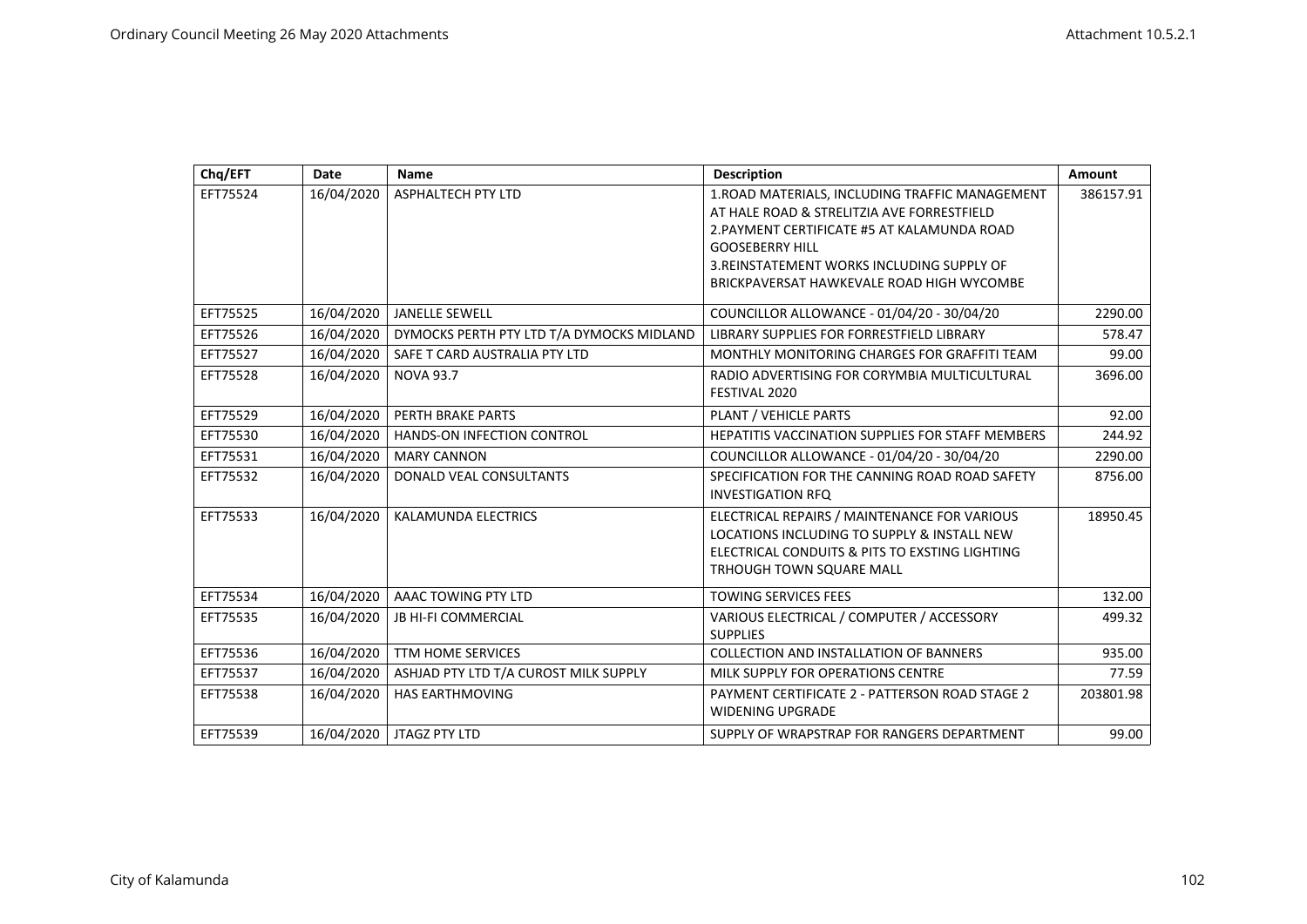| Chq/EFT  | <b>Date</b> | Name                                         | <b>Description</b>                                                                  | Amount   |
|----------|-------------|----------------------------------------------|-------------------------------------------------------------------------------------|----------|
| EFT75540 | 16/04/2020  | <b>CAMERON BLAIR</b>                         | COUNCILLOR ALLOWANCE - 01/04/20 - 30/04/20                                          | 2290.00  |
| EFT75541 | 16/04/2020  | A1 TROJAN PEST CONTROL                       | PEST CONTROL SERVICES FOR VARIOUS LOCATIONS                                         | 398.00   |
| EFT75542 | 16/04/2020  | SPARKS REFRIGERATION AND AIRCONDITIONING     | FRIDGE AND AIRCONDITIONER DEGASSING AT<br><b>WALLISTON TRANSFER STATION</b>         | 1467.95  |
| EFT75543 | 16/04/2020  | <b>URBIS PTY LTD</b>                         | PROGRESS PAYMENT - PROFESSIONAL SERVICES -<br>CAMBRIDGE RESERVE CONCEPT PLAN DESIGN | 4510.00  |
| EFT75544 | 16/04/2020  | STAN THE TYRE MAN ( STAN'S TYRE SERVICE WA ) | PLANT / VEHICLE PARTS                                                               | 2161.50  |
| EFT75545 | 16/04/2020  | <b>FLEETCARE PTY LTD</b>                     | STAFF CONTRIBUTIONS TO NOVATED / OPERATING<br>LEASING                               | 6412.92  |
| EFT75546 | 16/04/2020  | SUEZ RECYCLING & RECOVERY (PERTH) PTY LTD    | BULK BIN SERVICES FOR GREEN AND MIXED WASTE<br><b>COLLECTIONS AND DISPOSAL</b>      | 1431.28  |
| EFT75547 | 16/04/2020  | <b>ZIRCODATA PTY LTD</b>                     | MONTHLY OFFSITE STORAGE FEES PERIOD 26/02/20 -<br>25/03/20                          | 1752.58  |
| EFT75548 | 16/04/2020  | THINK GREEN LANDSCAPES                       | <b>FOOTPATH DEPOSIT REFUND</b>                                                      | 4000.00  |
| EFT75549 | 16/04/2020  | SHERWOOD FLOORING PTY LTD                    | WORKS TO THE FLOORING DUE TO UNFORSEEN TERMITE<br>DAMAGE AT RAY OWEN STADIUM        | 9119.50  |
| EFT75550 | 16/04/2020  | SPRAYLINE SPRAYING EQUIPMENT                 | SUPPLY & DELIVERY OF SPRAYING EQUIPMENT                                             | 978.78   |
| EFT75551 | 16/04/2020  | DAYTONE PRINTING PTY LTD                     | PRINTING OF BROCHURES / INVITES FOR VARIOUS<br><b>LOCATIONS</b>                     | 288.20   |
| EFT75552 | 16/04/2020  | <b>ALLPET PRODUCTS</b>                       | <b>VARIOUS POUND SUPPLIES</b>                                                       | 573.29   |
| EFT75553 | 16/04/2020  | WEST TIP WASTE CONTROL PTY LTD               | REMOVAL & PROCESSING OF BUILDING RUBBLE, GULLY<br>EDUCTING, SWEEPINGS               | 2423.80  |
| EFT75554 | 16/04/2020  | THE LUCKY CHARM                              | NEWSPAPERS / MAGAZINES SUPPLIES FOR VARIOUS<br><b>LOCATIONS</b>                     | 26.99    |
| EFT75555 | 16/04/2020  | <b>SECURE PAY</b>                            | <b>TICKET TRANSACTION FEES</b>                                                      | 46.26    |
| EFT75556 | 16/04/2020  | <b>ROSS BROWN SALES PTY LTD</b>              | SUPPLY OF SINGLE WIPES INCLUDING DELIVERY FEES                                      | 89.10    |
| EFT75557 | 16/04/2020  | <b>SAPIO PTY LTD</b>                         | SUPPLY & INSTALL UPGRADE TO FIRE ALARM SYSTEMS AT<br><b>OPERATION CENTRE</b>        | 19044.32 |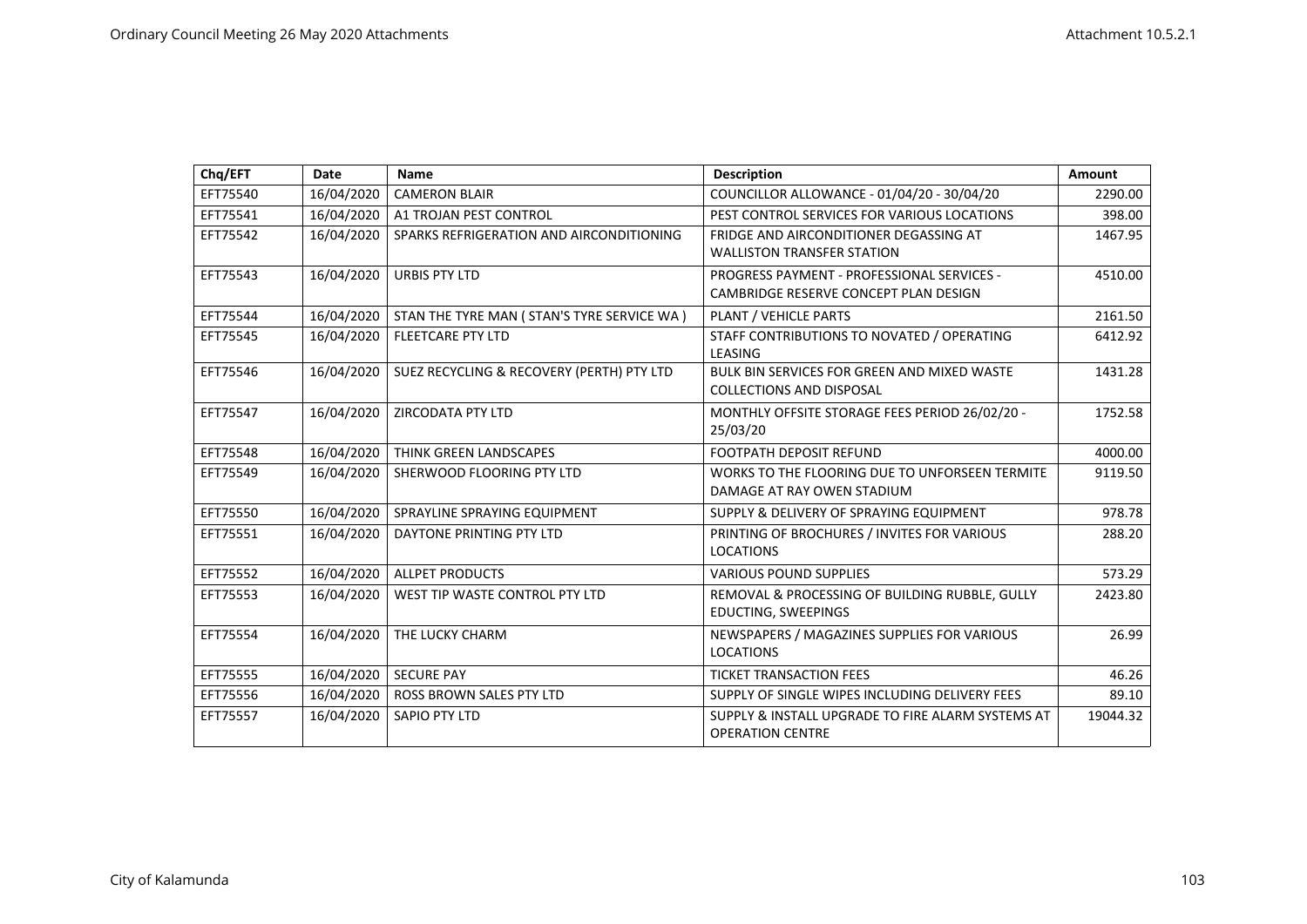| Chq/EFT  | <b>Date</b> | <b>Name</b>                                                             | <b>Description</b>                                                                                                                  | Amount   |
|----------|-------------|-------------------------------------------------------------------------|-------------------------------------------------------------------------------------------------------------------------------------|----------|
| EFT75558 | 16/04/2020  | BLUE STEEL ENTERPRISES PTY LTD T/A FRONTLINE<br>FIRE & RESCUE EQUIPMENT | MAINTENANCE EQUIPMENT / SUPPLIES FOR FIRE AND<br><b>RESCUE</b>                                                                      | 388.52   |
| EFT75559 | 16/04/2020  | <b>QUALITY PRESS</b>                                                    | SUPPLY & PRINTING OF VARIOUS BROCHURES/FLYERS                                                                                       | 1186.96  |
| EFT75560 | 16/04/2020  | <b>INSTANT WASTE MANAGEMENT</b>                                         | WASTE TRANSPORTATION SERVICES, HOOK LIFT BINS -<br><b>WALLISTON TRANSFER STATION EXTENSION</b>                                      | 7469.00  |
| EFT75561 | 16/04/2020  | AUS CHILL TECHNICAL SERVICES PTY LTD                                    | SUPPLY AIR CONDITIONING REPAIRS AND INSTALLATION<br>TO VARIOUS LOCATIONS                                                            | 867.29   |
| EFT75562 | 16/04/2020  | ROADLINE REMOVAL WA                                                     | REMOVAL OF GIVE WAY LINES SOLID LINES AND RPMS<br>ON TWO ROUNDABOUTS - HAWKEVALE RD FROM<br>STEVEN RD TO LAMBERTIA CR, HIGH WYCOMBE | 1116.23  |
| EFT75563 | 16/04/2020  | <b>BLUE FORCE PTY LTD</b>                                               | SUPPLY / INSTALLATION & MAINTAINENCE OF SECURITY<br><b>SERVICES</b>                                                                 | 1543.87  |
| EFT75564 | 16/04/2020  | JEFF MANN CARPENTRY                                                     | LIVE PERFORMANCE AT KOSTERA OVAL SUMMER MOVIE<br><b>SERIES</b>                                                                      | 220.00   |
| EFT75565 | 16/04/2020  | <b>MARKET CREATIONS</b>                                                 | MARKETING & TECHNOLOGY SERVICE FEES & MONTHLY<br><b>CLOUD HOSTING SERVICES</b>                                                      | 24731.26 |
| EFT75566 | 16/04/2020  | <b>ALLCREDIT PTY LTD</b>                                                | STAFF CONTRIBUTIONS TO NOVATED / OPERATING<br><b>LEASES</b>                                                                         | 490.00   |
| EFT75567 | 16/04/2020  | BRETT DAVID INVESTMENTS PTY LTD T/A<br>SUCCESSFUL PROJECTS              | PROJECT MANAGEMENT SERVICES FOR KALAMUNDA<br><b>COMMUNITY CENTRE</b>                                                                | 5950.28  |
| EFT75568 | 16/04/2020  | SPICK AND SPAN COMMERCIAL PROPERTY<br><b>MAINTENANCE PTY LTD</b>        | <b>CLEANING SERVICES &amp; CONSUMABLES FOR VARIOUS</b><br><b>LOCATIONS</b>                                                          | 6917.25  |
| EFT75569 | 16/04/2020  | <b>ENTIRE FIRE MANAGEMENT</b>                                           | FIREBREAK MAINTENANCE AT 39 KALMATTA WAY/80<br>RAILWAY ROADS GOOSEBERRY HILL                                                        | 594.00   |
| EFT75570 | 16/04/2020  | <b>RACHAEL BIBBY</b>                                                    | <b>CROSSOVER REIMBURSEMENT</b>                                                                                                      | 428.00   |
| EFT75571 | 16/04/2020  | <b>DOWSING GROUP PTY LTD</b>                                            | SUPPLY AND LAY CONCRETE PATHWAYS, MAINTENANCE<br>AND MISC. WORKS AT VARIOUS LOCATIONS                                               | 4261.51  |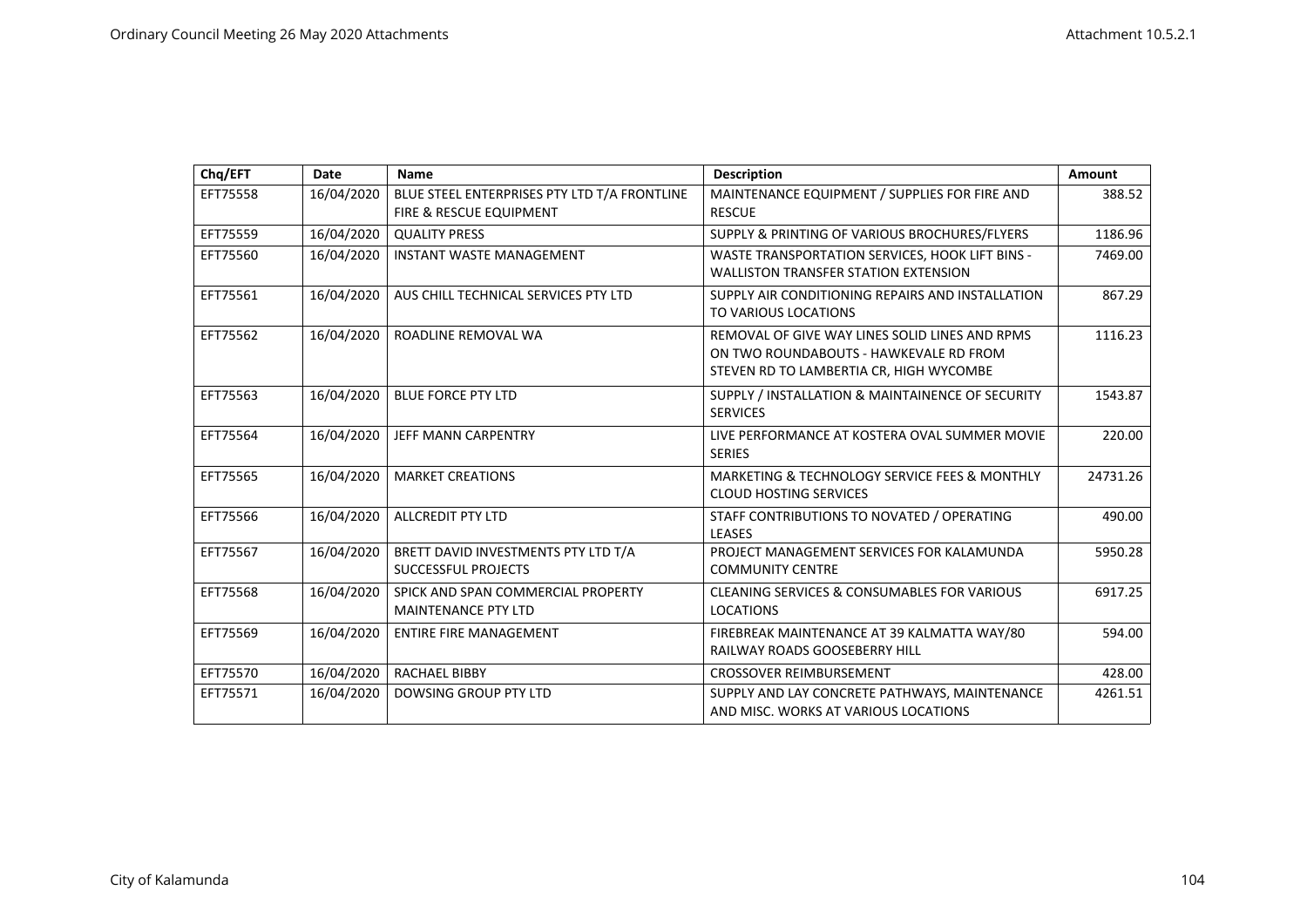| Chq/EFT  | Date       | Name                                                             | <b>Description</b>                                                                                       | Amount   |
|----------|------------|------------------------------------------------------------------|----------------------------------------------------------------------------------------------------------|----------|
| EFT75572 | 16/04/2020 | <b>WESTERN TREE RECYCLERS</b>                                    | <b>GREEN WASTE PROCESSING SERVICES AT WALLISTON</b><br><b>TRANSFER STATION</b>                           | 14488.94 |
| EFT75573 | 16/04/2020 | <b>CORSIGN WA PTY LTD</b>                                        | SUPPLIES OF SIGNAGE AND RELATED EQUIPMENT                                                                | 3725.70  |
| EFT75574 | 16/04/2020 | PRESTIGE COMMUNICATIONS                                          | SUPPLY OF 4 x UH950 RADIO FOR WASTE TRANSFER<br><b>STATION</b>                                           | 902.00   |
| EFT75575 | 16/04/2020 | <b>HORIZON WEST LANDSCAPE &amp; IRRIGATION PTY</b><br><b>LTD</b> | REMOVE BOUGAINVILLEA GROWTH ON HALE ROAD<br><b>FORRESTFIELD</b>                                          | 822.80   |
| EFT75576 | 16/04/2020 | <b>STEVE SCOTT</b>                                               | TICKETS REFUND DUE TO COVID-19 - SOME ENCHANTED<br><b>EVENING</b>                                        | 64.00    |
| EFT75577 | 16/04/2020 | ILLION AUSTRALIA PTY LTD T/A ILLION TENDERLINK                   | ADVERTISING OF VARIOUS TENDERS FOR THE CITY                                                              | 354.20   |
| EFT75578 | 16/04/2020 | <b>TENNANT AUSTRALIA PYT LTD</b>                                 | <b>PLANT / VEHICLE PARTS</b>                                                                             | 585.77   |
| EFT75579 | 16/04/2020 | A PROUD LANDMARK PTY LTD                                         | <b>1.OLLIE WORRELL RESERVE PLAYGROUND WORKS</b><br>2. GARDEN MAINTENANCE AT VARIOUS LOCATIONS            | 13906.20 |
| EFT75580 | 16/04/2020 | <b>ARCHITEX DESIGN</b>                                           | DESIGN ADVISORY COMMITTEE CONSULTANT SERVICE<br>CARMEL VAN RUTH - FEE CLAIM - WORK COMPLETED<br>02/04/20 | 720.00   |
| EFT75581 | 16/04/2020 | BUZZ ENTERPRISES PTY LTD T/A SIFTING SANDS                       | TOP UP WITH WHITE WASHED SAND AT RESERVES &<br>PLAYGROUND                                                | 15345.00 |
| EFT75582 | 16/04/2020 | <b>FOCUS AUDIOVISUAL PTY LTD</b>                                 | PURCHASE AND INSTALLATION OF LG 55 TV IN RANGERS<br><b>AREA FOR CCTV PURPOSES"</b>                       | 2563.00  |
| EFT75583 | 16/04/2020 | <b>EMPLOYEECONNECT PTY LTD</b>                                   | <b>EMPLOYEE CONNECT COSTS MARCH 2020</b>                                                                 | 3286.89  |
| EFT75584 | 16/04/2020 | SERPENTINE SPRING WATER                                          | SPRING WATER SUPPLIES FOR ZIG ZAG CULTURAL<br><b>CENTRE</b>                                              | 21.00    |
| EFT75585 | 16/04/2020 | <b>DONEGAN ENTERPRISES</b>                                       | SUPPLY AND INSTALL HDG BOOM GATE AT SALIX WAY<br><b>FORRESTFIELD</b>                                     | 2068.00  |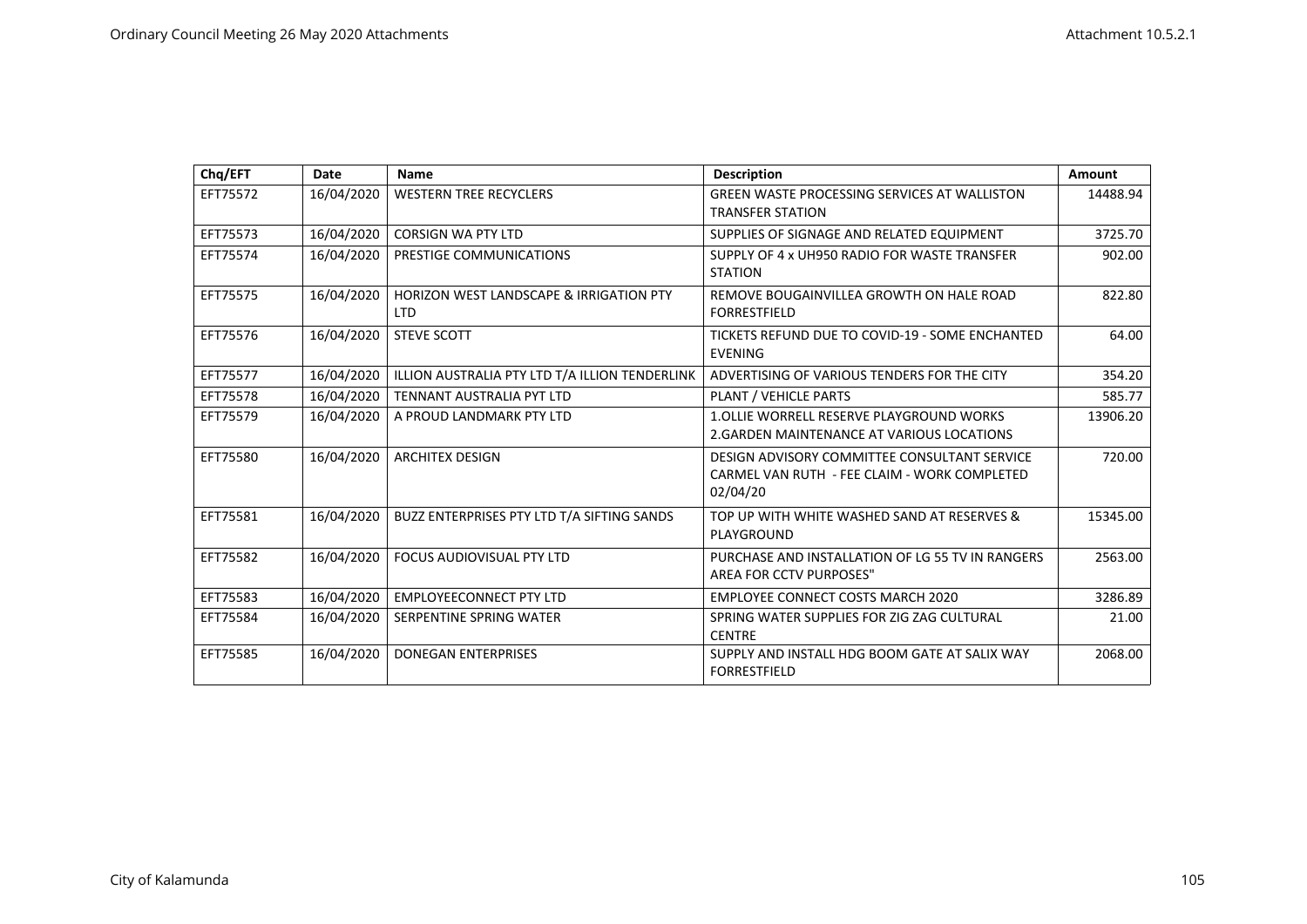| Chq/EFT  | Date       | Name                                                                             | <b>Description</b>                                                                                                                                                       | Amount   |
|----------|------------|----------------------------------------------------------------------------------|--------------------------------------------------------------------------------------------------------------------------------------------------------------------------|----------|
| EFT75586 | 16/04/2020 | TOM STODDART PTY LTD                                                             | DRINKING FOUNTAIN WHEELCHAIR ACCESSIBLE BUBBLER<br>BOTTLE FILLER DOG BOWL STAINLESS CLADDING WITH<br>STAINLESS STRUCTURE BASE PLATE GRILLE AT FLEMMING<br><b>RESERVE</b> | 5189.80  |
| EFT75587 | 16/04/2020 | ARROW CONTRACTING                                                                | REMOVAL AND DISPOSAL OF OLD POST AND RAIL<br>BOLLARDS AND INSTALL FILL SAND AND LEVEL OFF AT<br>RANGEVIEW RESERVE                                                        | 2728.00  |
| EFT75588 | 16/04/2020 | PLAYFIX WA PTY LTD                                                               | MAINTENANCE, REPAIRS & SUPPLY OF RUBBER SOFTFALL<br>AT RANGEVIEW RESERVE                                                                                                 | 1309.00  |
| EFT75589 | 16/04/2020 | <b>MATTHEW HUGHES MLA</b>                                                        | HALL BOND & HALL HIRE FEES REFUND - KPAC - DUE TO<br>COVID-19                                                                                                            | 779.00   |
| EFT75590 | 16/04/2020 | FITONIA PTY LTD AS TRUSTEE FOR THE<br>SILVERSPRING TRUST T/A T J DEPIAZZI & SONS | 75 CUBIC METERS OF PINE BARK TO BE DELIVERED TO<br>RANGEVIEW RESERVE HIGH WYCOMBE & OPERATIONS<br><b>CENTRE</b>                                                          | 8149.63  |
| EFT75591 | 16/04/2020 | TREE WATERING SERVICES                                                           | STREET TREE WATERING SERVICES TO VARIOUS<br><b>LOCATIONS</b>                                                                                                             | 9249.00  |
| EFT75592 | 16/04/2020 | PROTEK 247 BUILDING                                                              | SUPPLY REACTIVE ROOF MAINTENACE AND REPAIRS AT<br>HARTFIELD PARK REC CENTRE & SUPPLY GUTTER<br><b>CLEANING &amp; REPORTS AT VARIOUS LOCATIONS</b>                        | 20710.85 |
| EFT75593 | 16/04/2020 | <b>TOWN TEAM MOVEMENT LTD</b>                                                    | STAGE 1 - FACILITATE COMMUNITY ENGAGEMENT FOR<br>THE HIGH WYCOMBE SHARED PATH DECORATIVE<br><b>DESIGNS</b>                                                               | 8492.00  |
| EFT75594 | 16/04/2020 | <b>ISOBAR</b>                                                                    | WORK COMPLETED UNDER THE SERVICE LEVEL<br>AGREEMENT FOR QUARTER 1 - 2020 & BLOB STORAGE                                                                                  | 10807.50 |
| EFT75595 | 16/04/2020 | DAVE LANFEAR CONSULTING PTY LTD                                                  | CONSULTANCY SERVICES - HARTFIELD PARK MASTER<br>PLAN STAGE TWO - FACILITIES COLOCATION                                                                                   | 17407.50 |
| EFT75596 | 16/04/2020 | TYRE STORAGE AND RECOVERY WA (TSR WA)                                            | COLLECTION AND RECYCLING OF TYRES FROM THE<br><b>WALLISTON TRANSFER STATION</b>                                                                                          | 323.53   |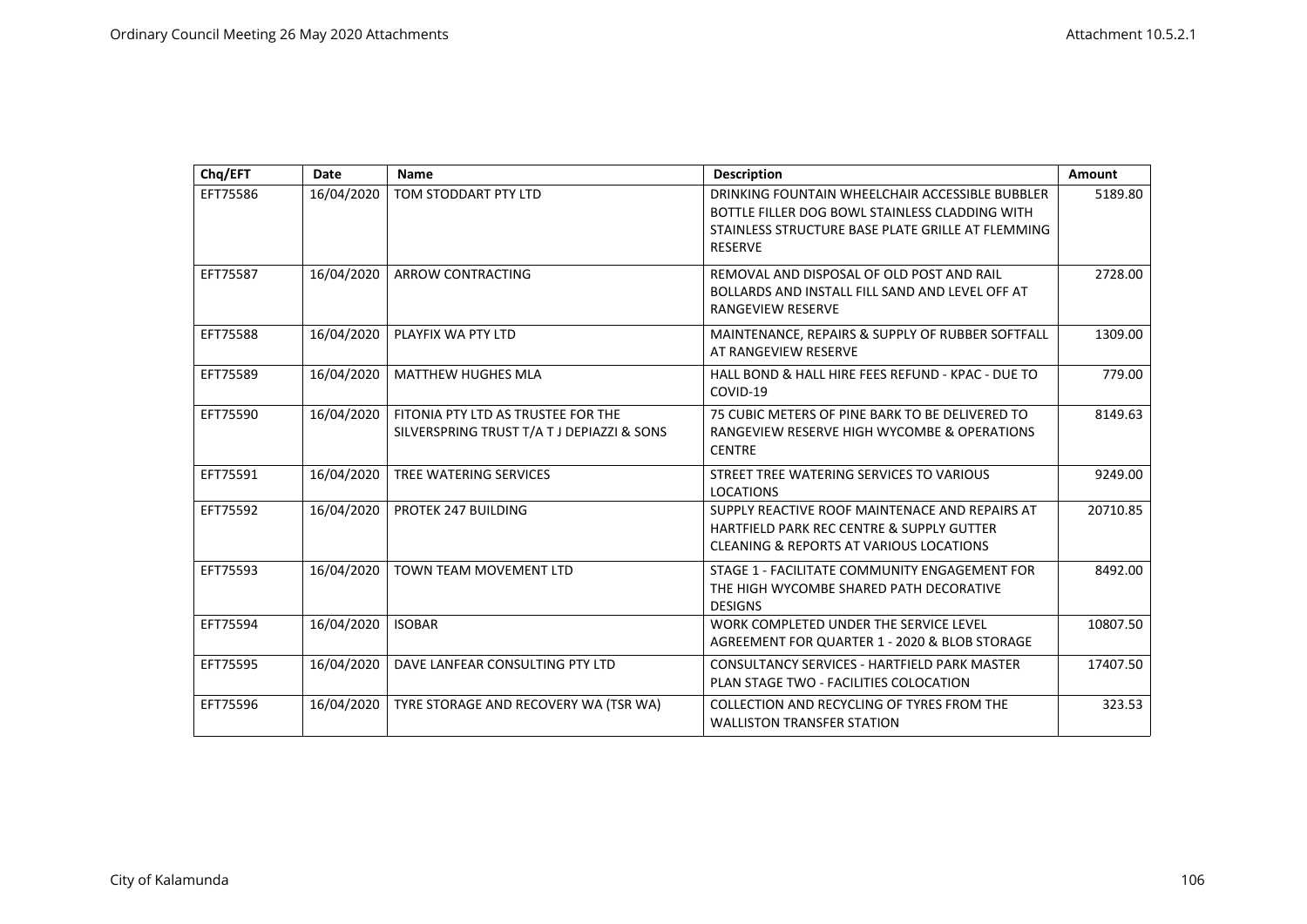| Chq/EFT  | <b>Date</b> | Name                                                    | <b>Description</b>                                                                                                                                                             | Amount   |
|----------|-------------|---------------------------------------------------------|--------------------------------------------------------------------------------------------------------------------------------------------------------------------------------|----------|
| EFT75597 | 16/04/2020  | NEW GROUND WATER SERVICES PTY LTD                       | SUPPLY AND INSTALL NEW RETICULATION SYSTEM AT<br>AKIEBIA WAY RESERVE FORRESTFIELD & SUPPLY WIRE<br><b>CABLE FOR HARTFIELD PARK</b>                                             | 31097.00 |
| EFT75598 | 16/04/2020  | INDUSTRIAL RECRUITMENT PARTNERS (IRP) PTY<br><b>LTD</b> | HIRE OF TEMPORARY STAFF FOR DEPOT / ADMIN                                                                                                                                      | 6750.70  |
| EFT75599 | 16/04/2020  | <b>GLOBE AUSTRALIA PTY LTD</b>                          | SUPPLY OF 12 X 20L UMX LIQUID FERTILISER                                                                                                                                       | 330.00   |
| EFT75600 | 16/04/2020  | <b>TRANSITION TOWN KALAMUNDA</b>                        | BOND REFUND FOR THE USE OF THE SEMINAR ROOM AT<br>THE ZZCC - INCLUDING SECURITY CALL OUT FEE<br><b>DEDUCTION</b>                                                               | 117.50   |
| EFT75601 | 16/04/2020  | ALIDA FERREIRA                                          | REFUND OF EMPLOYMENT CONTRACT ALLOWANCE                                                                                                                                        | 283.32   |
| EFT75602 | 16/04/2020  | GLEN FLOOD GROUP PTY LTD T/A GFG TEMP<br><b>ASSIST</b>  | LABOUR HIRE TEMPORARY FLEET CO-ORDINATOR -<br>FIONA KING 23/03/20 - 03/04/20 & LANDSCAPE<br>ARCHITECT SUPPORT FOR HAYNES STREET TOWN<br><b>CENTRE STREETSCAPE</b>              | 10129.08 |
| EFT75603 | 16/04/2020  | <b>WATERLOGIC AUSTRALIA PTY LTD</b>                     | LEASE OF BUBBLER & BOILER UNITS AT VARIOUS<br>LOCATION - PERIOD 01/04/20 - 30/06/20                                                                                            | 2844.60  |
| EFT75604 | 16/04/2020  | <b>HILLS MOTO &amp; MOWERS WA</b>                       | PLANT / VEHICLE PARTS                                                                                                                                                          | 51.75    |
| EFT75605 | 16/04/2020  | GLEN FLOOD GROUP PTY LTD T/A GFG<br><b>CONSULTING</b>   | 1. SAFE ACTIVE STREET CONCEPT DESIGN FOR VARIOUS<br><b>LOCATIONS</b><br>2. INFRASTRUCTURE & BUILDING MAINTENANCE<br>PLANNING REVIEW MANAGER ASSET & WASTE<br><b>OPERATIONS</b> | 15004.20 |
| EFT75606 | 16/04/2020  | GTF PTY LTD TRADING AS GREENACRES TURF<br><b>GROUP</b>  | SUPPLY AND DELIVER 3 TONNE RED N 26 FERTILISER TO<br><b>OPERATIONS CENTRE</b>                                                                                                  | 3090.00  |
| EFT75607 | 16/04/2020  | INVISION MARKETING SERVICES (PASSTAB)                   | SUPPLY OF ENTRY TAB IPAD DESK STAND - SILVER<br>INCLUDING DELIVERY FOR HARTFIELD PARK RECREATION<br><b>CENTRE</b>                                                              | 220.00   |
| EFT75608 | 16/04/2020  | ROAD RAIL & MINE PRODUCTS PTY LTD                       | REMOVE AND REPLACED DAMAGED GUARDRAIL TO<br>MATCH EXISTING INCLUDING TRAFFIC MANAGEMENT<br><b>FEES</b>                                                                         | 4950.00  |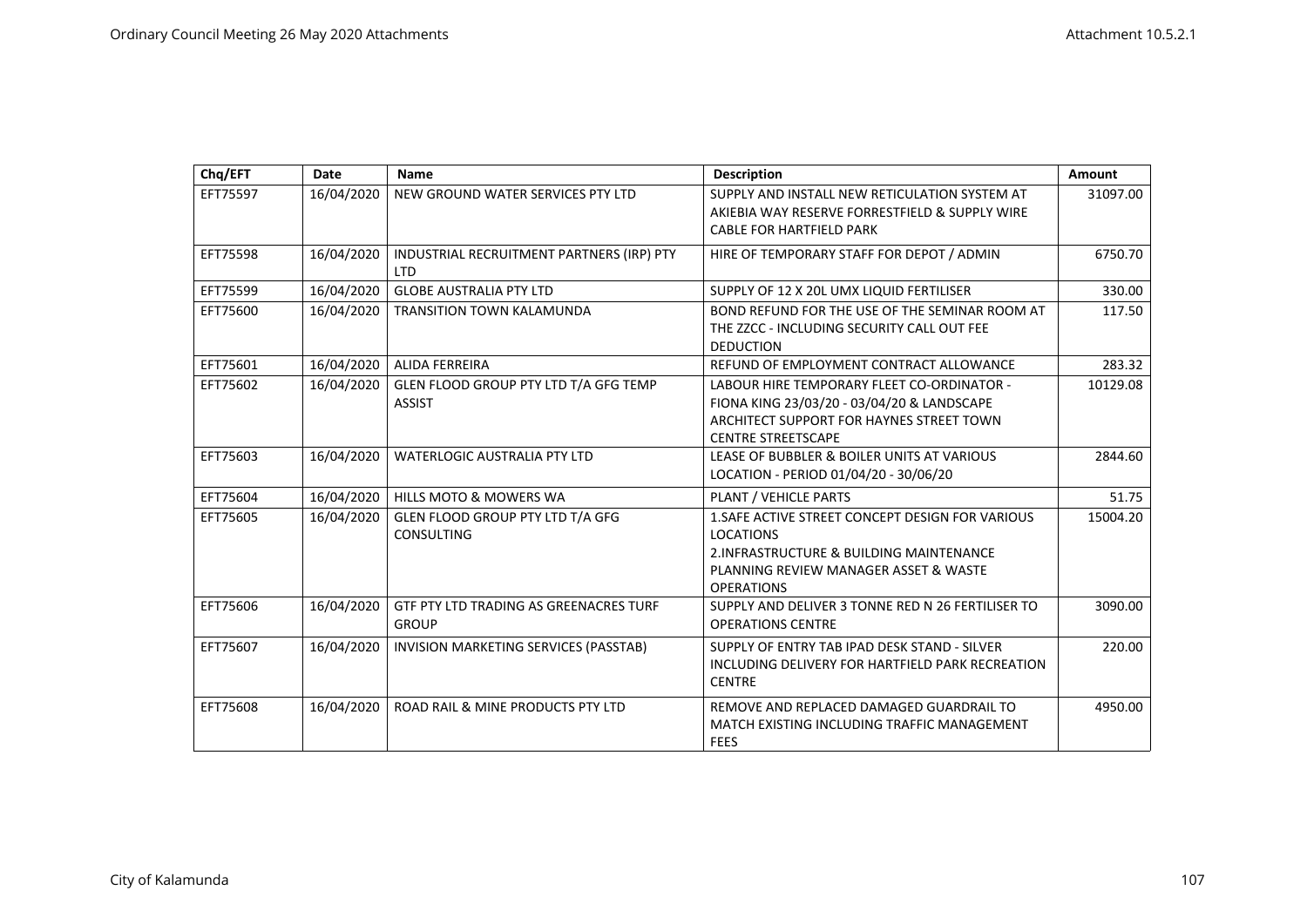| Chq/EFT  | <b>Date</b> | Name                                                   | <b>Description</b>                                                                                                                                                                        | Amount    |
|----------|-------------|--------------------------------------------------------|-------------------------------------------------------------------------------------------------------------------------------------------------------------------------------------------|-----------|
| EFT75609 | 16/04/2020  | ADVANCED TIMBER CONCEPTS STUDIO                        | DESIGN ADVISORY COMMITTEE MEETINGS 14TH<br>NOVEMBER 2019 21ST NOVEMBER 2019 EMAIL<br>RESPONSE 5TH JANUARY 2020                                                                            | 1540.00   |
| EFT75610 | 16/04/2020  | TRANSPONDER TECHNOLOGIES PTY LTD T/A TT<br><b>FUEL</b> | SUPPLY OF ASSY STANDARD 4X20 CLCD WITH SIL PART<br>091414-1 INCLUDING FREIGHT FOR OPERATIONS CENTRE                                                                                       | 147.40    |
| EFT75611 | 16/04/2020  | <b>ROBERTS DAY</b>                                     | 1. WATTLE GROVE SOUTH CONCEPT PLANNING AND<br><b>COMMUNITY ENGAGEMENT PHASES 3&amp;4</b><br>2. ADDITIONAL CO-DESIGN WORKSHOP PROFESSIONAL<br>SERVICES AT WATTLE GROVE SOUTH - VARIATION 3 | 35700.79  |
| EFT75612 | 16/04/2020  | <b>JOB DONE TREES</b>                                  | VARIOUS TREE SERVICES/PRUNING & REMOVAL OF<br><b>VEGETATION AT VARIOUS LOCATIONS</b>                                                                                                      | 28200.00  |
| EFT75613 | 16/04/2020  | <b>ERA HOSTING</b>                                     | MONTHLY VOIP FEES FOR EMERGENCY SERVICES                                                                                                                                                  | 490.59    |
| EFT75614 | 16/04/2020  | SPRAYKING WA PTY LTD                                   | WEED CONTROL TO FOOTPATHS AND KERBS AT VARIOUS<br><b>LOCATIONS</b>                                                                                                                        | 47210.50  |
| EFT75615 | 16/04/2020  | <b>CASTLE CIVIL PTY LTD</b>                            | SUPPLY AND INSTALLATION OF BAFFLE BOX IN<br>ACCORDANCE WITH, INSTALLATION OF GROSS<br>POLLUTANT TRAP AT STIRK PARK                                                                        | 164612.80 |
| EFT75616 | 16/04/2020  | NICOLE CHAISTY                                         | PART REFUND FOR MUMS AND BUBS PROGRAM -<br>CANCELLED DUE TO COVID 19                                                                                                                      | 40.70     |
| EFT75617 | 16/04/2020  | KIT STASIA PREDERGAST                                  | SUPPLY OF 500X COPIES OF CREATING A HAVEN FOR<br>NATIVE BEES" FOR ENVIRONMENTAL SERVICES                                                                                                  | 4000.00   |
| EFT75618 | 16/04/2020  | <b>GLADIATOR SPORTS</b>                                | REPLACEMENT OF EXISTING NETBALL POSTS AT MAIDA<br><b>VALE NETBALL PAVILION</b>                                                                                                            | 10780.00  |
| EFT75619 | 16/04/2020  | PERTH PLAYGROUND AND RUBBER PTY LTD                    | REPAIR SOFTFALL AT AGRULIA COURT PLAYGROUND                                                                                                                                               | 550.00    |
| EFT75620 | 16/04/2020  | <b>BOLINDA DIGITAL PTY LTD</b>                         | MIXED VALUE PLAN TO INCLUDE EBOOKS AND<br>EAUDIOBOOKS FOR FORRESTFIELD LIBRARY                                                                                                            | 3848.00   |
| EFT75621 | 16/04/2020  | <b>CHERYL WARD</b>                                     | REFUND FOR TICKETS DUE TO COVID-19 - BATTLE OF THE<br><b>VOICES</b>                                                                                                                       | 50.00     |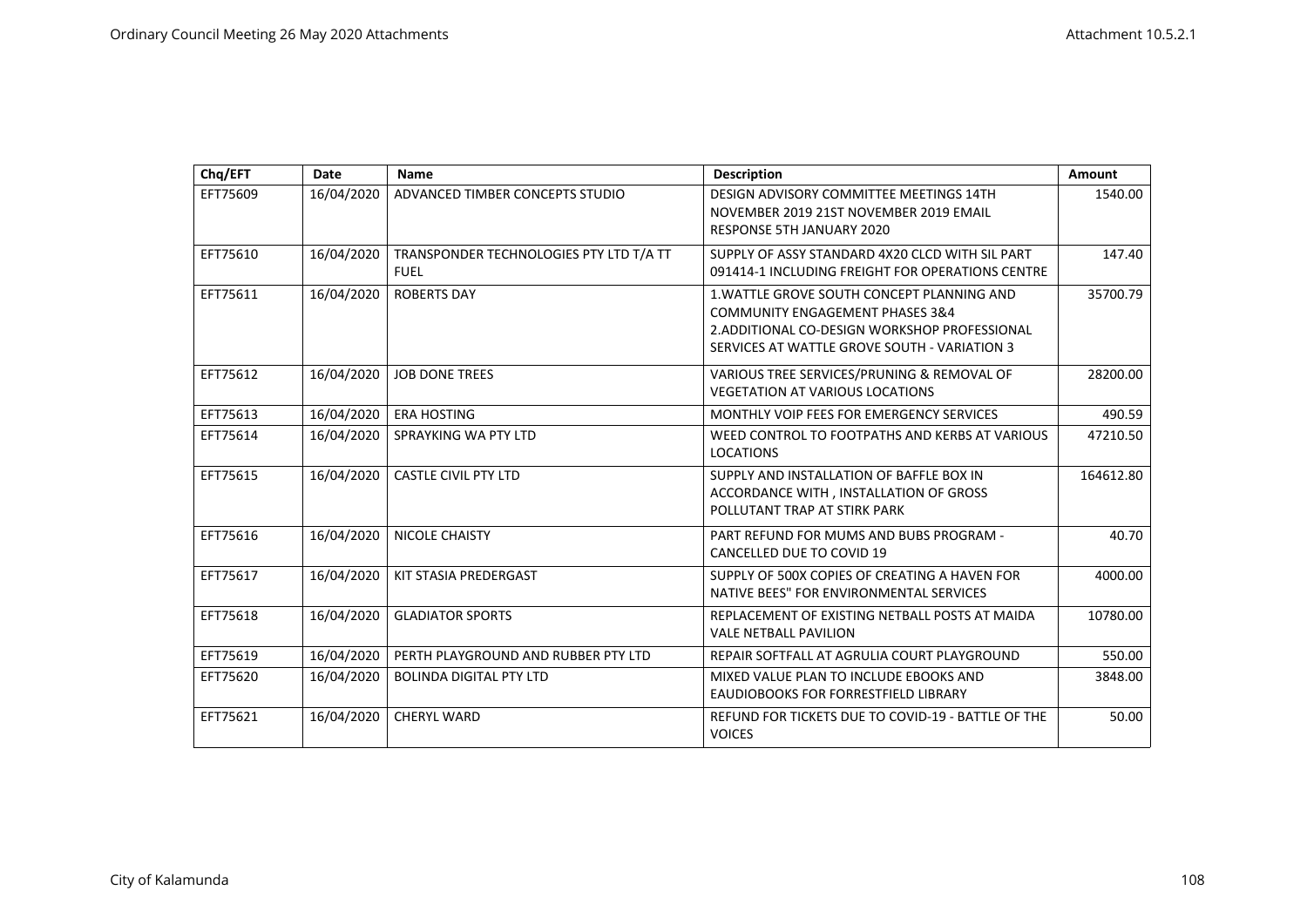| Chq/EFT  | Date       | Name                                                                      | <b>Description</b>                                                                                                   | Amount   |
|----------|------------|---------------------------------------------------------------------------|----------------------------------------------------------------------------------------------------------------------|----------|
| EFT75622 | 16/04/2020 | <b>ENHAR</b>                                                              | SOLAR FARM AT DAWSON AVENUE FORMER LANDFILL -<br>REVIEW OF PRE-FEASABILITY STUDY                                     | 4400.00  |
| EFT75623 | 16/04/2020 | <b>JAY-JAY WERNY</b>                                                      | PART GYM MEMBERSHIP REFUND DUE TO CORVID-19<br><b>VIRUS</b>                                                          | 108.30   |
| EFT75624 | 16/04/2020 | SLOW N SMOKEY BBQ                                                         | REIMBURSEMENT OF TEMORARY FOOD STALL<br>APPLICATION FEE DUE TO EVENT CANCELLATION DURING<br><b>COVID-19 PANDEMIC</b> | 79.00    |
| EFT75625 | 16/04/2020 | <b>VINCENT ISAIA</b>                                                      | REFUND OF TICKETS DUE TO COVID-19 - MORNING<br>MUSIC FOR APRIL, MAY & JUNE                                           | 45.00    |
| EFT75626 | 16/04/2020 | <b>SIDNEY HEPTON</b>                                                      | TICKETS REFUND DUE TO COVID-19 - SOME ENCHANTED<br><b>EVENING</b>                                                    | 160.00   |
| EFT75627 | 16/04/2020 | <b>FRANK MCGOWAN</b>                                                      | REFUND FOR TICKETS DUE TO COVID-19 - MORNING<br><b>MUSIC APRIL</b>                                                   | 60.00    |
| EFT75628 | 16/04/2020 | <b>MARY COMSTIVE</b>                                                      | REFUND OF TICKETS DUE TO COVID-19 - MORNING<br><b>MUSIC MAY</b>                                                      | 240.00   |
| EFT75629 | 17/04/2020 | <b>HAWLEY'S BOBCAT SERVICE</b>                                            | PLANT EQUIPMENT AND OPERATOR HIRE FOR VARIOUS<br><b>LOCATIONS</b>                                                    | 6507.28  |
| EFT75630 | 30/04/2020 | THE WORKWEAR GROUP PTY LTD                                                | SUPPLY OF UNIFORM FOR VARIOUS STAFF MEMBERS                                                                          | 566.40   |
| EFT75631 | 30/04/2020 | WEX AUSTRALIA PTY LTD - WRIGHT EXPRESS FUEL<br><b>CARDS AUSTRALIA LTD</b> | FUEL - PERIOD ENDING 27/04/20                                                                                        | 394.18   |
| EFT75632 | 30/04/2020 | PLANT FORCE INVESTMENTS PTY LTD T/AS<br><b>PLANTRITE</b>                  | SUPPLY OF PLANTS FOR VARIOUS LOCATIONS                                                                               | 1741.52  |
| EFT75633 | 30/04/2020 | CA TECHNOLOGY PTY LTD (CAMMS)                                             | CAMMS RISK MANAGEMENT SYSTEM ANNUAL FEE - MAY<br>2020 TO APRIL 2021                                                  | 22000.00 |
| EFT75634 | 30/04/2020 | <b>OLK &amp; ASSOCIATES</b>                                               | ARCHITECTURAL CONSULTING SERVICES - REROOFING OF<br>KALAMUNDA LIBRARY BUILDING                                       | 1045.00  |
| EFT75635 | 30/04/2020 | <b>CABCHARGE AUSTRALIA LIMITED</b>                                        | <b>ACCOUNT KEEPING FEES</b>                                                                                          | 6.00     |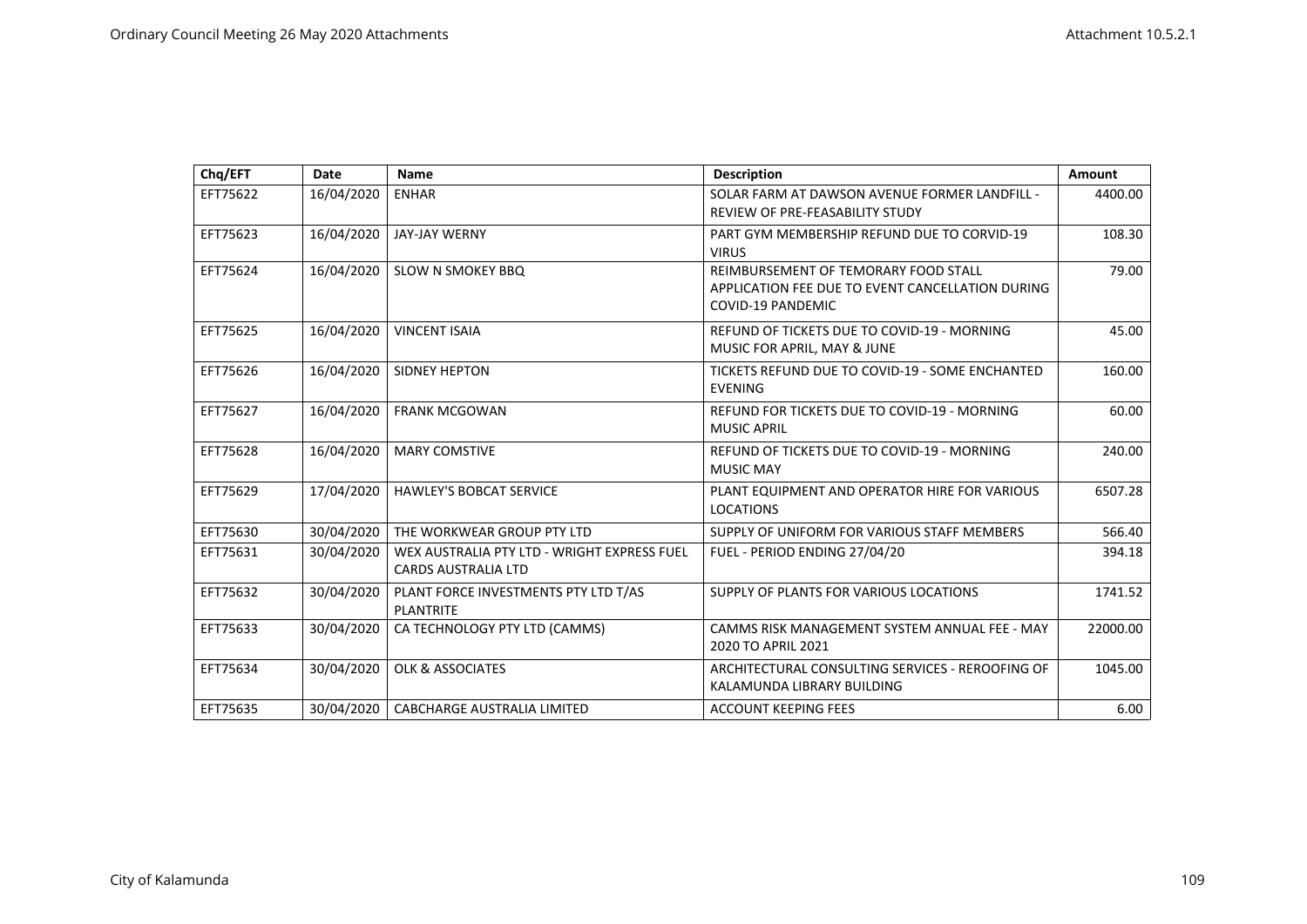| Chq/EFT  | Date       | Name                                          | <b>Description</b>                                                                      | Amount    |
|----------|------------|-----------------------------------------------|-----------------------------------------------------------------------------------------|-----------|
| EFT75636 | 30/04/2020 | NEVERFAIL SPRINGWATERLTD (FORRESTFIELD LIB)   | BOTTLED WATER SUPPLIES / MAINTENANCE FOR<br><b>FORRESTFIELD LIBRARY</b>                 | 15.60     |
| EFT75637 | 30/04/2020 | AFGRI EQUIPMENT AUSTRALIA PTY LTD             | PLANT / VEHICLE PARTS                                                                   | 83.11     |
| EFT75638 | 30/04/2020 | ID CONSULTING PTY LTD (INFORMED DECISIONS)    | ECONOMY.ID SUBSCRIPTION FEE QUARTERLY PAYMENT -<br>APRIL TO JUNE 2020                   | 3492.00   |
| EFT75639 | 30/04/2020 | <b>TOTALLY WORKWEAR</b>                       | SUPPLY OF PROTECTIVE CLOTHING FOR OPERATIONS<br><b>CENTRE</b>                           | 519.00    |
| EFT75640 | 30/04/2020 | DATA#3 LIMITED                                | SENIOR SYSTEM ENGINEER SUPPORT SERVICES                                                 | 385.00    |
| EFT75641 | 30/04/2020 | LEISURE TIME PTY LTD                          | DEVELOPMENT APPLICATION FEE REFUND FOR LOT 50<br>(54) BLUEBELL AVE HIGH WYCOMBE         | 1500.00   |
| EFT75642 | 30/04/2020 | <b>CATHERINE ROSEMARY SCHOEN</b>              | HALL BOND & HALL HIRE REFUND - DUE TO COVID 19                                          | 857.00    |
| EFT75643 | 30/04/2020 | <b>CHRISTOPHER J &amp; CAROLYN KONIECZEK</b>  | <b>RATES REFUND</b>                                                                     | 1026.01   |
| EFT75644 | 30/04/2020 | <b>JURG KONRAD HUNZIKER</b>                   | DAC CONSULTANT SERVICES - FEE CLAIM 12 - WORK<br>COMPLETED 05/01/20, 14/02/20, 02/04/20 | 1300.00   |
| EFT75645 | 30/04/2020 | <b>AUSTRALIAN SERVICES UNION</b>              | <b>PAYROLL DEDUCTIONS</b>                                                               | 71.70     |
| EFT75646 | 30/04/2020 | CITY OF KALAMUNDA STAFF SOCIAL CLUB           | <b>PAYROLL DEDUCTIONS</b>                                                               | 118.00    |
| EFT75647 | 30/04/2020 | <b>CHILD SUPPORT AGENCY</b>                   | PAYROLL DEDUCTIONS                                                                      | 755.72    |
| EFT75648 | 30/04/2020 | <b>BUNNINGS BUILDING SUPPLIES</b>             | HARDWARE SUPPLIES FOR VARIOUS LOCATIONS                                                 | 1859.78   |
| EFT75649 | 30/04/2020 | NAPA - A DIVISION OF GPC ASIA PACIFIC PTY LTD | PLANT / VEHICLE PARTS                                                                   | 618.73    |
| EFT75650 | 30/04/2020 | MCLEODS BARRISTERS & SOLICITORS               | <b>LEGAL EXPENSES</b>                                                                   | 1082.30   |
| EFT75651 | 30/04/2020 | CLEANAWAY                                     | WASTE / RECYCLING & BULK BIN DISPOSAL SERVICES<br><b>FEES</b>                           | 269403.30 |
| EFT75652 | 30/04/2020 | LANDGATE - VALUATIONS                         | <b>GROSS RENTAL VALUATION FEES FOR VARIOUS</b><br><b>LOCATIONS</b>                      | 108.59    |
| EFT75653 | 30/04/2020 | <b>WALKERS HARDWARE (MITRE 10)</b>            | <b>HARDWARE SUPPLIES</b>                                                                | 306.24    |
| EFT75654 | 30/04/2020 | <b>ECHO NEWSPAPER</b>                         | ADVERTISING FOR VARIOUS JOBS / EVENTS                                                   | 385.00    |
| EFT75655 | 30/04/2020 | MCKAY EARTHMOVING PTY LTD                     | PLANT EQUIPMENT AND OPERATOR HIRE FOR VARIOUS<br><b>LOCATIONS</b>                       | 18097.53  |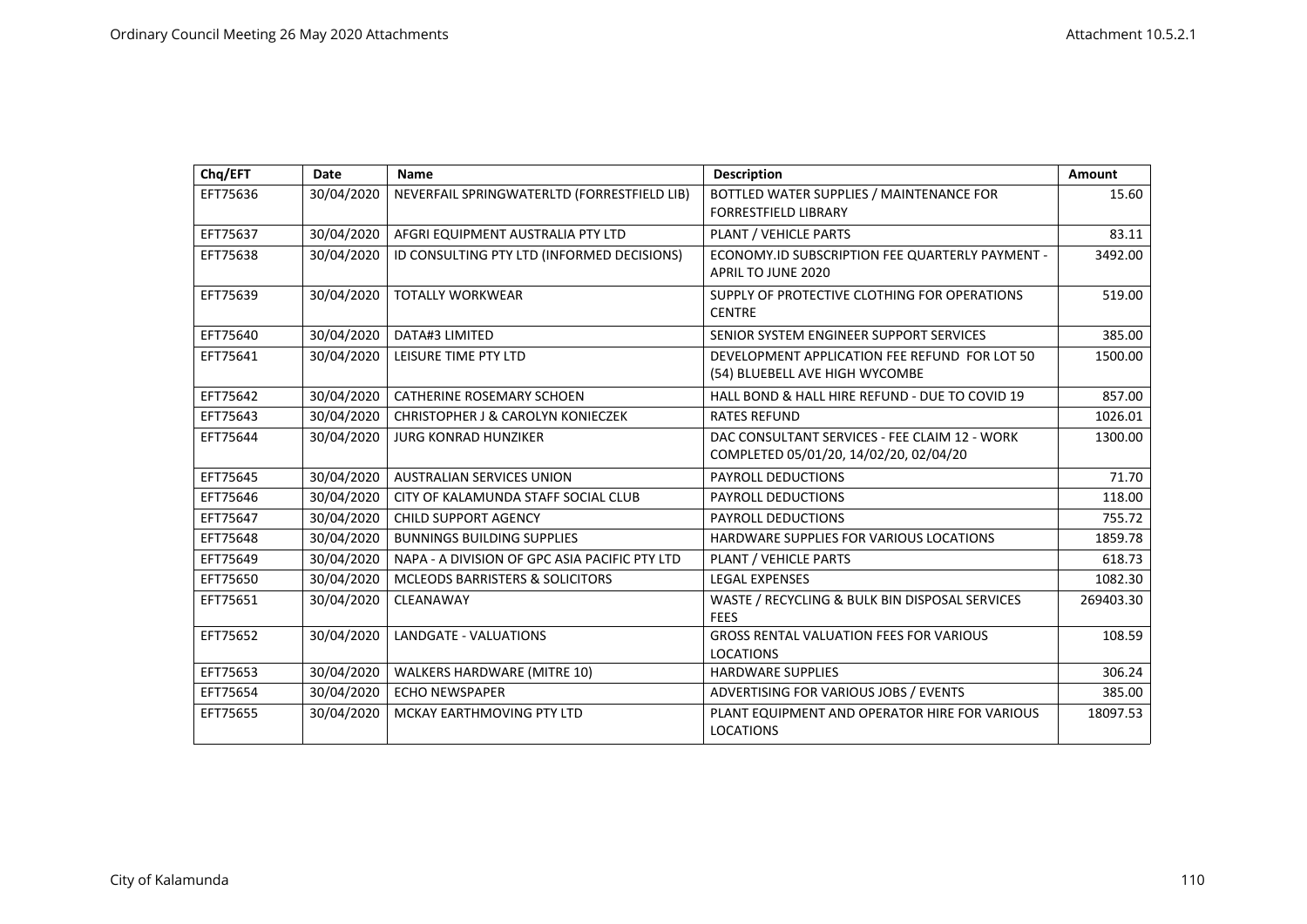| Chq/EFT  | <b>Date</b> | Name                                            | <b>Description</b>                                                          | Amount    |
|----------|-------------|-------------------------------------------------|-----------------------------------------------------------------------------|-----------|
| EFT75656 | 30/04/2020  | EASTERN METROPOLITAN REGIONAL COUNCIL<br>(EMRC) | DOMESTIC / WASTE CHARGES - RED HILL TIP, MATTRESS<br>& TIMBER DISPOSAL FEES | 292193.09 |
| EFT75657 | 30/04/2020  | BORAL CONSTRUCTION MATERIALS GROUP              | ROAD MATERIALS FOR VARIOUS LOCATIONS                                        | 604.67    |
| EFT75658 | 30/04/2020  | <b>VODAFONE HUTCHISON AUSTRALIA PTY LTD</b>     | COMMUNICATION EXPENSES FOR EMERGENCY SERVICES<br>- APRIL 2020               | 134.20    |
| EFT75659 | 30/04/2020  | <b>STATEWIDE BEARINGS</b>                       | PLANT / VEHICLE PARTS                                                       | 399.50    |
| EFT75660 | 30/04/2020  | <b>BCITF</b>                                    | LEVY FEE - MARCH 2020                                                       | 8228.40   |
| EFT75661 | 30/04/2020  | <b>MCINTOSH &amp; SON</b>                       | PLANT / VEHICLE PARTS                                                       | 140.75    |
| EFT75662 | 30/04/2020  | SONIC HEALTHPLUS (KINETIC HEALTH GROUP LTD)     | PREPLACEMENT MEDICALS / BASELINE HEARING TESTS                              | 148.50    |
| EFT75663 | 30/04/2020  | <b>SG ENVIRO</b>                                | SEPTIC / GREASE TANK CLEAN OUT SERVICES AT VARIOUS<br><b>LOCATIONS</b>      | 149.69    |
| EFT75664 | 30/04/2020  | <b>MAJOR MOTORS PTY LTD</b>                     | PLANT / VEHICLE PARTS                                                       | 56144.10  |
| EFT75665 | 30/04/2020  | <b>BRADOCK PODIATRY SERVICES PTY LTD</b>        | PODIATRY SERVICES AT JACK HEALEY CENTRE                                     | 494.71    |
| EFT75666 | 30/04/2020  | <b>CLEAN CLOTH COTTON TRADERS</b>               | PROTECTIVE SUPPLIES                                                         | 164.87    |
| EFT75667 | 30/04/2020  | KALA BOB KATS PTY LTD                           | PLANT EQUIPMENT AND OPERATOR HIRE FOR VARIOUS<br><b>LOCATIONS</b>           | 7837.50   |
| EFT75668 | 30/04/2020  | SYNERGY                                         | <b>POWER CHARGES</b>                                                        | 28309.09  |
| EFT75669 | 30/04/2020  | <b>ALINTA ENERGY</b>                            | <b>GAS CHARGES</b>                                                          | 13.65     |
| EFT75670 | 30/04/2020  | <b>ACTIMED AUSTRALIA PTY LTD</b>                | <b>MEDICAL SUPPLIES FOR PODIARTIST</b>                                      | 547.94    |
| EFT75671 | 30/04/2020  | <b>GRIMES CONTRACTING PTY LTD</b>               | <b>CONTRACTOR BUILDING MAINTENANCE FOR VARIOUS</b><br><b>BUILDINGS</b>      | 2680.04   |
| EFT75672 | 30/04/2020  | <b>BGC ASPHALT</b>                              | ROAD MATERIALS FOR VARIOUS LOCATIONS                                        | 627.88    |
| EFT75673 | 30/04/2020  | <b>BRIDGESTONE AUSTRALIA LTD</b>                | PLANT / VEHICLE PARTS                                                       | 1166.00   |
| EFT75674 | 30/04/2020  | <b>HOSEMASTERS</b>                              | PLANT / VEHICLE PARTS                                                       | 232.98    |
| EFT75675 | 30/04/2020  | <b>BENARA NURSERIES</b>                         | <b>GARDEN / VERGE SUPPLIES</b>                                              | 14850.94  |
| EFT75676 | 30/04/2020  | J BLACKWOOD & SON LIMITED                       | PROTECTIVE WEAR / SUPPLIES                                                  | 3564.40   |
| EFT75677 | 30/04/2020  | AIR LIQUIDE WA PTY LTD                          | SUPPLY OF GAS CYLINDER REFILLS AND RENTAL FEES                              | 178.12    |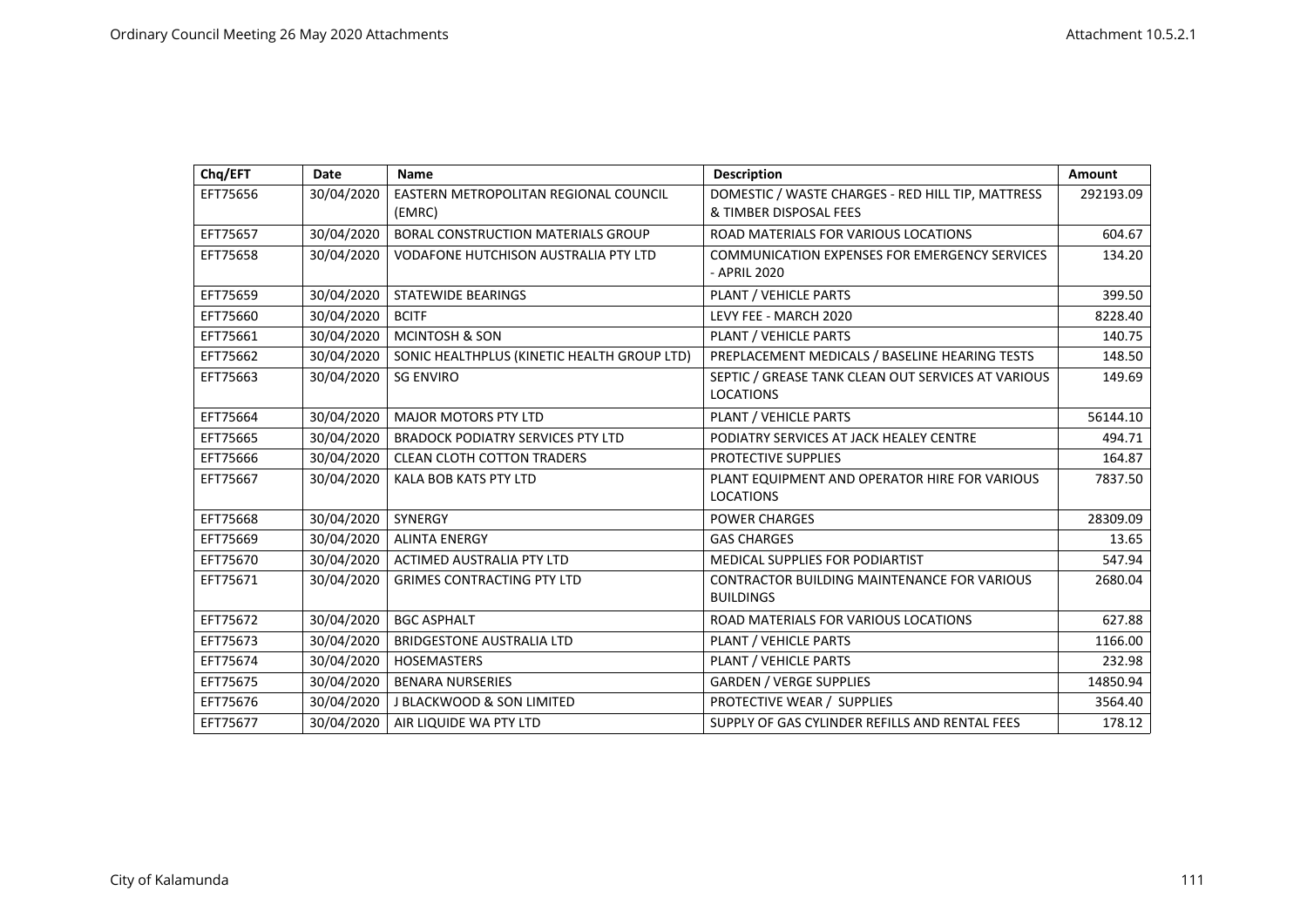| Chq/EFT  | Date       | Name                                                          | <b>Description</b>                                                                                           | Amount   |
|----------|------------|---------------------------------------------------------------|--------------------------------------------------------------------------------------------------------------|----------|
| EFT75678 | 30/04/2020 | <b>BOLLIG DESIGN GROUP</b>                                    | ARCHITECTURAL SERVICES FOR THE KALAMUNDA<br><b>COMMUNITY CENTRE</b>                                          | 3998.50  |
| EFT75679 | 30/04/2020 | OCE CORPORATE PTY LTD - OFFICE CLEANING<br><b>EXPERTS</b>     | CLEANING SERVICES / CONSUMABLES FOR VARIOUS<br><b>LOCATIONS</b>                                              | 3035.42  |
| EFT75680 | 30/04/2020 | WATTLE GROVE VETERINARY HOSPITAL                              | <b>VETERINARY FEES</b>                                                                                       | 103.70   |
| EFT75681 | 30/04/2020 | <b>CHADSON ENGINEERING PTY LTD</b>                            | POOL MAINTENANCE SUPPLIES                                                                                    | 315.70   |
| EFT75682 | 30/04/2020 | <b>HAWLEY'S BOBCAT SERVICE</b>                                | PLANT EQUIPMENT AND OPERATOR HIRE FOR VARIOUS<br><b>LOCATIONS</b>                                            | 6527.43  |
| EFT75683 | 30/04/2020 | NOISE & VIBRATION MEASUREMENT SYSTEMS PTY<br>LTD (NVMS)       | SUPPLY OF NOISE & VIBRATATION MEASUREMENT<br><b>TOOLS</b>                                                    | 1067.00  |
| EFT75684 | 30/04/2020 | CHAMBER OF COMMERCE & INDUSTRY OF WA                          | CONSULTING SERVICES IN RELATION TO BUSINESS LAWS                                                             | 5775.00  |
| EFT75685 | 30/04/2020 | AMEREX FIRE (WA) (E FIRE AND SAFETY)                          | FIRE EQUIPMENT MAINTENANCE FOR VARIOUS<br><b>LOCATIONS</b>                                                   | 511.50   |
| EFT75686 | 30/04/2020 | TALONS HSF PTY LTD T/A TALONS HIGH SECURITY<br><b>FENCING</b> | SERVICE AS REQUIRED AND SUPPLY OF PARTS TO REPAIR<br>THE DEPOT GATES AND FENCE                               | 4818.00  |
| EFT75687 | 30/04/2020 | LIFTING BY DESIGN PTY LTD                                     | PLANT / VEHICLE PARTS                                                                                        | 382.80   |
| EFT75688 | 30/04/2020 | HAYS SPECIALIST RECRUITMENT (AUSTRALIA) PTY<br><b>LTD</b>     | HIRE OF TEMPORARY STAFF FOR ADMIN / DEPOT                                                                    | 16670.18 |
| EFT75689 | 30/04/2020 | <b>ALTIFORM PTY LTD</b>                                       | SUPPLY AND INSTALL PROMENADE RANGE PMD: BENCH<br>SEAT WITH BACK AND ARMRESTS FOR VARIOUS<br><b>LOCATIONS</b> | 8008.00  |
| EFT75690 | 30/04/2020 | QUICK CORPORATE AUST PTY LTD                                  | <b>STATIONERY &amp; OFFICE SUPPLIES</b>                                                                      | 1030.27  |
| EFT75691 | 30/04/2020 | WEST AUSTRALIAN NEWSPAPERS HOLDINGS LTD                       | SUPPLY OF THE WEST AUSTRALIAN NEWSPAPER FOR THE<br><b>DEPOT</b>                                              | 106.80   |
| EFT75692 | 30/04/2020 | <b>WREN OIL</b>                                               | <b>WASTE OIL RECYCLING - DISPOSAL FEES</b>                                                                   | 594.00   |
| EFT75693 | 30/04/2020 | <b>CASTLEDEX</b>                                              | SUPPLY OF OFFICE EQUIPMENT/FURNITURE FOR<br><b>OPERATIONS CENTRE</b>                                         | 5084.74  |
| EFT75694 | 30/04/2020 | MIRACLE RECREATION EQUIPMENT                                  | PLAYGROUND REPAIRS & MAINTENANCE AT VARIOUS<br><b>LOCATIONS</b>                                              | 627.00   |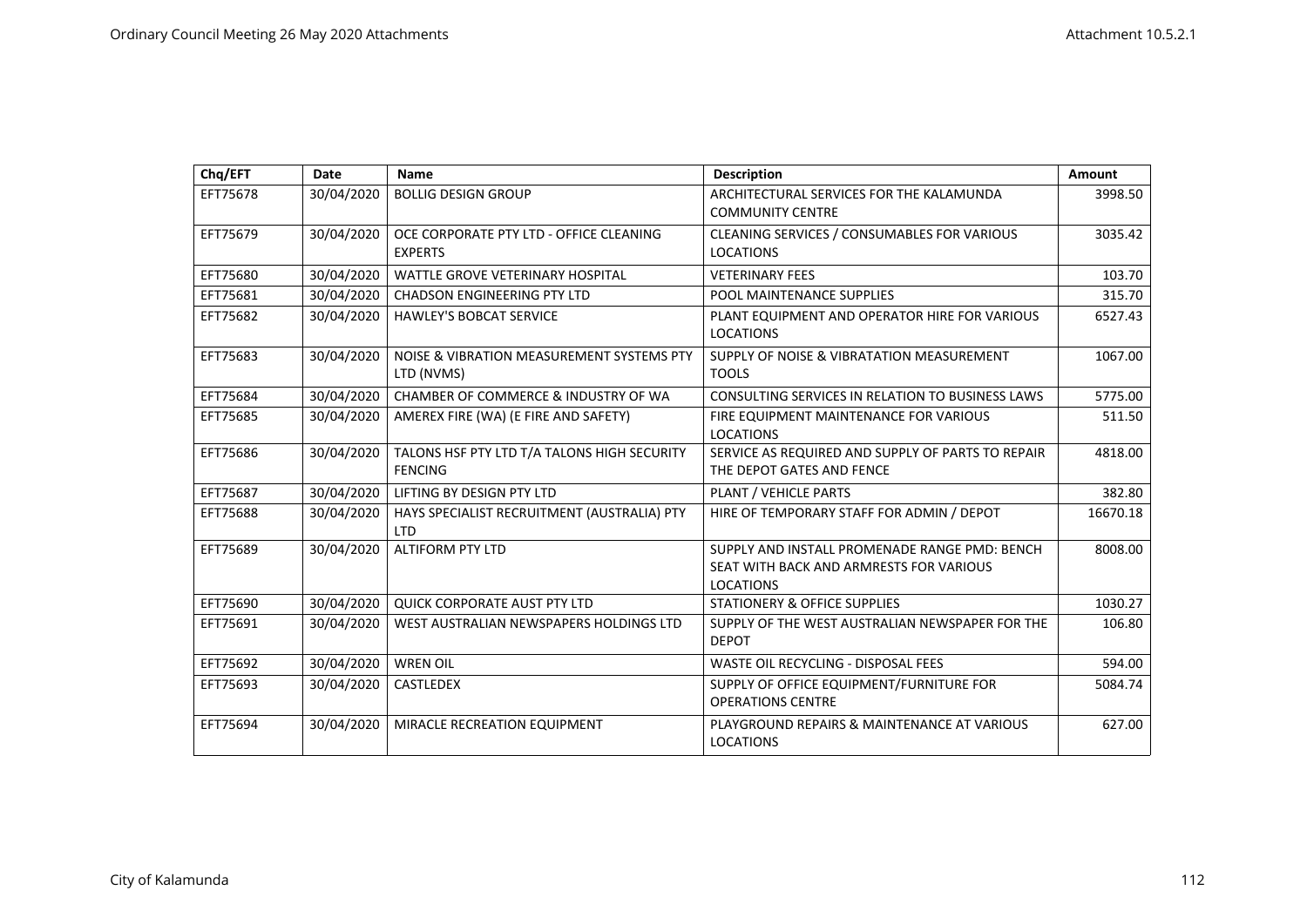| Chq/EFT  | <b>Date</b> | Name                                                  | <b>Description</b>                                                                                                                                                                                                                           | Amount    |
|----------|-------------|-------------------------------------------------------|----------------------------------------------------------------------------------------------------------------------------------------------------------------------------------------------------------------------------------------------|-----------|
| EFT75695 | 30/04/2020  | DIRECT TRADES SUPPLY PTY LTD                          | <b>HARDWARE SUPPLIES</b>                                                                                                                                                                                                                     | 751.52    |
| EFT75696 | 30/04/2020  | <b>STRATAGREEN</b>                                    | <b>GARDEN / RESERVE SUPPLIES</b>                                                                                                                                                                                                             | 988.87    |
| EFT75697 | 30/04/2020  | DOWNER EDI WORKS PTY LTD                              | 1. PAYMENT CERTIFICATE 1 - PROGRESS CLAIM 1<br>LESMURDIE ROAD REHABILITATION - SECTION 7<br>2. PROGRESS CLAIM 1B CANNING ROAD REHABILITATION<br>- SECTION 2<br>3. PROGRESS CLAIM 1A WELSHPOOL ROAD EAST<br><b>REHABILITATION - SECTION 1</b> | 373385.80 |
| EFT75698 | 30/04/2020  | SEANNE DAVIS - KALAMUNDA CHILLI FESTIVAL              | <b>KEY BOND REFUND</b>                                                                                                                                                                                                                       | 50.00     |
| EFT75699 | 30/04/2020  | PORTER CONSULTING ENGINEERS                           | CIVIL DESIGNS & INDICATIVE COST ESTIMATES - MILNER<br>ROAD, BERKSHIRE ROAD & SULTANA ROAD WEST,<br><b>FORRESTFIELD</b>                                                                                                                       | 19167.50  |
| EFT75700 | 30/04/2020  | ELECTRICITY NETWORKS CORP T/A WESTERN<br><b>POWER</b> | WESTERN POWER FEE FOR VARIATION APPLICATION<br>HALE ROAD - MP187308 - WELSHPOOL / HALE RD<br><b>WATTLE GROVE</b>                                                                                                                             | 550.00    |
| EFT75701 | 30/04/2020  | <b>WOOLWORTHS GROUP LIMITED</b>                       | <b>GROCERY SUPPLIES</b>                                                                                                                                                                                                                      | 283.44    |
| EFT75702 | 30/04/2020  | <b>GLENDA DAWN CHARLTON (PODIATRY)</b>                | PODIATRY SERVICES AT JACK HEALEY CENTRE                                                                                                                                                                                                      | 765.76    |
| EFT75703 | 30/04/2020  | 360 ENVIRONMENTAL PTY LTD                             | PREPARATION OF DSI PART 2 FOR BRAND RD AND<br>WATER MONITORING AT LEDGER RD AND DAWSON RD<br><b>CONTAMINATED SITES FOR MARCH 2020</b>                                                                                                        | 41695.50  |
| EFT75704 | 30/04/2020  | <b>DANTHONIA DESIGNS</b>                              | SIGNAGE DESIGNS FOR KALAMUNDA PERFORMING ARTS<br><b>CENTRE</b>                                                                                                                                                                               | 843.32    |
| EFT75705 | 30/04/2020  | <b>MULTILEC ENGINEERING</b>                           | QUARTERLY SERVICING & TESTING OF LIFTS AT ZIG ZAG<br><b>CULTURAL CENTRE</b>                                                                                                                                                                  | 218.90    |
| EFT75706 | 30/04/2020  | DRAINFLOW SERVICES PTY LTD                            | CLEANING / MAINTAINING STORM WATER DRAINS                                                                                                                                                                                                    | 2947.45   |
| EFT75707 | 30/04/2020  | <b>APOLLO FABRICATIONS</b>                            | <b>REPAIRS TO 30M HOOK LIFT BIN</b>                                                                                                                                                                                                          | 929.50    |
| EFT75708 | 30/04/2020  | TRUCK CENTRE WA PTY LTD                               | PLANT / VEHICLE PARTS                                                                                                                                                                                                                        | 212.10    |
| EFT75709 | 30/04/2020  | CONTRAFLOW                                            | TRAFFIC MANAGEMENT FOR VARIOUS LOCATIONS                                                                                                                                                                                                     | 12687.38  |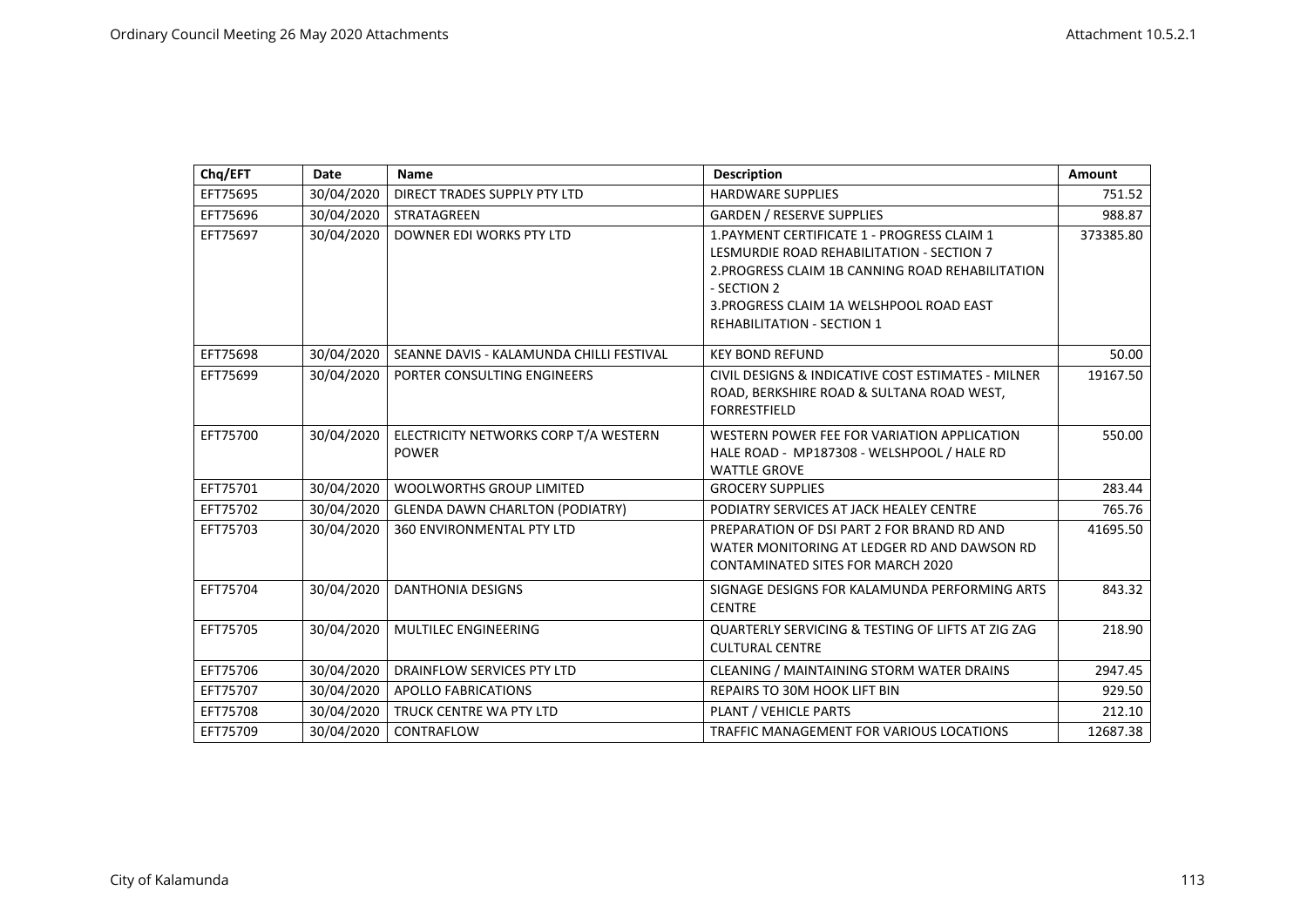| Chq/EFT  | Date       | <b>Name</b>                              | <b>Description</b>                                                                                       | Amount   |
|----------|------------|------------------------------------------|----------------------------------------------------------------------------------------------------------|----------|
| EFT75710 | 30/04/2020 | <b>CATALYSE PTY LTD</b>                  | STAFF ENGAGEMENT SURVEY & PRESENTATION. APPROX<br>270 STAFF 50 HARD COPY SURVEYS                         | 5637.50  |
| EFT75711 | 30/04/2020 | STATE WIDE TURF SERVICES                 | TURF SUPPLIES / MAINTENANCE FOR VARIOUS<br><b>LOCATIONS</b>                                              | 42581.00 |
| EFT75712 | 30/04/2020 | <b>KOTT GUNNING LAWYERS</b>              | <b>LEGAL EXPENSES</b>                                                                                    | 21913.69 |
| EFT75713 | 30/04/2020 | <b>GT AUTOMOTIVE FASTENERS</b>           | PLANT / VEHICLE PARTS                                                                                    | 336.00   |
| EFT75714 | 30/04/2020 | <b>BEAVER TREE SERVICES</b>              | <b>GENERAL TREE SERVICES / UNDER POWERLINES</b><br>PRUNING FOR VARIOUS LOCATIONS                         | 4711.63  |
| EFT75715 | 30/04/2020 | THE GOOD GUYS                            | SUPPLY OF 2 REFRIGERATORS FOR ZIG ZAG CULTURAL<br><b>CENTRE</b>                                          | 1513.00  |
| EFT75716 | 30/04/2020 | HANDS-ON INFECTION CONTROL               | HEPATITIS VACCINATION SUPPLIES FOR STAFF MEMBERS                                                         | 132.10   |
| EFT75717 | 30/04/2020 | KALAMUNDA ELECTRICS                      | ELECTRICAL REPAIRS / MAINTENANCE FOR VARIOUS<br><b>LOCATIONS</b>                                         | 7227.44  |
| EFT75718 | 30/04/2020 | HIND'S SAND SUPPLY                       | SUPPLY OF PLAYGROUND SAND FOR VARIOUS<br><b>LOCATIONS</b>                                                | 2725.80  |
| EFT75719 | 30/04/2020 | AAAC TOWING PTY LTD                      | <b>TOWING SERVICES FEES</b>                                                                              | 165.00   |
| EFT75720 | 30/04/2020 | DATATEL COMMUNICATIONS PTY LTD T/A ETTIS | ANNUAL TAGGING AND TESTING OF ELECTIRICAL<br>APPLIANCES FOR KALAMUNDA LIBRARY                            | 829.84   |
| EFT75721 | 30/04/2020 | <b>JB HI-FI COMMERCIAL</b>               | VARIOUS ELECTRICAL / COMPUTER / ACCESSORY<br><b>SUPPLIES</b>                                             | 386.00   |
| EFT75722 | 30/04/2020 | ASHJAD PTY LTD T/A CUROST MILK SUPPLY    | MILK SUPPLY FOR ADMINISTRATION CENTRE AND<br><b>OPERATIONS CENTRE</b>                                    | 343.61   |
| EFT75723 | 30/04/2020 | HAS EARTHMOVING                          | FORRESTFIELD INDUSTRIAL AREA INTERSECTION<br>UPGRADES DUNDAS ROAD/BERKSHIRE ROAD & MILNER<br><b>ROAD</b> | 30406.20 |
| EFT75724 | 30/04/2020 | AUTISM ASSOCIATION OF WESTERN AUSTRALIA  | HALL HIRE FEES REFUND DUE TO CANCELLATION - COVID<br>19                                                  | 81.00    |
| EFT75725 | 30/04/2020 | <b>NICHOLAS ROUND</b>                    | REIMBURSEMENT OF COSTS RELATING TO SHANDY -<br><b>GRAFFITI WORKING DOG</b>                               | 110.00   |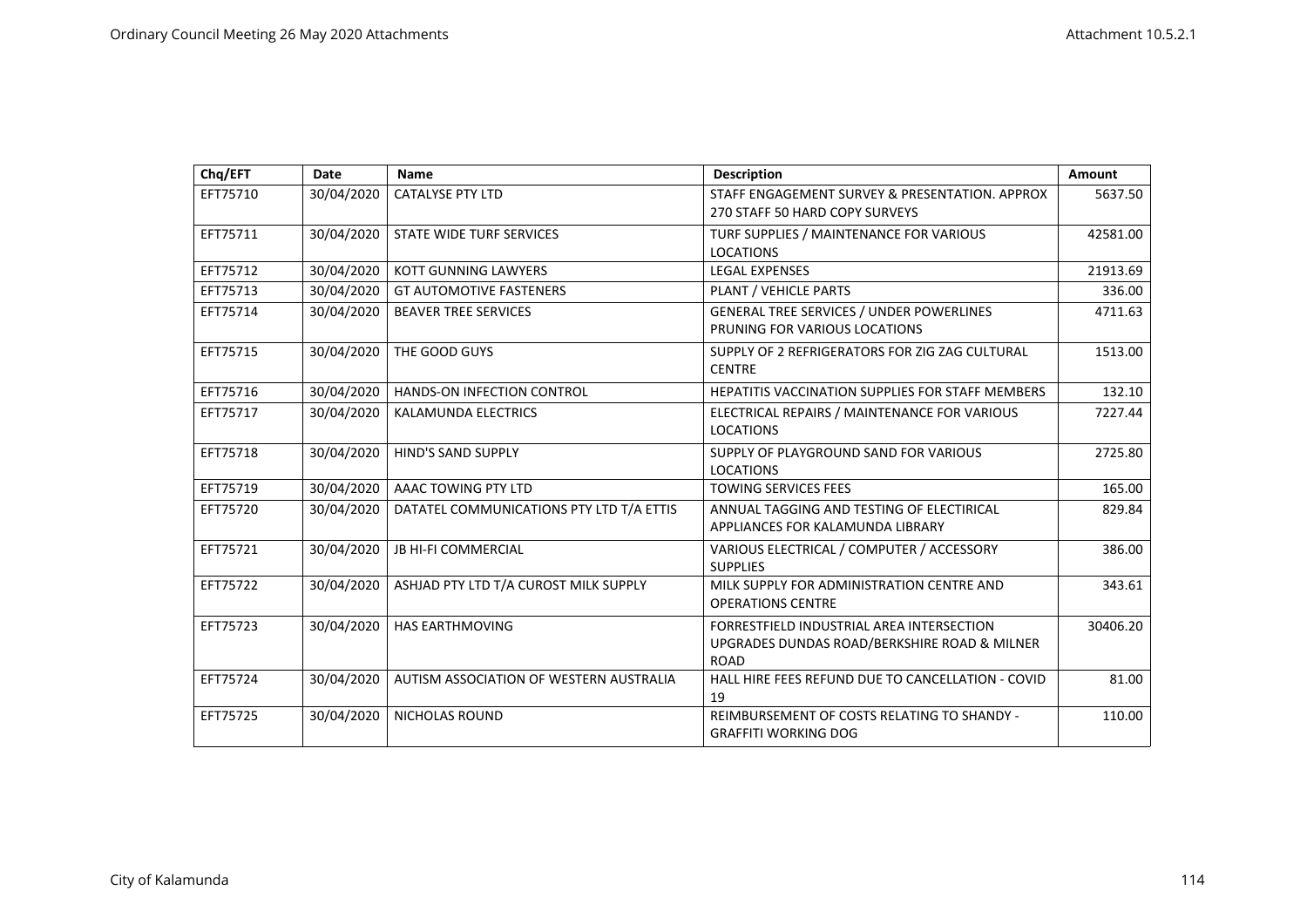| Chq/EFT  | Date       | <b>Name</b>                                              | <b>Description</b>                                                                                                                                                                    | Amount  |
|----------|------------|----------------------------------------------------------|---------------------------------------------------------------------------------------------------------------------------------------------------------------------------------------|---------|
| EFT75726 | 30/04/2020 | PERTH SCOTTISH FIDDLERS                                  | KEY BOND & HALL HIRE FEES REFUND DUE TO COVID 19                                                                                                                                      | 120.00  |
| EFT75727 | 30/04/2020 | SHERRIN RENTALS PTY LTD                                  | HIRE FEES FOR ROLLER - PERIOD 14/04/20 - 15/04/20                                                                                                                                     | 1326.87 |
| EFT75728 | 30/04/2020 | A1 TROJAN PEST CONTROL                                   | PEST CONTROL SERVICES AT 1 RECREATION ROAD<br>KALAMUNDA                                                                                                                               | 200.00  |
| EFT75729 | 30/04/2020 | NEVERFAIL SPRINGWATER LTD (ADMIN OFFICE)                 | BOTTLED WATER SUPPLIES / MAINTENANCE FOR FRONT<br><b>COUNTER</b>                                                                                                                      | 160.90  |
| EFT75730 | 30/04/2020 | TALIS CONSULTANTS PTY LTD ATF TALIS UNIT<br><b>TRUST</b> | <b>CONSULTING SERVICES AT WALLISTON TRANSFER</b><br><b>STATION</b>                                                                                                                    | 761.75  |
| EFT75731 | 30/04/2020 | STAN THE TYRE MAN ( STAN'S TYRE SERVICE WA )             | PLANT / VEHICLE PARTS                                                                                                                                                                 | 451.00  |
| EFT75732 | 30/04/2020 | PRINTMAKERS ASSOCIATION OF WA                            | HALL BOND & HALL HIRE REFUND DUE TO COVID19                                                                                                                                           | 1214.00 |
| EFT75733 | 30/04/2020 | <b>CREATIVE DESIGN &amp; PLANNING</b>                    | FEE VARIATION 1 PO119974 - HEIDELBERG PARK<br><b>CONCEPT PLAN REVIEW</b>                                                                                                              | 7150.00 |
| EFT75734 | 30/04/2020 | <b>SAPIO PTY LTD</b>                                     | SECURITY MONITORING, EQUIPMENT AND REPAIRS TO<br><b>VARIOUS LOCATIONS</b>                                                                                                             | 3853.45 |
| EFT75735 | 30/04/2020 | <b>QUALITY PRESS</b>                                     | PRINTING OF SKATE PARK DESIGN COLLABORATION<br>SURVEY AND SKETCH SUBMISSION DOCUMENTS FOR<br>DISTRIBUTION TO KALAMUNDA, MAIDA VALE,<br><b>GOOSEBERRY HILL AND LESMURDIE RESIDENTS</b> | 1087.90 |
| EFT75736 | 30/04/2020 | <b>INSTANT WASTE MANAGEMENT</b>                          | WASTE TRANSPORTATION SERVICES HOOK LIFT BINS<br><b>WALLISTON TRANSFER STATION</b>                                                                                                     | 5698.00 |
| EFT75737 | 30/04/2020 | AUS CHILL TECHNICAL SERVICES PTY LTD                     | SUPPLY AIR CONDITIONING REPAIRS AT NORM SADLER<br><b>PAVILION</b>                                                                                                                     | 198.00  |
| EFT75738 | 30/04/2020 | ROBYN HUGHES - COWBOYS AND ANGELS PERTH                  | <b>KEY BOND REFUND</b>                                                                                                                                                                | 50.00   |
| EFT75739 | 30/04/2020 | ROADLINE REMOVAL WA                                      | LINE REMOVAL FEES ATCATHERINE PLACE LESMURDIE                                                                                                                                         | 660.00  |
| EFT75740 | 30/04/2020 | <b>MARKET CREATIONS</b>                                  | MARKETING & TECHNOLOGY SERVICE FEES & MONTHLY<br><b>CLOUD HOSTING SERVICES</b>                                                                                                        | 563.60  |
| EFT75741 | 30/04/2020 | <b>FAIRVIEW PLUMBING &amp; GAS PTY LTD</b>               | PLUMBING REPAIRS / MAINTENANCE FOR VARIOUS<br><b>LOCATIONS</b>                                                                                                                        | 2255.00 |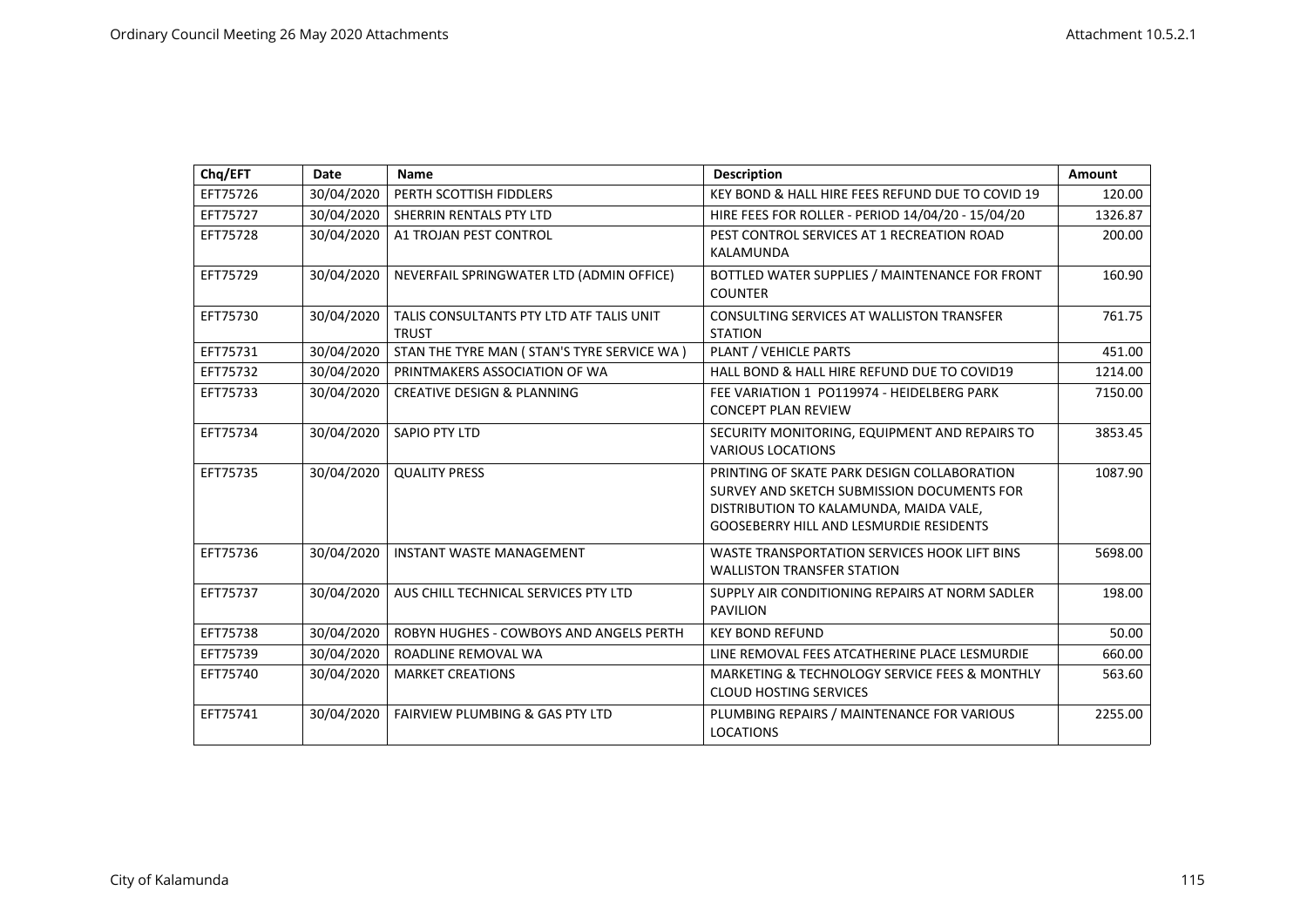| Chq/EFT  | <b>Date</b> | <b>Name</b>                                                      | Description                                                                                                                                                                                                              | Amount   |
|----------|-------------|------------------------------------------------------------------|--------------------------------------------------------------------------------------------------------------------------------------------------------------------------------------------------------------------------|----------|
| EFT75742 | 30/04/2020  | <b>ALLCREDIT PTY LTD</b>                                         | STAFF CONTRIBUTIONS TO NOVATED / OPERATING<br><b>LEASES</b>                                                                                                                                                              | 490.00   |
| EFT75743 | 30/04/2020  | NICOLAS SMEETS - TRAVELLING SNACK<br><b>RESTAURANT</b>           | REIMBURSEMENT OF TEMPORARY FOOD STALL<br>APPLICATION FEE DUE TO EVENT CANCELLATION DURING<br>COVID-19                                                                                                                    | 24.00    |
| EFT75744 | 30/04/2020  | <b>JESSICA WERNLI</b>                                            | MUMS & BUBS PROGRAM REFUND - LESS \$25 ADMIN FEE                                                                                                                                                                         | 83.50    |
| EFT75745 | 30/04/2020  | <b>ENTIRE FIRE MANAGEMENT</b>                                    | FIREBREAK MAINTENANCE AT VARIOUS LOCATIONS                                                                                                                                                                               | 70840.00 |
| EFT75746 | 30/04/2020  | <b>DOWSING GROUP PTY LTD</b>                                     | LINE MARKING WORKS AT MACLARTY RESERVE HIGH<br><b>WYCOMBE</b>                                                                                                                                                            | 4331.25  |
| EFT75747 | 30/04/2020  | <b>BROOK &amp; MARSH PTY LTD</b>                                 | SURVEY APPLICATIONS AND CLEARANCE STAGE 2 - LOT 2<br>AND LOT 28 HALE ROAD SURVEYS                                                                                                                                        | 5442.00  |
| EFT75748 | 30/04/2020  | <b>CORSIGN WA PTY LTD</b>                                        | SUPPLIES OF SIGNAGE AND RELATED EQUIPMENT                                                                                                                                                                                | 2530.00  |
| EFT75749 | 30/04/2020  | <b>HORIZON WEST LANDSCAPE &amp; IRRIGATION PTY</b><br><b>LTD</b> | <b>MAINTENANCE IRRIGATION SERVICES AT VARIOUS</b><br><b>LOCATIONS</b>                                                                                                                                                    | 7992.60  |
| EFT75750 | 30/04/2020  | ROSS MONTGOMERY T/AS PAYSAGE<br><b>PLANDSCAPES</b>               | DAC CONSULTANT SERVICE ROSS MONTGOMERY - FEE<br>CLAIM - WORK COMPLETED 02/04/20                                                                                                                                          | 550.00   |
| EFT75751 | 30/04/2020  | NYUNGAR.COM ( NEVILLE COLLARD )                                  | SUPPLY OF 100 MESSAGE STICKS FOR BUSH PROGRAM<br>SCHOOL ENVIRONMENT EDUCATION                                                                                                                                            | 1500.00  |
| EFT75752 | 30/04/2020  | <b>JBS&amp;G AUSTRALIA PTY LTD</b>                               | <b>BRAND ROAD LANDFILL AUDIT</b>                                                                                                                                                                                         | 1900.80  |
| EFT75753 | 30/04/2020  | BUZZ ENTERPRISES PTY LTD T/A SIFTING SANDS                       | MAINTENANCE SAND CLEAN TO THE VARIOUS<br>PLAYBROUNDS LOCATIONS                                                                                                                                                           | 15339.74 |
| EFT75754 | 30/04/2020  | ARROW CONTRACTING                                                | <b>CARRY OUT WORKS AT PETER HEGNEY RESERVE -</b><br>REMOVE & DISPOSE OF ALL CCA PINE POLE EDGING -<br>SUPPLY & INSTALL 60 LINEAL METERS OF SINGLE COURSE<br>LIMESTONE RECONSTITUTED BLOCK PLAYGROUND<br><b>SURROUNDS</b> | 4191.00  |
| EFT75755 | 30/04/2020  | ORACLE CUSTOMER MANAGEMENT SOLUTIONS<br>PTY LTD T/AS ORACLE CMS  | <b>ORACLE AFTER HOURS SERVICE</b>                                                                                                                                                                                        | 2724.30  |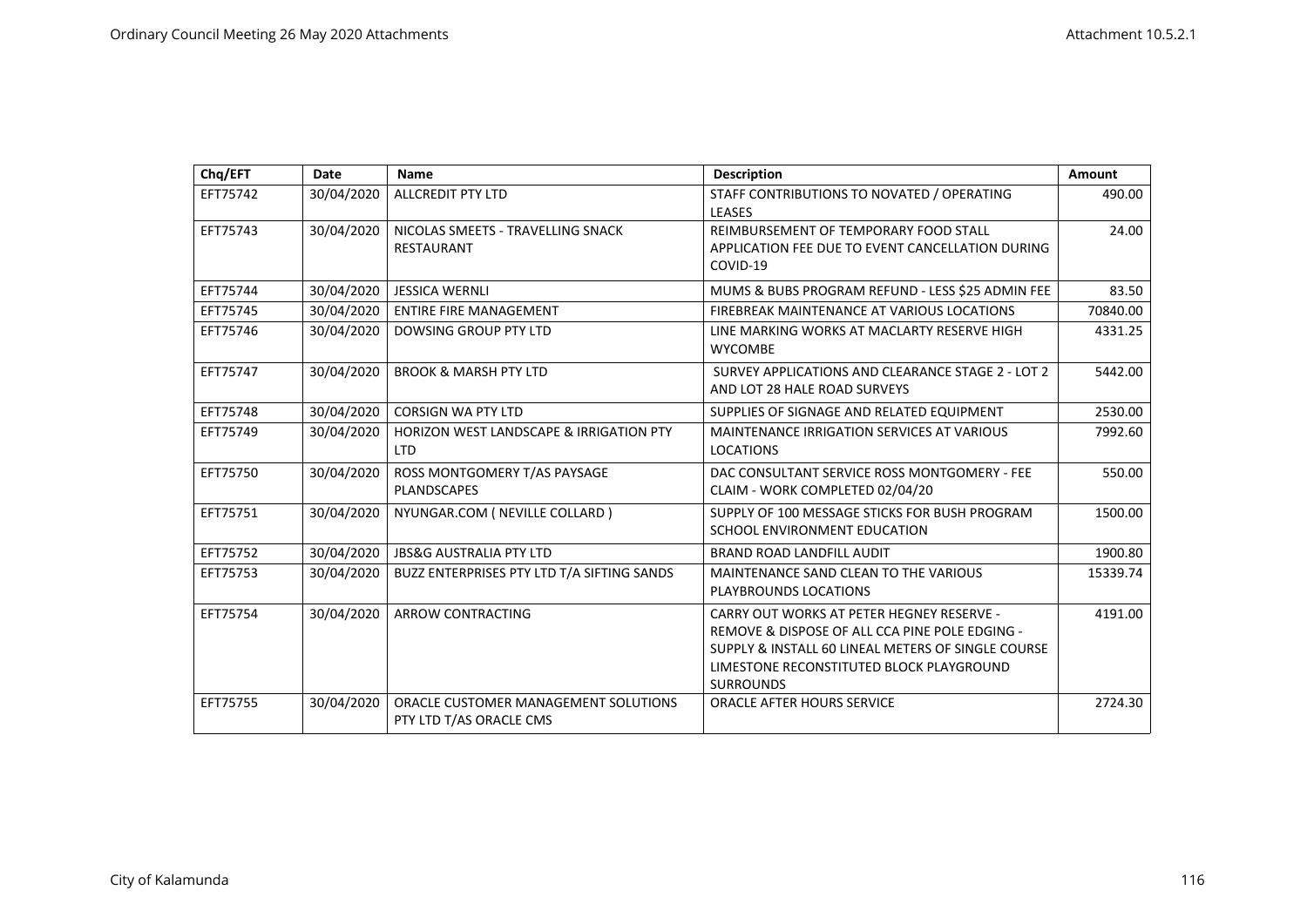| Chq/EFT  | Date       | Name                                                                             | <b>Description</b>                                                                                        | Amount    |
|----------|------------|----------------------------------------------------------------------------------|-----------------------------------------------------------------------------------------------------------|-----------|
| EFT75756 | 30/04/2020 | TOUCHWOOD NURSERY                                                                | <b>GARDEN SUPPLIES FOR STREET PLANTING PROGRAM &amp;</b><br>LESMURDIE SHOPPING CENTRE STREETSCAPE PROJECT | 3052.50   |
| EFT75757 | 30/04/2020 | FITONIA PTY LTD AS TRUSTEE FOR THE<br>SILVERSPRING TRUST T/A T J DEPIAZZI & SONS | SUPPLY & DELIVER 60M3 PINE BARK MULCH TO VARIOUS<br><b>LOCATIONS</b>                                      | 10431.52  |
| EFT75758 | 30/04/2020 | PROTEK 247 BUILDING                                                              | URGENT WORKS TO ROOF AND GUTTER AT<br>ROLLERAMMA                                                          | 10206.96  |
| EFT75759 | 30/04/2020 | TYRE STORAGE AND RECOVERY WA (TSR WA)                                            | COLLECTION AND RECYCLING OF TYRES FROM THE<br><b>WALLISTON TRANSFER STATION</b>                           | 608.31    |
| EFT75760 | 30/04/2020 | NEW GROUND WATER SERVICES PTY LTD                                                | CLAIM 1 - SUPPLY AND INSTALL NEW RETICULATION<br>SYSTEM AT RANGE VIEW/PROGRESS RESERVE                    | 63757.65  |
| EFT75761 | 30/04/2020 | INDUSTRIAL RECRUITMENT PARTNERS (IRP) PTY<br><b>LTD</b>                          | HIRE OF TEMPORARY STAFF FOR DEPOT / ADMIN                                                                 | 20216.53  |
| EFT75762 | 30/04/2020 | GLEN FLOOD GROUP PTY LTD T/A GFG TEMP<br><b>ASSIST</b>                           | LABOUR HIRE - TEMPORARY FLEET CO-ORDINATOR<br><b>FIONA KING</b>                                           | 5385.60   |
| EFT75763 | 30/04/2020 | <b>EFTSURE PTY LTD</b>                                                           | 12 MONTH SUSBCRIPTION FEE - FROM 1 APRIL 2020 TO<br><b>MARCH 2021</b>                                     | 5016.00   |
| EFT75764 | 30/04/2020 | PUMA ENERGY (AUSTRALIA) FUELS PTY LTD                                            | <b>DIESEL FUEL</b>                                                                                        | 9722.13   |
| EFT75765 | 30/04/2020 | AUSSIE BROADBAND ENTERPRISE PTY LTD                                              | NBN SERVICES - HIGH WYCOMBE LIBRARY - 21/04/20 -<br>20/05/20                                              | 109.00    |
| EFT75766 | 30/04/2020 | SCARTERFIELD CONSULTANCY SERVICES                                                | PROFESSIONAL SERVICES - DESIGN WORK FOR KOSTERA<br>OVA;                                                   | 1848.00   |
| EFT75767 | 30/04/2020 | AMBER ATTRACTIONS PTY LTD                                                        | BATTLE OF THE VOICES PERFORMANCE BOOKED FOR 20<br>MARCH 2020 (CANCELLED 4 DAYS PRIOR)                     | 2695.00   |
| EFT75768 | 30/04/2020 | <b>ROBERTS DAY</b>                                                               | PROFESSIONAL SERVICES - WATTLE GROVE SOUTH<br>CONCEPT PLANNING AND COMMUNITY ENGAGEMENT                   | 17324.34  |
| EFT75769 | 30/04/2020 | PINDAN CONTRACTING PTY LTD                                                       | PROGRESS CLAIM #3 - CONSTRUCTION OF THE<br>KALAMUNDA COMMUNITY CENTRE AT JORGENSEN PARK                   | 289390.23 |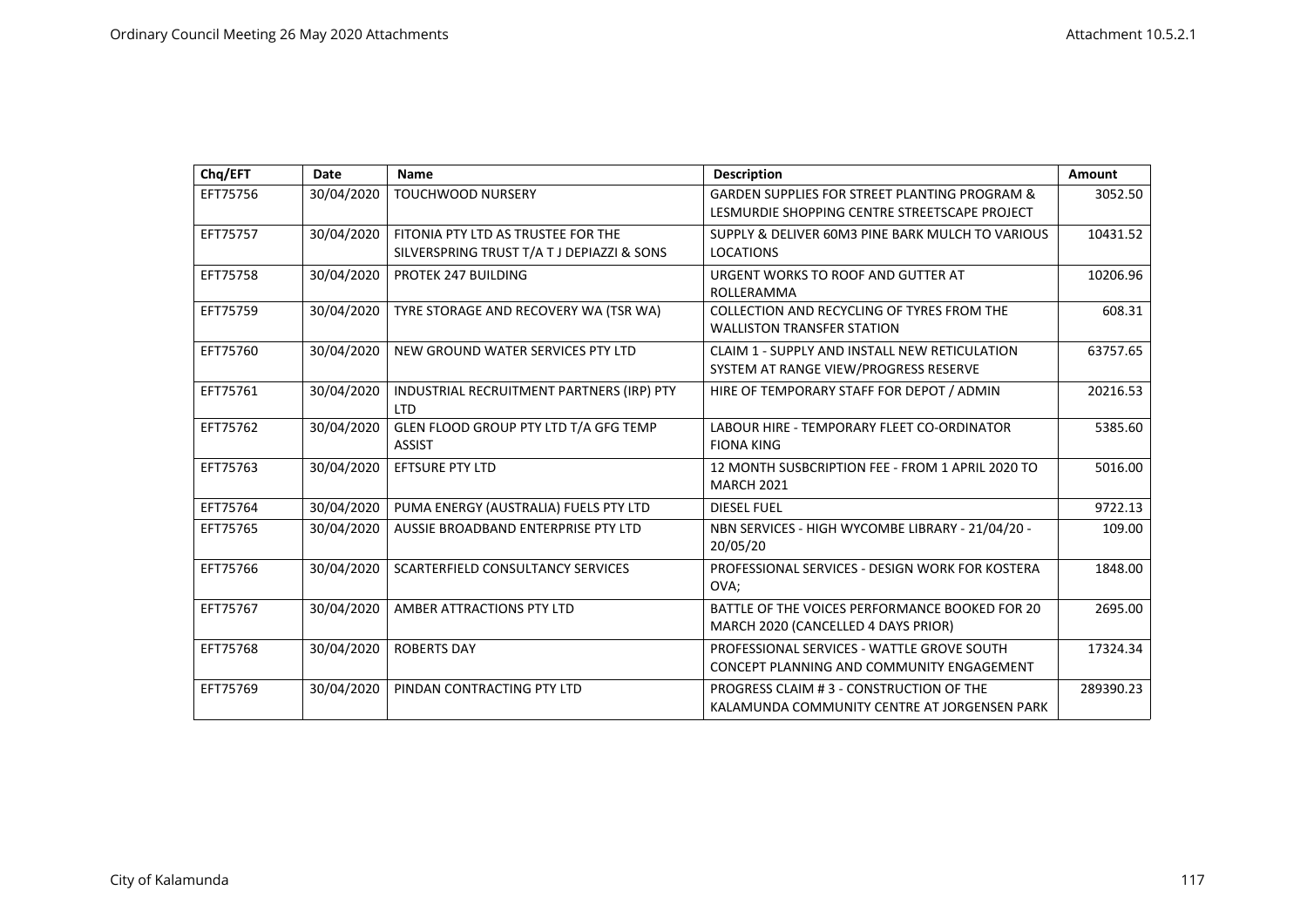| Chq/EFT   | Date       | Name                                                                              | <b>Description</b>                                                                                                                                                                                                                                            | Amount   |
|-----------|------------|-----------------------------------------------------------------------------------|---------------------------------------------------------------------------------------------------------------------------------------------------------------------------------------------------------------------------------------------------------------|----------|
| EFT75770  | 30/04/2020 | KIT STASIA PREDERGAST                                                             | MONTHLY INVESTIGATIONS INTO NATIVE BEE<br>ASSEMBLAGES AT THREE LOCATIONS ACROSS CITY OF<br>KALAMUNDA, AT: A) MAIDA VALE RESERVE B) POISON<br>GULLY RESERVE, AND C) LEDGER RD RESERVE (ADOPT-A-<br>PATCH) & EDUCATIONAL INCURSIONS FOR LOCAL<br><b>SCHOOLS</b> | 5900.00  |
| EFT75771  | 30/04/2020 | MONTYANNE P/L ATF THE MONTYANNE TRUST<br>T/A WA SAFETY PRODUCTS                   | SUPPLY TREK STRETCHER ALUMINIUM FOR SPINAL<br><b>INJURY</b>                                                                                                                                                                                                   | 707.13   |
| EFT75772  | 30/04/2020 | THE BUSINESS & COMMUNITY HANDBOOK                                                 | FULL PAGE AD X 6 IN THE BUSINESS & COMMUNITY<br>HANDBOOK 2020 - 21 & EXPREIENCE PERTH HILLS                                                                                                                                                                   | 5880.00  |
| EFT75773  | 30/04/2020 | <b>DIRECT PUSH PROBING</b>                                                        | 5 X GROUNDWATER MONITORING BORES RANGING<br>FROM 3M - 8M IN DEPTH AS PART OF THE STIRK PARK<br>HYDRO-GEOLOGICAL REVIEW, AS PER QUOTE DATED 31<br><b>MARCH 2020.</b>                                                                                           | 5735.68  |
| EFT75774  | 30/04/2020 | <b>P1 GROUP PTY LTD</b>                                                           | SUPPLY OF ALOE FORMULA HAND SANITIZER                                                                                                                                                                                                                         | 137.61   |
| EFT75775  | 30/04/2020 | <b>WESTERN TRAILS ALLIANCE LTD</b>                                                | PROGRESS CLAIM 1 - DESIGN AND CONSTRUCT ~18KM<br>OF TRAIL FOR THE PERTH HILLS TRAILS LOOP                                                                                                                                                                     | 22000.00 |
| DD43468.1 | 14/04/2020 | WA LOCAL GOVERNMENT SUPERANNUATION<br>PLAN                                        | SUPERANNUATION CONTRIBUTIONS                                                                                                                                                                                                                                  | 95058.09 |
| DD43468.2 | 14/04/2020 | <b>ESSENTIAL SUPER</b>                                                            | SUPERANNUATION CONTRIBUTIONS                                                                                                                                                                                                                                  | 339.42   |
| DD43468.3 | 14/04/2020 | STUYT MCGUFFICKE SUPERFUND                                                        | SUPERANNUATION CONTRIBUTIONS                                                                                                                                                                                                                                  | 485.96   |
| DD43468.4 | 14/04/2020 | MLC MASTERKEY SUPER GOLD STAR VERSION<br><b>ACCOUNT</b>                           | SUPERANNUATION CONTRIBUTIONS                                                                                                                                                                                                                                  | 142.96   |
| DD43468.5 | 14/04/2020 | <b>AUSTRALIAN CATHOLIC SUPERANNUATION &amp;</b><br><b>RETIREMENT FUND (ACSRF)</b> | SUPERANNUATION CONTRIBUTIONS                                                                                                                                                                                                                                  | 283.61   |
| DD43468.6 | 14/04/2020 | <b>ONEPATH MASTERFUND</b>                                                         | SUPERANNUATION CONTRIBUTIONS                                                                                                                                                                                                                                  | 76.16    |
| DD43468.7 | 14/04/2020 | THE TRUSTEE FOR DK ALWAYS SUPERANNUATION<br><b>FUND</b>                           | SUPERANNUATION CONTRIBUTIONS                                                                                                                                                                                                                                  | 505.53   |
| DD43468.8 | 14/04/2020 | STATEWIDE SUPERANNUATION TRUST                                                    | SUPERANNUATION CONTRIBUTIONS                                                                                                                                                                                                                                  | 540.90   |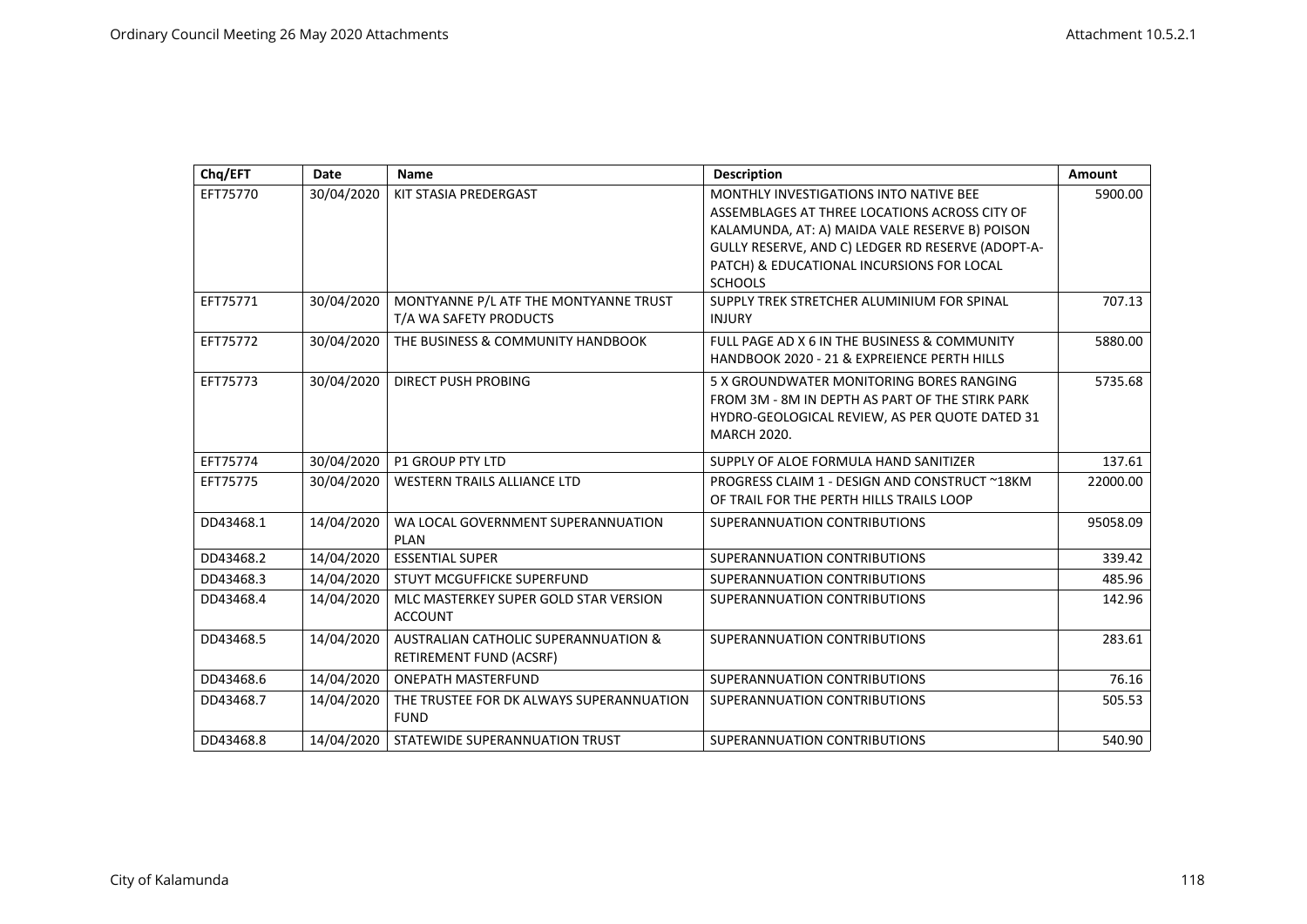| Chq/EFT    | <b>Date</b> | <b>Name</b>                                                                | <b>Description</b>           | <b>Amount</b> |
|------------|-------------|----------------------------------------------------------------------------|------------------------------|---------------|
| DD43468.9  | 14/04/2020  | <b>CBUS SUPERANNUATION</b>                                                 | SUPERANNUATION CONTRIBUTIONS | 493.85        |
| DD43517.1  | 28/04/2020  | WA LOCAL GOVERNMENT SUPERANNUATION<br><b>PLAN</b>                          | SUPERANNUATION CONTRIBUTIONS | 93737.00      |
| DD43517.2  | 28/04/2020  | <b>ESSENTIAL SUPER</b>                                                     | SUPERANNUATION CONTRIBUTIONS | 339.42        |
| DD43517.3  | 28/04/2020  | <b>EQUIPSUPER</b>                                                          | SUPERANNUATION CONTRIBUTIONS | 73.85         |
| DD43517.4  | 28/04/2020  | STUYT MCGUFFICKE SUPERFUND                                                 | SUPERANNUATION CONTRIBUTIONS | 485.96        |
| DD43517.5  | 28/04/2020  | COMMONWEALTH BANK SUPER FUND                                               | SUPERANNUATION CONTRIBUTIONS | 476.54        |
| DD43517.6  | 28/04/2020  | MLC MASTERKEY SUPER GOLD STAR VERSION<br><b>ACCOUNT</b>                    | SUPERANNUATION CONTRIBUTIONS | 142.96        |
| DD43517.7  | 28/04/2020  | <b>AUSTRALIAN CATHOLIC SUPERANNUATION &amp;</b><br>RETIREMENT FUND (ACSRF) | SUPERANNUATION CONTRIBUTIONS | 283.61        |
| DD43517.8  | 28/04/2020  | <b>ONEPATH MASTERFUND</b>                                                  | SUPERANNUATION CONTRIBUTIONS | 76.16         |
| DD43517.9  | 28/04/2020  | THE TRUSTEE FOR DK ALWAYS SUPERANNUATION<br><b>FUND</b>                    | SUPERANNUATION CONTRIBUTIONS | 505.53        |
| DD43468.10 | 14/04/2020  | <b>BWMT SUPERANNUATION FUND</b>                                            | SUPERANNUATION CONTRIBUTIONS | 261.87        |
| DD43468.11 | 14/04/2020  | <b>BT SUPER FOR LIFE</b>                                                   | SUPERANNUATION CONTRIBUTIONS | 275.12        |
| DD43468.12 | 14/04/2020  | <b>REST SUPERANNUATION</b>                                                 | SUPERANNUATION CONTRIBUTIONS | 2759.34       |
| DD43468.13 | 14/04/2020  | ANZ SMART CHOICE SUPER                                                     | SUPERANNUATION CONTRIBUTIONS | 406.25        |
| DD43468.14 | 14/04/2020  | <b>COLONIAL 1ST STATE SUPERANNUATION</b>                                   | SUPERANNUATION CONTRIBUTIONS | 576.06        |
| DD43468.15 | 14/04/2020  | <b>HOSTPLUS PTY LTD</b>                                                    | SUPERANNUATION CONTRIBUTIONS | 1726.87       |
| DD43468.16 | 14/04/2020  | <b>AUSTRALIAN SUPERANNUATION</b>                                           | SUPERANNUATION CONTRIBUTIONS | 5745.12       |
| DD43468.17 | 14/04/2020  | <b>AMPLIFE LIMITED</b>                                                     | SUPERANNUATION CONTRIBUTIONS | 1058.08       |
| DD43468.18 | 14/04/2020  | AMP SUPER LEADER                                                           | SUPERANNUATION CONTRIBUTIONS | 131.11        |
| DD43468.19 | 14/04/2020  | <b>MERCER SUPER TRUST</b>                                                  | SUPERANNUATION CONTRIBUTION  | 646.34        |
| DD43468.20 | 14/04/2020  | <b>UNISUPER</b>                                                            | SUPERANNUATION CONTRIBUTIONS | 119.25        |
| DD43517.10 | 28/04/2020  | STATEWIDE SUPERANNUATION TRUST                                             | SUPERANNUATION CONTRIBUTIONS | 537.89        |
| DD43517.11 | 28/04/2020  | <b>CBUS SUPERANNUATION</b>                                                 | SUPERANNUATION CONTRIBUTIONS | 493.85        |
| DD43517.12 | 28/04/2020  | <b>REST SUPERANNUATION</b>                                                 | SUPERANNUATION CONTRIBUTIONS | 2726.63       |